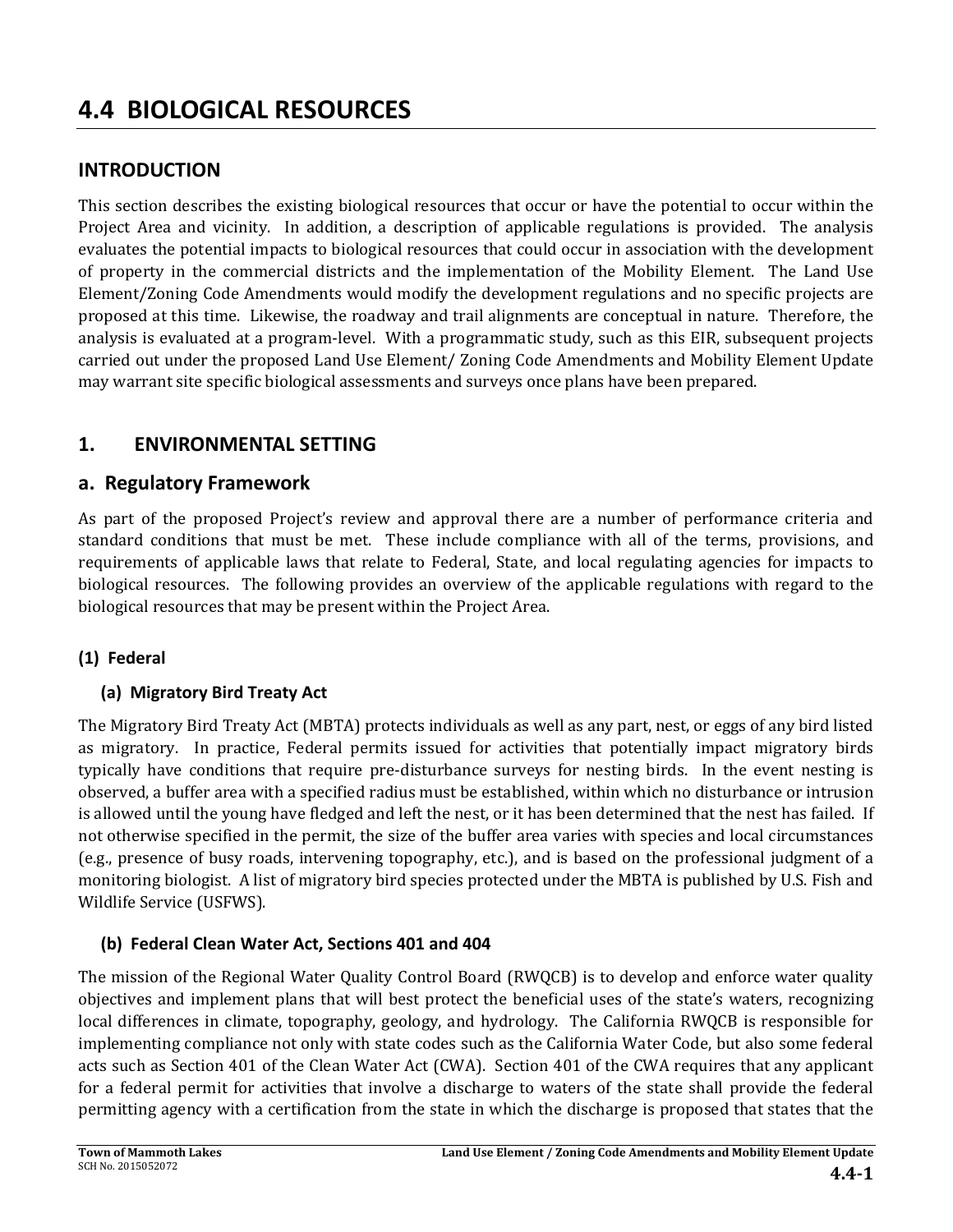discharge will comply with the applicable provisions under the federal CWA.<sup>1</sup> As such, before the USACE will issue a CWA Section 404 permit, applicants must apply for and receive a Section 401 water quality certification (WQC) from the RWQCB. The RWQCB regulates "discharging waste, or proposing to discharge waste, within any region that could affect "waters of the state" (Water Code  $\S$  13260 (a)), pursuant to provisions of the Porter-Cologne Water Quality Control Act which defines RWQCB jurisdictional "waters of the state" as "any surface water or groundwater, including saline waters, within the boundaries of the state" (Water Code  $\S$  13050 (e)).

With the exception of isolated waters and wetlands, most discharges of fill to waters of the state are also subject to a CWA Section 404 permit. If a CWA Section 404 permit is not required for the project, the RWQCB may still require issuance of Waste Discharge Requirements (WDR) under the Porter-Cologne Water Quality Control Act. The RWQCB may regulate isolated waters that are not under jurisdiction of the USACE through issuance of WDR's. However, projects that obtain a Section 401 WQC are simultaneously enrolled in a statewide general WDR. Processing of Section 401 WQC's generally requires submittal of 1) a construction storm water pollution prevention plan (SWPPP), 2) a final water quality technical report that demonstrates that post-construction storm water Best Management Practices (BMPs) comply with the local design standards for municipal storm drain permits (MS4 permits) implemented by the State Water Resources Control Board effective January 1, 2011, and 3) a conceptual Habitat Mitigation and Monitoring Plan (HMMP) to compensate for permanent impacts to RWQCB waters, if any. In addition to submittal of a CEQA document, a WQC application typically requires a discussion of avoidance and minimization of impacts to RWQCB jurisdictional resources, and efforts to protect beneficial uses as defined by the local RWQCB basin plan for the project. The RWQCB cannot issue a Section 401 WQC until the project CEQA document is certified by the lead agency.

### **(c) Federal Endangered Species Act (FESA)**

The Federal Endangered Species Act of 1973 (FESA) defines an "endangered" species as "any species which is in danger of extinction throughout all or a significant portion of its range". A "threatened" species is defined as "any species which is likely to become an endangered species within the foreseeable future throughout all or a significant portion of its range". Under provisions of Section  $9(a)(1)(B)$  of the FESA it is unlawful to "take" any listed species. "Take" is defined in Section  $3(18)$  of FESA as to: "...harass, harm, pursue, hunt, shoot, wound, kill, trap, capture, or collect, or to attempt to engage in any such conduct." Further, the USFWS, through regulation, has interpreted the terms "harm" and "harass" to include certain types of habitat modification as forms of "take". These interpretations, however, are generally considered and applied on a case-by-case basis and often vary from species to species. In a case where a property owner seeks permission from a federal agency for an action which could affect a federally-listed plant or animal species, the property owner and agency are required to consult with USFWS. Section  $9(a)(2)(b)$  of the FESA addresses the protections afforded to listed plants.

Within the last ten years the USFWS instituted changes in the listing status of candidate species abandoning the  $C1/C2$  model. Former C1 candidate species are now considered federal candidate species (FC). Some of the USFWS field offices (e.g., Sacramento) maintain lists of federal Species of Concern (FSC). Federal Species of Concern is not a term that is defined in the federal Endangered Species Act. Rather, it is an informal term that is used to characterize species whose population are or appear to be in decline and warrant

 *<sup>1</sup> 33 USC 1341 (a) (1).*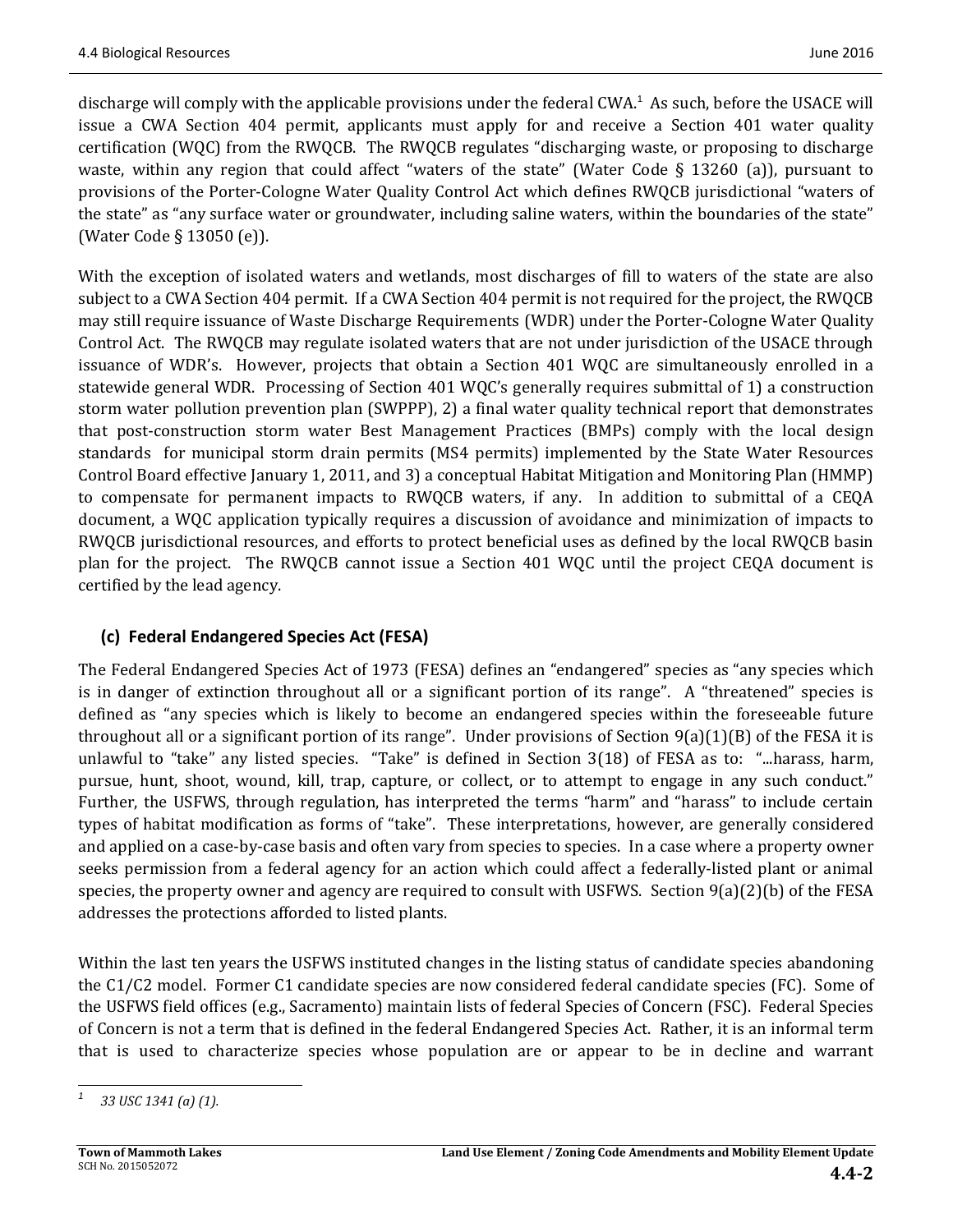conservation. These species receive no legal protection and the use of the term FSC does not mean that they will eventually be proposed for listing.<sup>2</sup> Therefore, this term is not used in this assessment. For purposes of this assessment, the following acronyms are used for federal status species:

- FE Federally listed as Endangered
- FT Federally listed as Threatened
- FPE Federally proposed for listing as Endangered
- FPT Federally proposed for listing as Threatened
- FPD Federally proposed for delisting
- FC Federal candidate species (former Category 1 candidates)

### **(d) USDA Forest Service Species**

The National Forest Management Act (NFMA) of 1976 and its implementing regulations require the United States Forest Service (USFS) to ensure a diversity of animal and plant communities and maintain viable populations of existing native species as part of their multiple use mandate. The USFS sensitive species program is a proactive approach to conserving species to ensure the continued existence of viable, welldistributed populations, and to maintain biodiversity of National Forest Service lands.<sup>3</sup> In addition, the Secretary of Agriculture's policy on fish and wildlife (Department Regulation 9500-4) directs the USFS to avoid actions "which may cause a species to become threatened or endangered."

The USFS defines sensitive species as those animal and plant species identified by a regional forester for which population viability is a concern. This may be a result of significant current or predicted downward trends in habitat that would reduce a species' existing distribution or significant current or predicted downward trends in density or population numbers.<sup>4</sup>

The USFS maintains a list of sensitive wildlife and plant species. This list consists of rare plants and animals which are given special management consideration to ensure their continued viability within the national forests.<sup>5</sup>

#### **(e) Inyo National Forest Land and Resource Management Plan**

The USFS Inyo National Forest Land and Resource Management Plan (LRMP) establishes the management, direction, and long-range goals for the Inyo National Forest (USFS 1988).<sup>6</sup> Management goals for the USFS include (but are not limited to) the following:

 

*<sup>2</sup> Sacramento Fish & Wildlife website: http://sacramento.fws.gov/es/spp\_concern.htm*

<sup>&</sup>lt;sup>3</sup> United State Forest Service (USFS). 2007. Threatened, Endangered, & Sensitive Species Program Bulletin. February 2007. Available *online at http://www.fs.fed.us/biology/tes/index.html*

*<sup>4</sup> USFS. 1997. Forest Service Manual, Section 2670.5*

<sup>&</sup>lt;sup>5</sup> Murphy, Leeann. 2009. Wildlife Biologist, Inyo National Forest. Email communication with Linda Robb, Senior Biologist, PCR Services *Corporation on November 16, 19, and 20, 2009.*

<sup>&</sup>lt;sup>6</sup> USFS. 1988. Inyo National Forest Land and Resources Management Plan. Inyo County Planning Department. Independence, CA.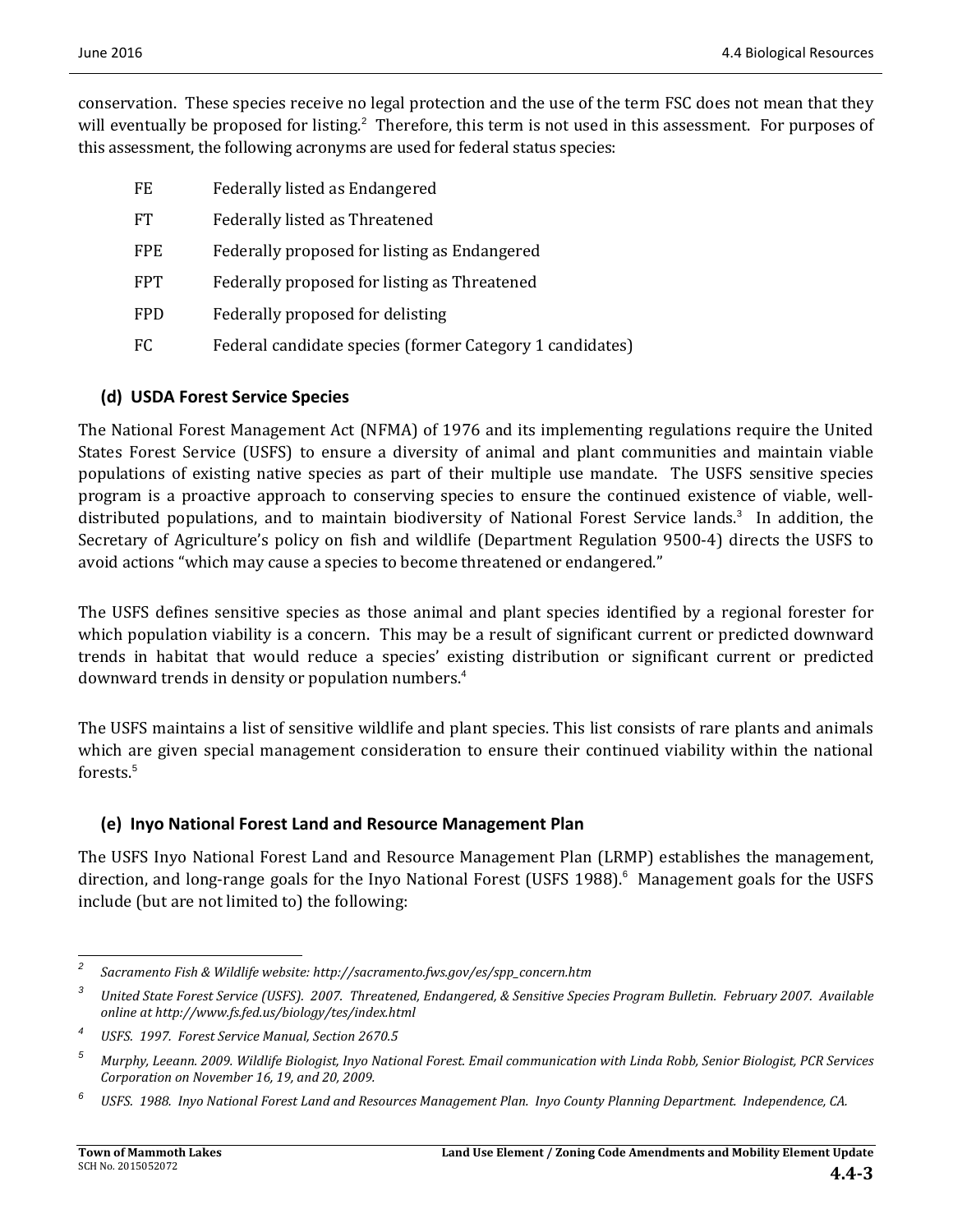- Protect and improve riparian area-dependent resources while allowing for management of other compatible uses.
- **Protect** or improve the habitats of threatened or endangered species in cooperation with state and other federal agencies.
- Protect sensitive plants to ensure they will not become threatened or endangered.
- Manage wildlife habitat to provide species diversity, ensure that viable populations of existing native wildlife is maintained, and that the habitats of management emphasis species are maintained or improved.

Forest-wide Standards and Guidelines provide specific guidelines for the management of each resource to ensure its enhancement and protection. These include (but are not limited to) the following:

### *Riparian Areas*

- Protect streams, streambanks, lakes, wetlands, and shorelines, and the plants and wildlife dependent on these areas.
- Prevent adverse riparian area changes in water temperature, sedimentation, chemistry, and water flow.
- Rehabilitate and/or fence riparian areas that consistently show resource damage.
- Allow new developments and surface disturbance in riparian areas only after on-site evaluations have determined that resources are not adversely affected, or mitigation of any adverse impacts is identified and incorporated into the project design.

### *Sensitive Plants*

- Allow no new disturbance of identified sensitive plant habitat without direction from Interim Management Guidelines, Species Management Guides, or an environmental analysis.
- Complete inventories of project areas and areas of disturbance if there is potential habitat or known population locations identified.

### *Wildlife – Threatened, Endangered, and Sensitive Wildlife Species*

- **•** Cooperate with the USFWS and the California Department of Fish and Wildlife (CDFW)<sup>7</sup> in the management of threatened and endangered species.
- Submit proposals for actions that might affect the continued existence of a threatened or endangered species to the USFWS for formal consultation.

### *Wildlife – Management Indicator Species*

Management Indicator Species (MIS) are wildlife species identified in the USFS MIS Amendment Record of Decision (ROD) signed December 14, 2007. The list of MIS was developed under the 1982 National Forest System LRMP Rule and amended by the 2007 SNF MIS Amendment ROD. Forest

*7*

 As of January 1, 2013, the former California Department of Fish and Game name has been changed to the California Department of *Fish and Wildlife.*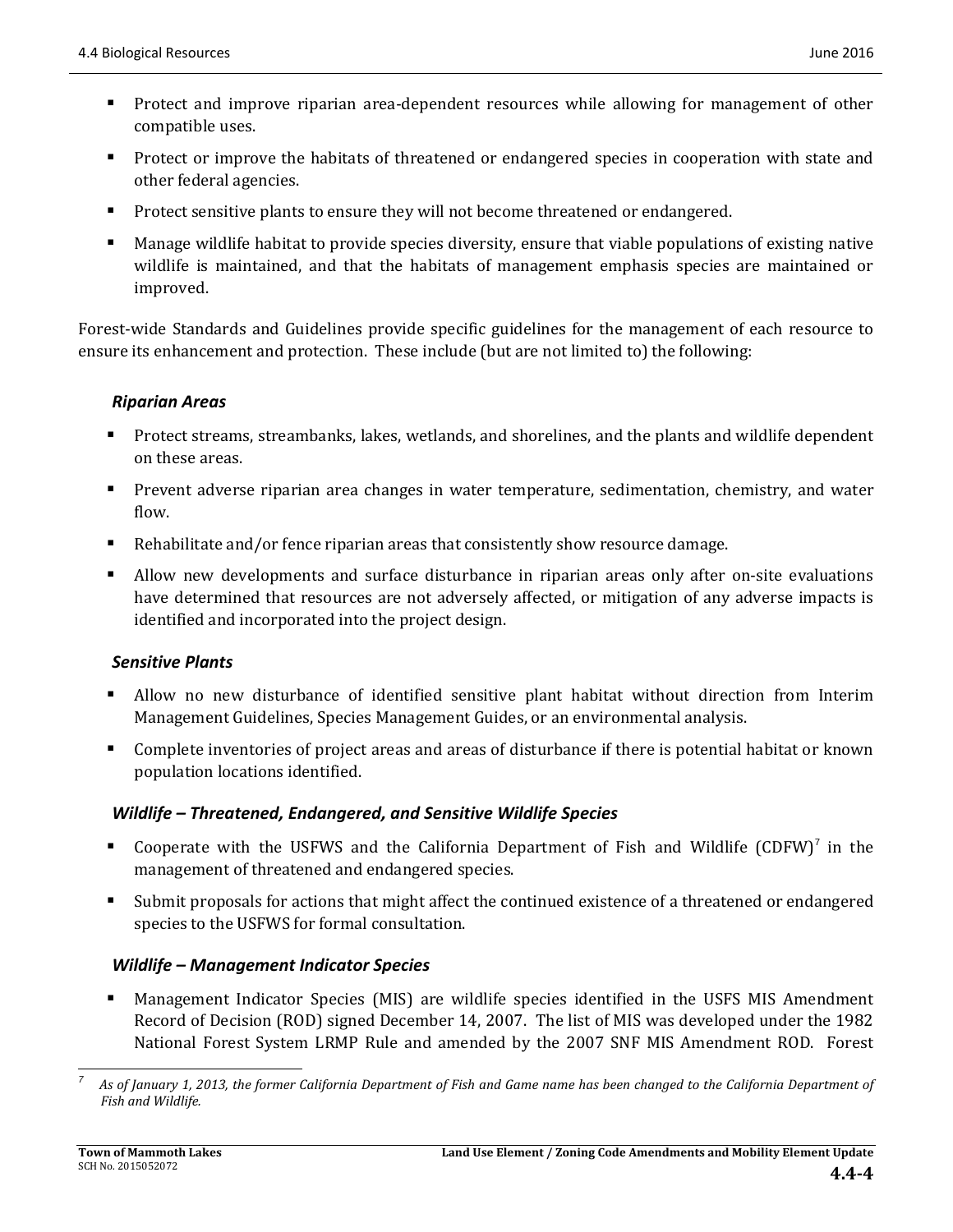Service resource managers are directed to analyze the effects of Proposed Project Alternatives on the habitat of each MIS affected by such projects and monitor populations and/or habitat trends of each MIS. 

The following habitat or ecosystem components and corresponding USFS's MIS are included under the 2007 USFS MIS Amendment ROD.

- Riverine and lacustrine: aquatic macroinvertebrates
- Shrubland (west-slope chaparral types): fox sparrow (*Passerella iliaca*)
- Sagebrush: greater sage-grouse (Centrocercus *urophasianus*)
- Oak-associated hardwood and hardwood/conifer: mule deer (*Odocoileus hemionus*)
- Riparian: yellow warbler (*Dendroica petechia*)
- Wet meadow: Pacific tree frog (*Pseudacris regilla*)
- Early- and mid-seral coniferous forest: mountain quail (*Oreortyx pictus*)
- Late-seral open canopy coniferous forest: sooty (blue) grouse (*Dendragapus obscurus*)
- Late-seral closed-canopy coniferous forest: California spotted owl (*Strix occidentalis occidentalis*), Pacific marten (*Martes caurina*), and northern flying squirrel (*Glaucomys sabrinus*)
- Snags in green forest: hairy woodpecker (*Picoides villosus*)
- Snags in burned forest: black-backed woodpecker (*Picoides arcticus*)

### **(2) State**

### **(a) State of California Fish and Game Code, Section 1602**

Section  $1602$  of the California Fish and Game Code requires any entity (e.g., person, state or local government agency, or public utility) who proposes a project that will substantially divert or obstruct the natural flow of, or substantially change or use any material from the bed, channel, or bank of, any river, stream, or lake to notify the CDFW of the proposed project. In the course of this notification process, the CDFW will review the proposed project as it affects streambed habitats within the project area. The CDFW may then place conditions on the Section 1602 clearance to avoid, minimize, and mitigate any potentially significant adverse impacts within CDFW jurisdictional limits.

### **(b) California's Endangered Species Act**

California's Endangered Species Act (CESA) defines an endangered species as:

....a native species or subspecies of a bird, mammal, fish, amphibian, reptile, or plant which is in serious danger of becoming extinct throughout all, or a significant portion, of its range due to one or more *causes, including loss of habitat, change in habitat, overexploitation, predation, competition, or disease.*

The State defines a threatened species as: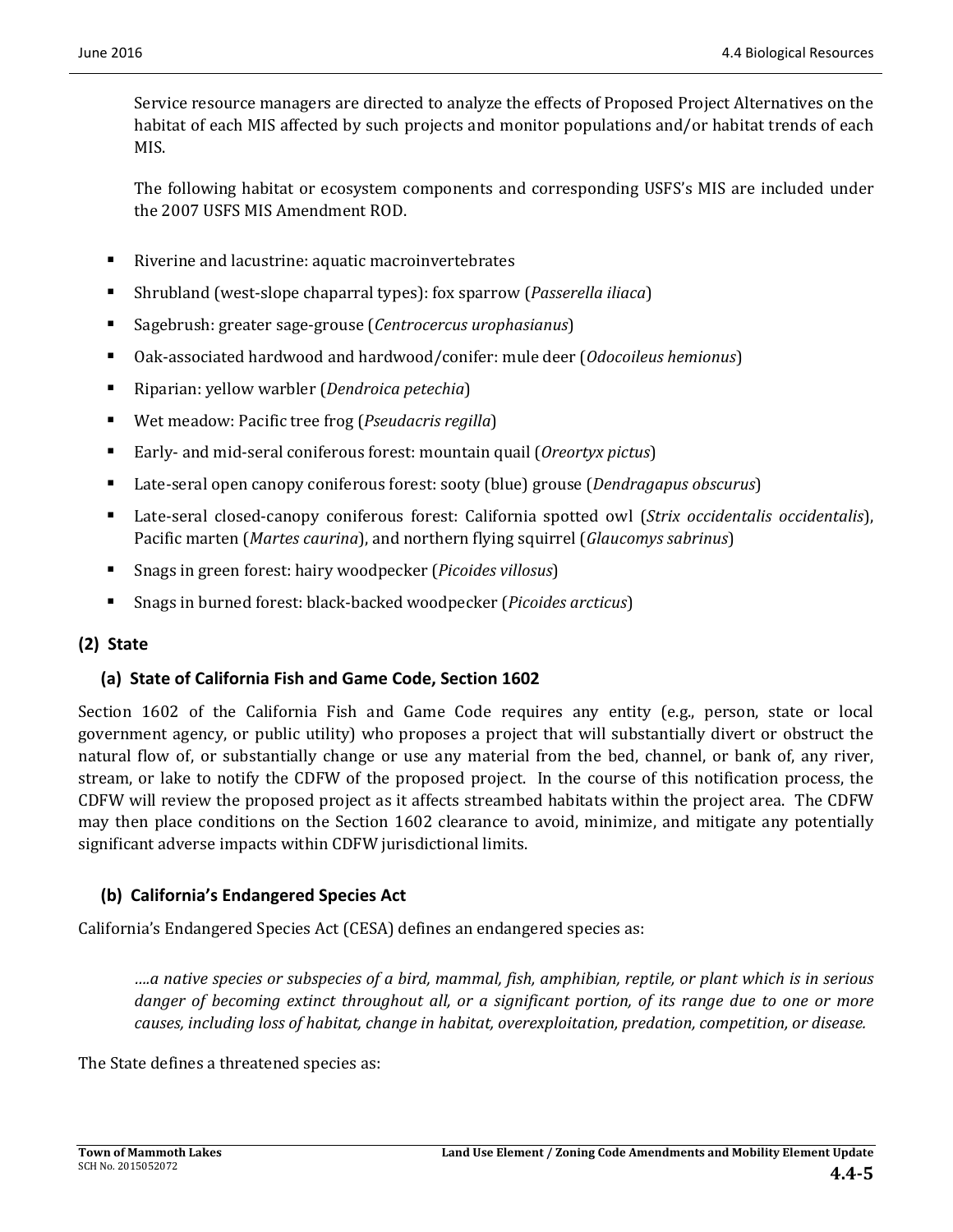*….a native species or subspecies of a bird, mammal, fish, amphibian, reptile, or plant that, although not presently threatened with extinction, is likely to become an endangered species in the foreseeable future in the absence of the special protection and management efforts required by this chapter. Any animal determined by the commission as rare on or before January 1, 1985 is a threatened species.*

Candidate species are defined as:

*….a native species or subspecies of a bird, mammal, fish, amphibian, reptile, or plant that the commission has formally noticed as being under review by the department for addition to either the list of endangered species or the list of threatened species, or a species for which the commission has published a notice of proposed regulation to add the species to either list.*

Candidate species may be afforded temporary protection as though they were already listed as threatened or endangered at the discretion of the Fish and Wildlife Commission. Unlike the FESA, CESA does not include listing provisions for invertebrate species.

Article 3, Sections 2080 through 2085, of the CESA addresses the taking of threatened or endangered species by stating: 

...no person shall import into this State, export out of this State, or take, possess, purchase, or sell within *this State, any species, or any part or product thereof, that the commission determines to be an endangered species or a threatened species, or attempt any of those acts, except as otherwise provided.*

Under the CESA, "take" is defined as, "hunt, pursue, catch, capture, or kill, or attempt to hunt, pursue, catch, capture, or kill."

Additionally, some special-status mammals and birds are protected by the State as Fully Protected Mammals or Fully Protected Birds, as described in the California Fish and Wildlife Code, Sections 4700 and 3511, respectively. 

California Species of Special Concern are species designated as vulnerable to extinction due to declining population levels, limited ranges, and/or continuing threats. Informally listed species are not protected per se, but warrant consideration in the preparation of biological assessments.

For purposes of this assessment, the following acronyms are used for State status species:

| <b>SE</b>  | State listed as Endangered            |
|------------|---------------------------------------|
| <b>ST</b>  | State listed as Threatened            |
| SR         | <b>State Rare</b>                     |
| <b>SCE</b> | State Candidate for Endangered        |
| <b>SCT</b> | State Candidate for Threatened        |
| <b>SCD</b> | <b>State Candidate for Delisting</b>  |
| <b>SFP</b> | <b>State Fully Protected</b>          |
| <b>SSC</b> | California Species of Special Concern |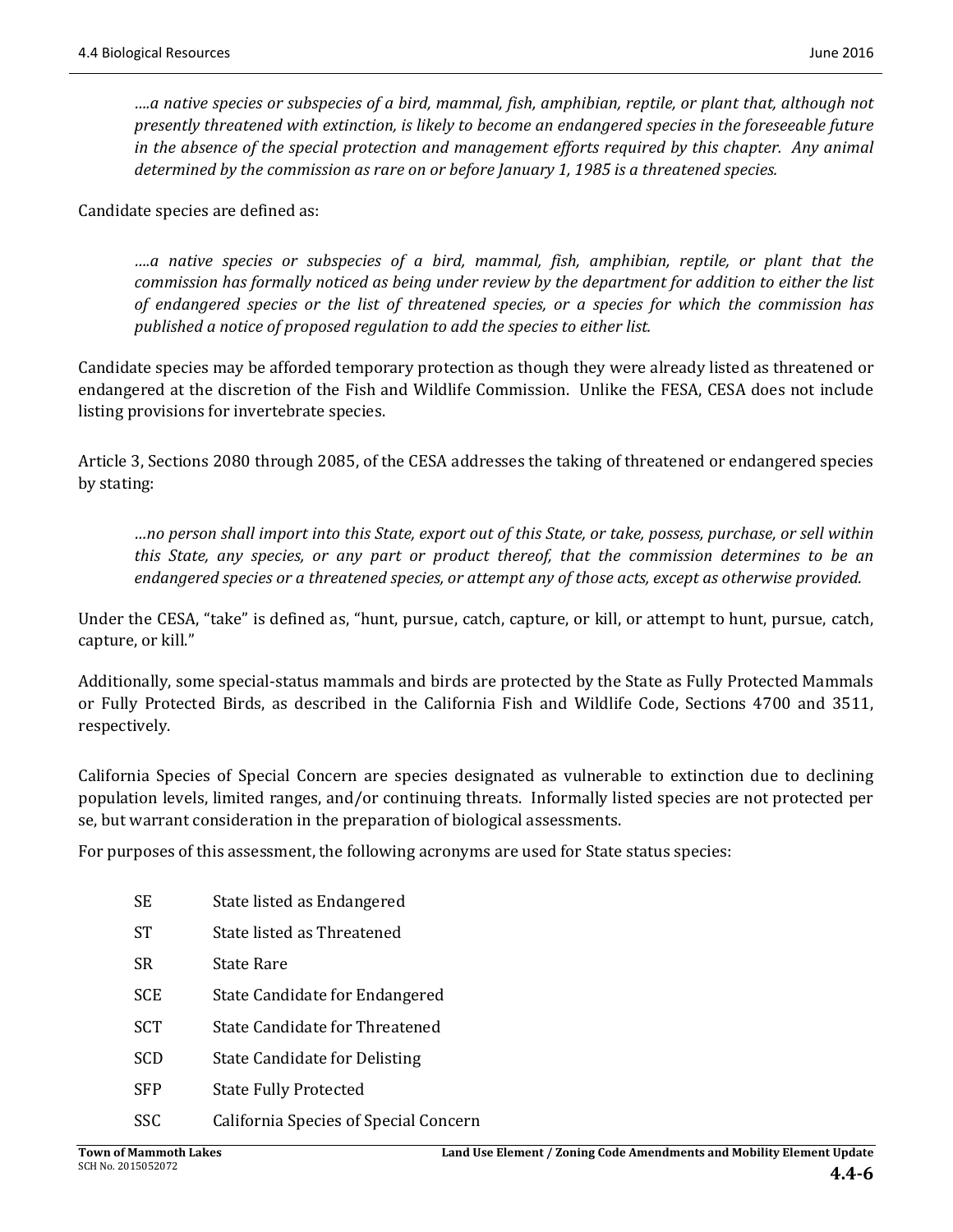### **(c) State of California Fish and Game Code, Section 350.5**

Section 3503.5 of the California Fish and Game Code states that it is "unlawful to take, possess, or destroy any birds in the order Falconiformes or Strigiformes (birds of prey) or to take, possess, or destroy the nest or eggs of any such bird except as otherwise provided by this code or any regulation adopted pursuant thereto." Activities that result in the abandonment of an active bird of prey nest may also be considered in violation of this code. In addition, California Fish and Game Code, Section 3511 prohibits the taking of any bird listed as fully protected, and California Fish and Game Code, Section 3515 states that is it unlawful to take any nongame migratory bird protected under the MBTA. Disturbances at active nesting territories should be avoided during the nesting season, typically, April 1 through August 31 in the Mammoth Lakes area.

### **(d) California Native Plant Society**

The California Native Plant Society (CNPS) is a private plant conservation organization dedicated to the monitoring and protection of special-status species in California. The CNPS has compiled an inventory comprised of the information focusing on geographic distribution and qualitative characterization of Rare, Threatened, or Endangered vascular plant species of California. $8$  The list serves as the candidate list for listing as Threatened and Endangered by CDFW. The CNPS has developed five categories of rarity, of which Ranks 1A, 1B, and 2 are particularly considered special-status:

- Rank 1A Presumed extinct in California.
- Rank 1B Plants Rare, Threatened, or Endangered in California and elsewhere.
- Rank 2 Plants Rare, Threatened, or Endangered in California, but more common elsewhere.
- Rank 3 Plants about which we need more information  $-$  a review list.
- Rank 4 Plants of limited distribution  $-$  a watch list.

The CNPS recently added "threat ranks" which parallel the ranks used by the California Natural Diversity Database (CNDDB), which is CDFW species account database. These ranks are added as a decimal code after the CNPS Rank (e.g., Rank 1B.1). The threat codes are as follows:

- $\blacksquare$  1 Seriously endangered in California (over 80% of occurrences threatened/high degree and immediacy of threat);
- 2 Fairly endangered in California (20-80% occurrences threatened);
- $\blacksquare$  3 Not very endangered in California (<20% of occurrences threatened or no current threats known).

Special-status species that occur or potentially could occur within the study area are based on one or more of the following:  $(1)$  the direct observation of the species within the study area during any field surveys;  $(2)$  a record reported in the CNDDB; and (3) the study area is within known distribution of a species and contains appropriate habitat.

 <sup>8</sup> CNPS, Rare Program. 2015. Inventory of Rare and Endangered Plants (online edition, v8-02). California Native Plant Society, *Sacramento, CA. Website http://www.rareplants.cnps.org.*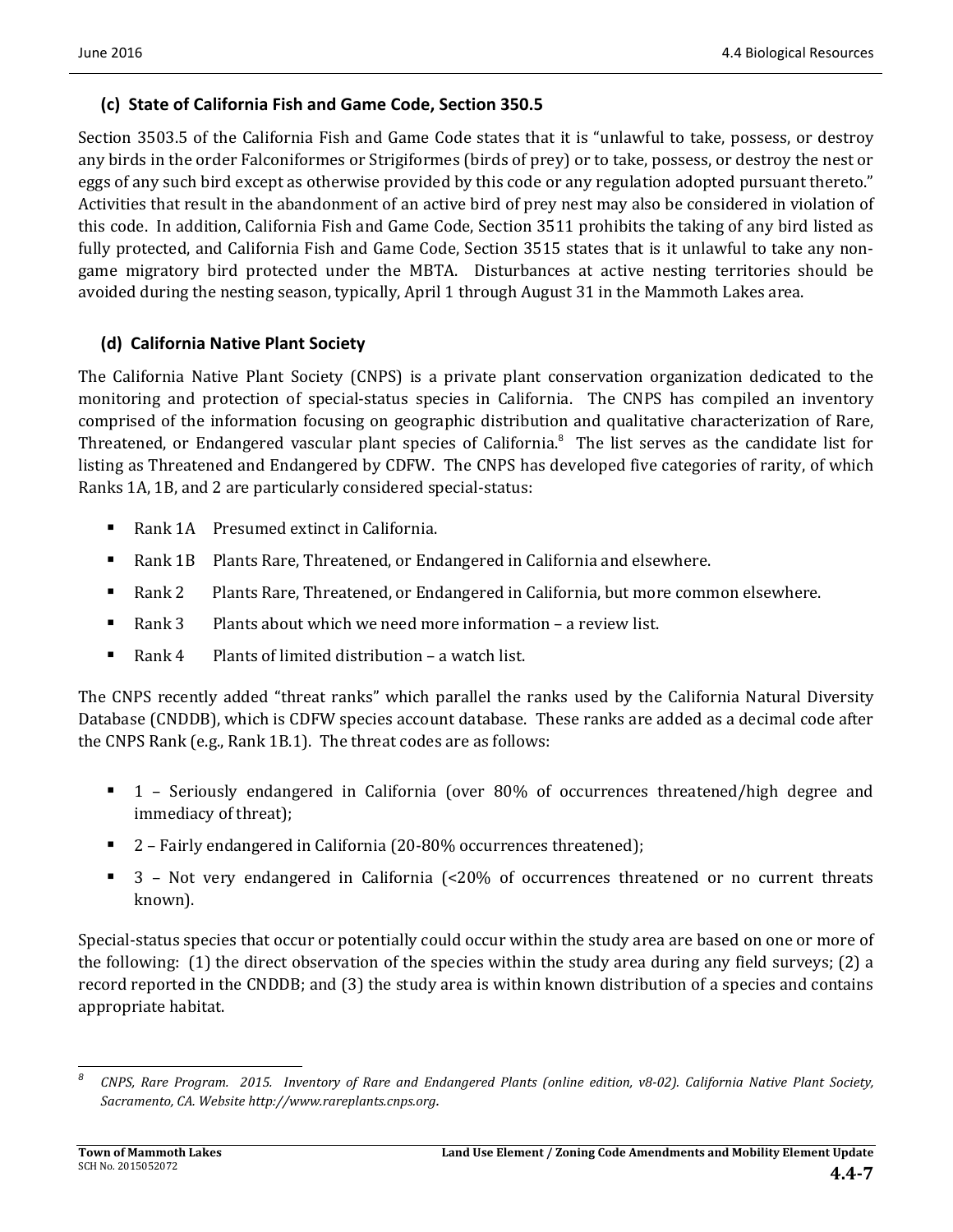### **(e) Special Interest Species**

The CDFW, and most local agencies, and special interest groups, such as the CNPS publish watch lists of declining species. Species on these lists are a part of the special interest species assessment. Special interest species, species of concern, and candidates for state and/or federal listing are also included in the special interest species discussion.

Inclusion of species described in this analysis is based on the following:

- Direct observation of the species or its sign in the Project Area or immediate vicinity during surveys conducted for this study or reported in previous biological studies;
- Sighting by other qualified observers;
- Record reported by the CNDDB published by the CDFW; $9$
- **Presence or location of specific species lists provided by private groups (e.g., CNPS); or**
- If Site lies within known distribution of a given species and contains appropriate habitat.

### **(3) Regional**

### **(a) Upper Owens River Watershed Management Plan**

In March, 2007, through funding provided by a grant from the State Water Resources Control Board, Mono County, and The Mono County Collaborative Planning Team completed the upper Owens River Watershed Management Plan. Goals of the upper Owens River Watershed Management Plan include maintaining and improving the aquatic habitat of Hot Creek and Mammoth Creek, maintaining existing wetlands, and maintaining and improving riparian habitat. Potential actions to facilitate these goals include the following:

- Guide development away from wetland margins and do not develop wetland areas;
- Explore opportunities for land trades with areas of lesser quality habitat;
- Suggest conservation easements on wetland parcels;
- Remove and improve roads in riparian areas;
- Remove nonessential stream crossings, and remove development from riparian zones; and
- Restore degraded riparian areas.

### **(4) County**

### **(a) Mono County Regional Transportation Plan and General Plan Update**

The purpose of the adopted Mono County General Plan (1992) is to establish policies to guide decisions on future growth, development, and conservation of natural resources in the unincorporated area of the county. The plan reflects community-based planning and includes individual area plans for Mono County

 CDFW (California Department of Fish and Wildlife). 2015. California Natural Diversity Database (available by subscription) and *Rarefind. CDFW: Sacramento, California.*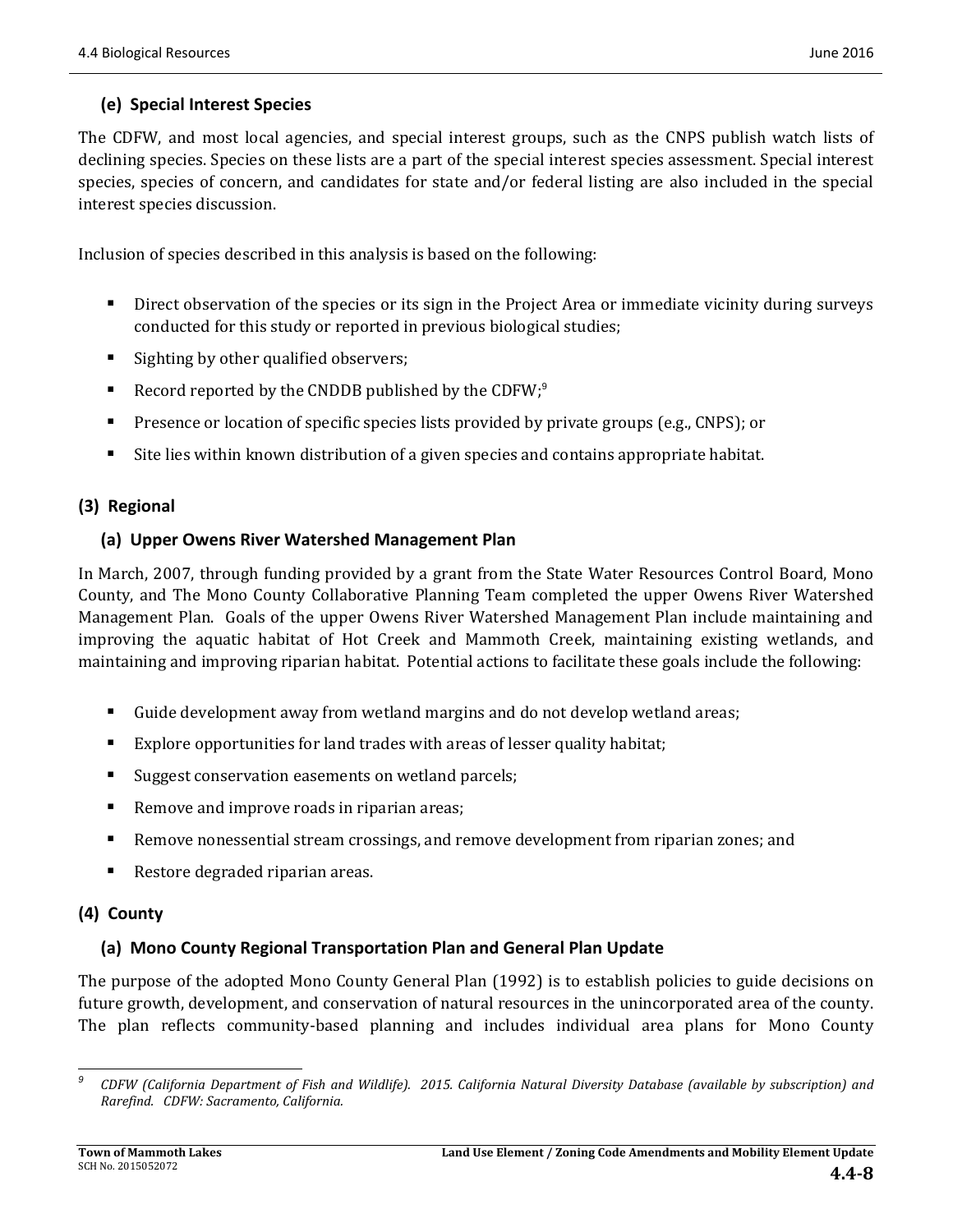communities. As discussed in the adopted General Plan, approximately 94 percent of the land in Mono County is publicly owned; approximately 88 percent of the public land is managed by the USFS, and other public agencies. According to the adopted General Plan, because such a great percentage of the land in the county remains open space and since the County has no direct authority over much of that land, one of Mono County's main concerns about open space is coordinating county policies with the land use policies of the agencies managing the public lands.<sup>10</sup> The County is also concerned about the impacts of federal open space policies on county resources.

The Mono County General Plan Update (2015) adopted on December 14, 2015 also states that the County has limited direct planning authority over only a small percentage of the lands in the county and, therefore, must work with other land managers to manage the natural resources in the area.<sup>11</sup> Under the adopted General Plan and Draft General Plan Update, the unincorporated County area around the Town of Mammoth Lakes is designated as Resource Management  $\text{(RM)}$ ,<sup>12</sup> which is intended to recognize and maintain a wide variety of values in the lands outside the existing communities. According to the General Plan Update, land use designations reflect federal designations.

One of the goals of the Mono County General Plan is to "maintain an abundance and variety of vegetation, aquatic and wildlife types in Mono County for recreational use, natural diversity, scenic value, and economic benefits."<sup>13</sup> This goal is accomplished through a number of policies including the following:

- Future development shall mitigate impacts to biological resources to a level of less than significant or avoid potential significant impacts;
- **Threatened and endangered plants and wildlife and their habitats shall be protected and restored;**
- Native plants, sensitive plants, and plants "of exceptional scientific, ecological, or scenic value" shall be protected and restored;
- Construction activities shall be prohibited in sensitive habitats prior to environmental review;
- Soil conservation practices shall be utilized during construction;
- **The** acquisition of valuable wildlife habitat by land conservation organizations or federal or state land management agencies shall be encouraged;
- OHV use shall be restricted in valuable habitats;
- Water quality for fishery habitat shall be maintained by enforcing the policies of the Conservation/Open Space Element of the Mono County General Plan;
- Efforts shall be made to regulate in-stream flows and lake levels for the purposes of maintaining fisheries and other riparian-dependent biological resources;
- Efforts shall be made to manage fisheries "in accordance with their biological capabilities";

 *<sup>10</sup> Mono County General Plan, Conservation and Open Space Element, 2012, page V‐3.*

*<sup>11</sup> Mono County General Plan, page II‐105, 2015.*

*<sup>12</sup> Mono County General Plan, Mono County General Plan, Figure 72.*

*<sup>13</sup> Mono County Planning Department. 1993. Mono County General Plan. Biological Resources.*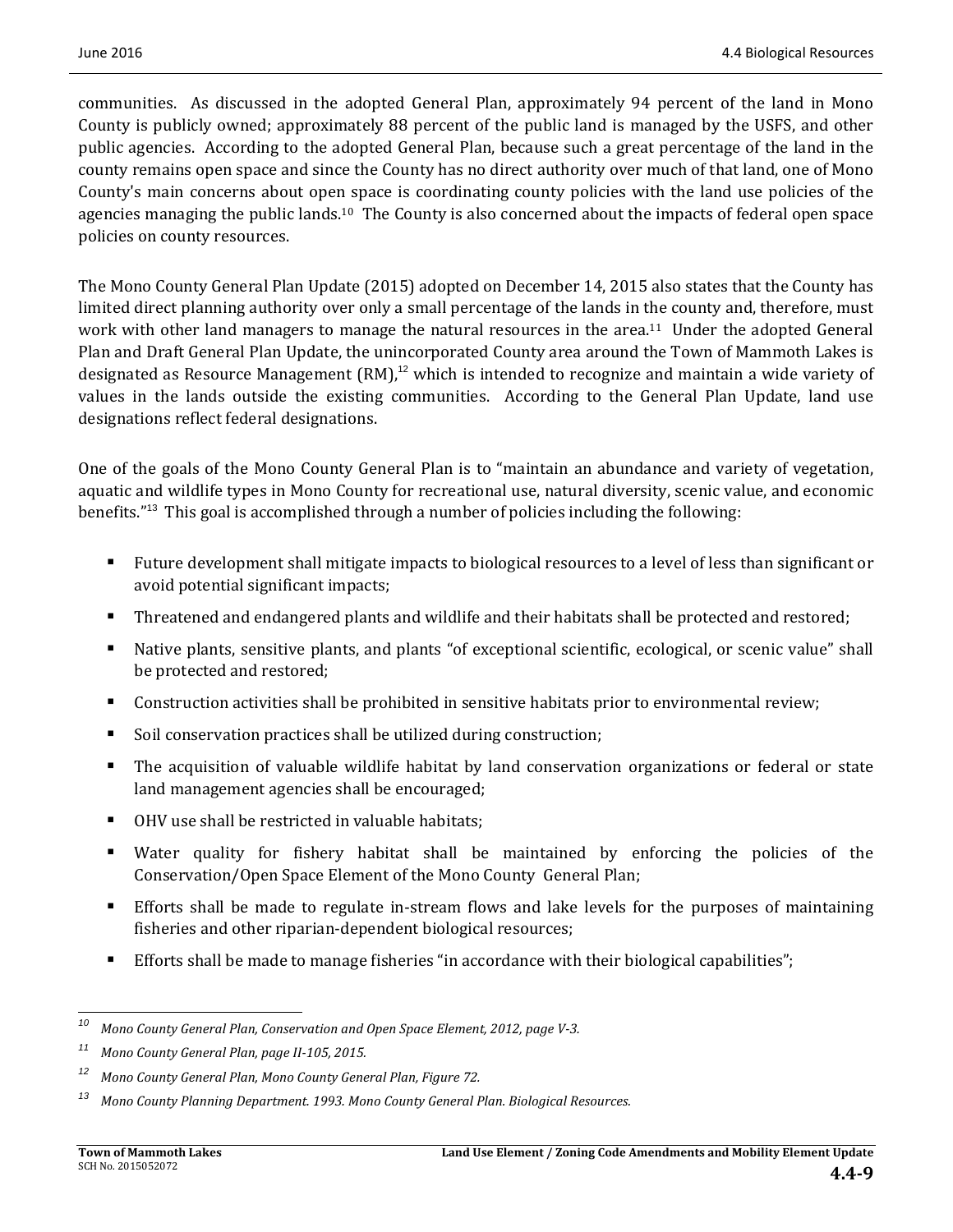- Non-consumptive use of existing fisheries shall be promoted;
- **Efforts** to support the reintroduction of trout in appropriate locations shall be made; and
- CDFW fish stocking efforts shall be supplemented with a "county-supported stocking program".

### **(5) Local**

### **(a) Town of Mammoth Lakes General Plan**

The value of the Town's forest setting and occurrence of forest trees throughout the Urban Growth Boundary (UGB), as well as within the broader municipal boundary and planning area is reflected in the Town's General Plan. The General Plan recognizes that recreational public access throughout the town and connection to the surrounding forest is essential. The General Plan Community Design Element recognizes that the community is set within the forest and that trees and the natural landscape are prominent and create a sense of scale and a strong aesthetic. The Community Design Element states that Mammoth Lakes will develop as a village in the trees and that the community supports the retention of major landscape characteristics and unique natural features, such as trees.<sup>14</sup> The Community Design Element also encourages maintaining the forested character of the Town's streets and to retain natural pockets of forest within the UGB and surrounding area.

The General Plan Resource Management and Conservation Element sets forth policies and goals to encourage the role of the Town in conserving the area's natural resources and Goal R.1 states: "Be stewards of habitat, wildlife, fisheries, forests and vegetation resources of significant biological, ecological, aesthetic and recreational value".<sup>15</sup> Policy R.1.A is to be stewards of important wildlife and biological habitats within the UGB; Policy R.1.B is that development shall be stewards of Special Plant species and natural communities and habitats; Policy R.1.D is to be stewards of primary wildlife habitats through construction of active and passive recreation away from habitat; and Policy R.1.I is to encourage the management of forest resources in and adjacent to the town to ensure forest health, minimize insect and pathogen outbreaks and reduce fuel loading. Action R.1.B.1 is to minimize removal of native vegetation and trees.

### **(b) Special Use Permits**

The Town is located within the Eastern Sierra conifer forest and forest trees, such as Lodgepole pine (*Pinus contorta* ssp. *murrayana*), *Jeffrey pine (Pinus jefferyi)*, and other conifers, are located along most of the Town's urban streets. These occur as specimen trees and stands within the Town's developed and undeveloped properties. Many Town recreational facilities, including several miles of paved multi-use paths (MUPs), are located within the Inyo National Forest surrounding the UGB. These facilities are forested in character and contain notable stands of Jeffrey pines and other older growth trees. Facilities within the Inyo National Forest operate under Special Use Permits granted to the Town by the USDA Forest Service.

### **(c) Town of Mammoth Lakes Zoning Code**

The Town of Mammoth Lakes Zoning Code reflects the value that the General Plan places on the Town's and the surrounding National Forest's existing forest resources. Zoning Code Section 17.36.140 regulates the

 *<sup>14</sup> Town of Mammoth Lakes General Plan, 2007, page 16.*

*<sup>15</sup> Town of Mammoth Lakes General Plan, 2007, page 44.*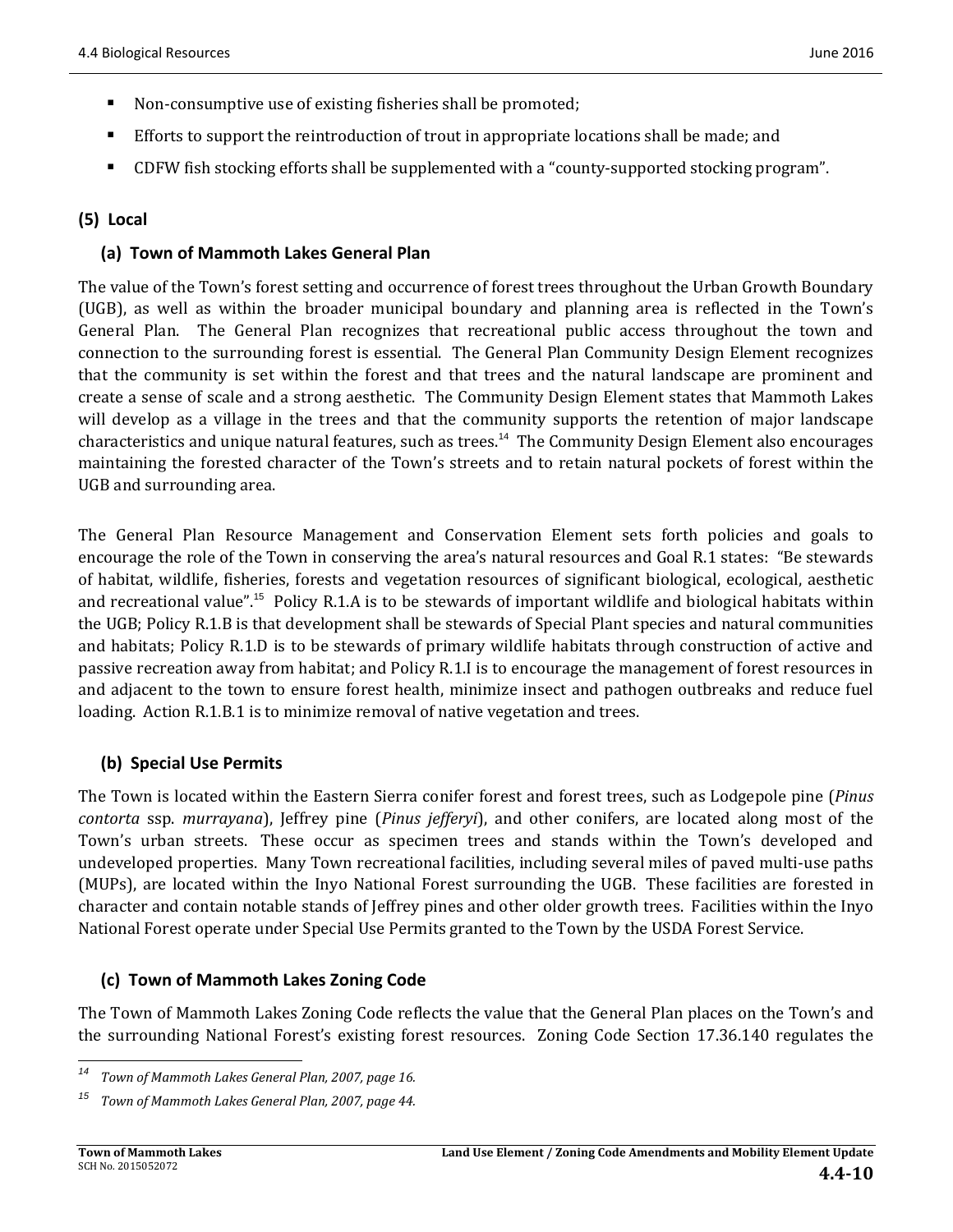protection and removal of certain trees and reflects the Town's interest in maintaining existing forest trees based on their important environmental, aesthetic and health benefits. Under Code Section 17.36.140, benefits from trees include, but are not limited to, enhancement of the character and beauty of the community as a "Village in the Trees," protection of property values, provision of wildlife habitat, reduction of soil erosion, noise buffering, wind protection, and visual screening for development. Zoning Code Sections  $17.24.040(D)$  and  $17.36.050(B)$  require the preservation of existing trees and vegetation within commercial, residential and industrial zones to the maximum extent possible.

The Zoning Code also provides exemptions to the ban on tree removal. These apply to trees that present an immediate safety hazard to life or property, as determined by the Town Manager, Director, Building Official, Public Works Director, or other official. Tree removal performed by the Town, public utilities, or other public agencies in public utility easements or public rights-of-way is also permitted under the Zoning Code. In addition, tree removal for fuel reduction on public land or tree removal performed in conjunction with an approved fuel reduction program or activity is exempt. Exemptions also include trees that are visibly dead or felled in a natural event; and coniferous and deciduous trees with a diameter at breast height (DBH) of less than 12 inches.

Under Code Section 17.36.140.G, a development site that includes tree removal must provide an approved Tree Removal and Protection Plan, including tree protection measures or obtain a separate tree removal permit. Code Section 17.36.140.I requires mitigation for tree removal in certain circumstances, including replacement plantings. If required, replacement shall be limited to plantings in areas suitable for tree replacement with species identified in the Town's Recommended Plant List. The replacement ratio shall be determined by the Director. If required, the minimum replacement tree size shall be seven gallons. Replacement requirements may also be determined based on the valuation of the tree as determined by a Registered Professional Forester (RPF) or arborist. The property owner shall maintain plantings to a level approved by the Director.

# **b. Existing Conditions**

### **(1) Vegetation Communities**

The following provides a discussion of the existing vegetation resources found within the entire Project Area, which consists of individual or mixed plant communities as shown in Figure 4.4-1, Vegetation Map.<sup>16</sup> Plant communities found within each Project component are more specifically described in sections (a) *Land Use and Zoning Code Amendments* and (b) *Mobility Element Update*, below. 

### **Aspen Forest and Aspen Woodland**

Aspen forest consists of dense groves of quaking aspen (*Populus tremuloides*) as the sole or dominant tree in the canopy, which can grow up to 65 feet in height. The understory in this community is typically sparse, but includes a variety of small shrubs and herbaceous perennials. Scrubby quaking aspen thickets may occur at the edges in areas of relatively dry soil or at high altitudes. Additional species include mountain snowberry

 <sup>16</sup> Due to the scale of the Project, the following descriptions summarize the basic characteristics and constituent species of plant communities as stand-alone elements. In cases where two or three of these communities are mixed, the vegetation shares *characteristics and constituent species from each of the component parts.*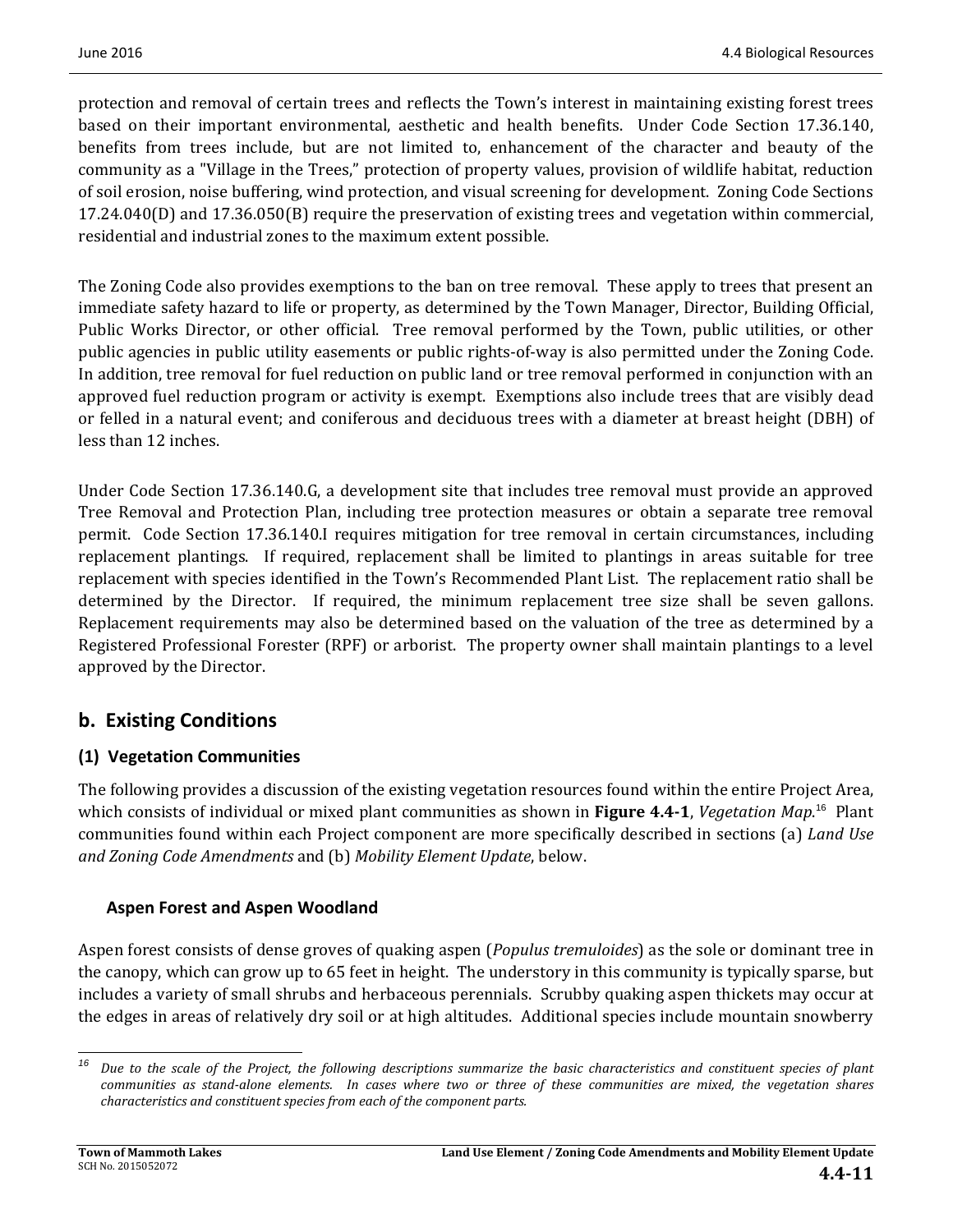(*Symphoricarpus rotundifolius*), interior rose (*Rosa woodsii* var. *ultramontana*), mountain alder (*Alnus incana*), ranger's buttons (*Sphenosciadium capitellatum*), common yarrow (*Achillea millefolium*), wax currant (*Ribes cereum*), Sierra onion (*Allium campanulatum*), meadow goldenrod (*Solidago canadensis* ssp. *elongata*), and narrow-leaved willow (*Salix exigua*).

Aspen woodland consists of quaking aspen as the sole or dominant tree in the tree canopy. In contrast to aspen forests, trees in aspen woodland tend to be less than 115 feet in height with an intermittent or open canopy. This plant community characteristically occurs at elevations between 5,000 feet and 10,000 feet in depressions and swales, on slopes, at meadow margins, along stream corridors, and on colluvial toe slopes where soils are typically deep, well developed, and seasonally or permanently saturated. Additional species typically include willow (*Salix* spp.), lodgepole pine, white fir (*Abies concolor*), mountain alder, common yarrow, ranger's buttons, mountain snowberry, sticky cinquefoil (*Drymocallis glandulosa*), mountain meadow rue (*Thalictrum fendleri*), and scarlet gilia (*Ipomopsis aggregata*). 

For the purpose of this assessment, the terms "forest" and "woodland" are used to describe quaking aspen dominated vegetation types as a whole.

### **Great Basin Sagebrush Scrub**

Great Basin sagebrush scrub consists of mostly soft-woody shrubs, usually lacking an understory and intermixed with areas consisting of bare ground. This plant community typically grows at elevations between 1,000 feet and 10,000 feet on plains, alluvial fans, pediments, lower slopes, and valley bottoms, and along seasonal and perennial stream channels, and dry washes. Great Basin sagebrush (Artemisia tridentata) is the dominant species of this plant community, and growth occurs mostly in late spring and early summer. This plant community is dormant during the winter and occurs on a wide variety of soils and terrain, from rocky, well-drained slopes to fine-textured, valley soils with a high water table. Other characteristic species include four-wing saltbush (*Atriplex canescens*), rubber rabbitbrush (*Ericameria nauseosus*), Idahoe fescue (*Festuca idahoensis*), antelope bitterbrush (*Purshia tridentata*), and Great Basin wild rye (*Elymus cinereus*). 

### **Conifer Forest**

Conifer forest consists of an open to dense forest of coniferous evergreens up to 250 feet in height. Within the basic conifer forest classification, there are various alliances that are dominated by individual species. In mixed conifer forest, dominant species within the Project Area include lodgepole pine, white fir, western white pine (*Pinus monticola*), and Jeffrey pine. Lodgepole pine and Jeffrey pine are most commonly the dominants or co-dominants; however, there is considerable mixing of all of the above mentioned pine species. The understory typically consists of scattered broadleaved mesophytic shrubs and small trees. Species characteristic of this community may also include currant (*Ribes* spp.), manzanita (*Arctostaphylos* sp.), chinquapin (*Chrysolepis sempervirens*) and California lilac (*Ceanothus* spp.).

Conifer forest predominates much of the landscape surrounding the Town and occurs as scattered fragments within the Town's UGB. Jeffrey pine forest is characterized as a tall, open forest dominated by Jeffrey pine with sparse understories of either montane chaparral or Great Basin sagebrush scrub. This community occurs on dry, cold sites, especially on well-drained slopes, ridges, or cold air accumulation basins up to approximately 9,500 feet. Characteristic species include Jeffrey pine (dominant), Great Basin sagebrush, antelope bitterbrush, huckleberry oak (*Quercus vaccinifolia*), and snowberry. Lodgepole pine forest is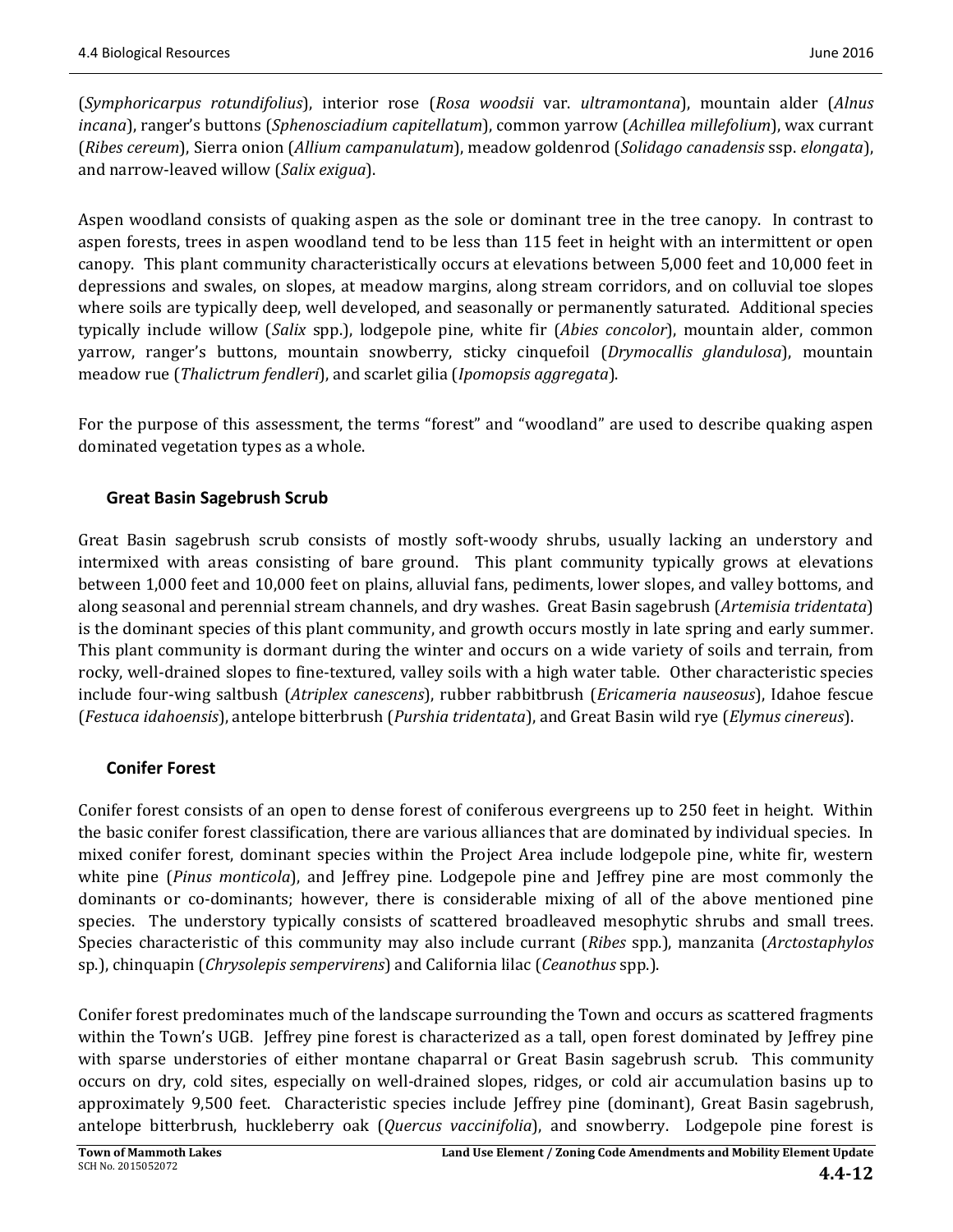characterized by dense forest of slender trees dominated by lodgepole pine, which grow up to 130 feet tall. More open stands also occur within drier sites, where trees reach 65 feet tall. Dense stands of lodgepole pines typically have a sparse understory with small shrubs and perennial herbs occurring within the forest openings. Lodgepole pine forest typically occurs at elevations between 5,000 feet and 11,150 feet with cool, dry summers and long winters with abundant snowfall. This community tolerates a variety of soil conditions and moisture levels; however, it most commonly occurs on rocky, well-drained soils. Characteristic species include lodgepole pine (dominant), quaking aspen, cinquefoil (*Drymocallis* spp.), heather (*Phyllodoce* spp.), and wintergreen *(Pyrola* spp.).

### **Mixed Willow Riparian Scrub**

Mixed willow riparian scrub consists of a relatively open to dense shrubby streamside thicket consisting of a mixture of willow species as the dominant species in the shrub canopy. Species in this community include arctic willow (*Salix arctica*), narrow‐leaved willow (*Salix exigua*), Lemmon's willow (*Salix lemmonii*), shining willow (*Salix lucida* ssp. *lasiandra*), yellow willow (*Salix lutea*), tea-leaved willow (*Salix planifolia*), corn lily (*Veratrum californicum*), fireweed (*Epilobium angustifolium*), spike mallow (*Sidalcea oregano* ssp. *spicata*), western blue flag (*Iris missouriensis*), seep monkeyflower (*Mimulus guttatus*), mountain snowberry, meadow goldenrod, common yarrow, and horse-mint (*Agastache urticifolia*). This plant community occurs throughout the eastern Sierra Nevada up to elevations of approximately 12,500 feet. It requires seasonally or perennially saturated soils and, consequently, is found primarily along large tributary drainages.

### **Montane Wet Meadow**

Montane meadow vegetation is characterized by a dense growth of sedges and other perennials herbs. Typically, it occurs between 4,000 feet and 8,500 feet. The main growth period for this plant community is from late spring through summer with a dormancy period in the winter. This community occurs on finetextured, somewhat permanently moist or wet soils. Montane wet meadows are often a successional stage in the filling of lakebeds with soil and often are characterized by young trees encroaching from the margins. Plant species observed within this community include epilobium (*Epilobium ciliatum*), smoothstem willowherb (*Epilobium glaberrimum*), fireweed, corn lily, wandering daisy (*Erigeron peregrinus* var. *hirsultus*), sedge (*Cyperus* sp.), Kelly's tiger lily (*Lilium kelleyanum*), leopard lily (*Lilium pardalinum*), yampah (*Perideridia parishii* ssp. *latifolia*), arrow‐leaf butterweed (*Senecio triangularis*), meadow goldenrod, western blue flag, Sierra rein orchid (*Platanthera leucostachys*), monkshood (*Aconitum columbianum*), swamp onion (*Allium validum*), meadow paintbrush (*Castilleja miniata* ssp. *miniata*), Brewer's mitrewort (*Mitella breweri*), cow parsnip (*Heracleum lanatum*), stickey cinquefoil, mountain meadow rue, rush, horsetail (*Equisetum* sp.), seep monkeyflower, slender cinquefoil (*Potentilla gracilis*), common yarrow, elephant's head (*Pedicularis groenlandica*), spike mallow, dented silk-moss (*Plagiothecium denticulatum*), common green bryum moss (*Bryum pseudotriquetrum*), ribbed bog moss (*Aulacomnium palustre*), and water speedwell (*Veronica anagallis‐aquatica*). 

### **Montane Chaparral**

Montane chaparral is associated with mountainous terrain from mid to high elevations from 3,000 feet to over 10,000 feet. It occurs throughout the mountain ranges in southern California, the Sierra Nevada, and the Cascade mountain ranges in central and northern California. Montane chaparral can be found on shallow to deep soils, on all exposures, and from gentle to relatively steep slopes. It has the potential to dominate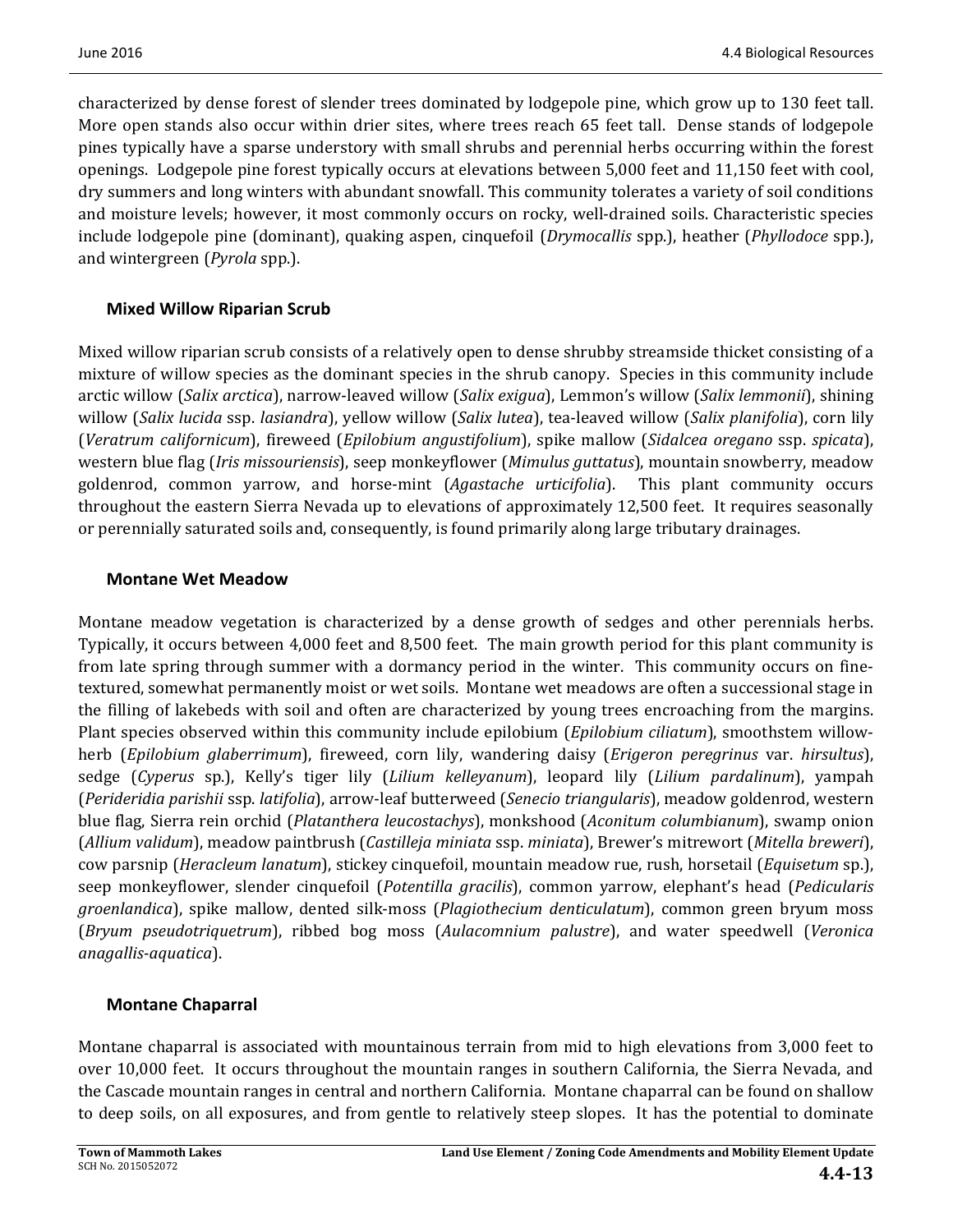more xeric sites, but occurs locally throughout the coniferous zone. The growth form of montane chaparral plant species can vary from tree-like to prostrate. When mature, it generally becomes extremely dense. The composition of montane chaparral varies markedly throughout California depending on elevation, geography, soil type, and slope aspect. In the Mammoth Lakes region, dominant species include manzanita (*Arctostaphylos nevadensis* and *A. patula*), lilac (*Ceanothus cordulatus*, *C. integerrimus*, and *C. velutinus*), and bitter cherry (*Prunus emarginata*). 

### **Developed and Disturbed**

Developed and disturbed habitats are found throughout the Town and along roads. While there are portions within the Town that support native trees, shrubs and groundcovers, much of the Town is characterized by hardscape surfaces, bare ground, non-native plants, and ornamental plantings.

### **(a) Land Use Element/ Zoning Code Amendments**

There are undeveloped parcels located within the commercial districts along Main Street and Old Mammoth Road. While these parcels are mostly characterized by disturbed areas, some of the parcels support, at least in part, conifer forest community described above. Many of the developed and disturbed parcels occur along Old Mammoth Road in the eastern portion of the Town. Parcels dominated by pine trees with some areas of disturbance are mainly located adjacent to open areas supporting pine trees along Main Street in the northern portion of the Town. Based on U.S. Geological Survey (USGS) 7.5-minute Old Mammoth topographic quadrangle map,<sup>17</sup> a few of the parcels appear to support a blue line stream.

### **(b) Mobility Element Update**

#### *Road Improvements*

The Mobility Element Update identifies eight (8) road improvement projects, as shown in Figure 2-5 in this EIR. In addition to the eight (8) identified improvement projects, the proposed Sierra Park Road Extension is planned to cross Mammoth Creek, which is included in all discussions pertaining to the Mobility Element Update. Two additional roads are planned to run parallel to the proposed MUPs  $4-5$ , N $-1$ , N $-2$ , and N $-3$  (see *Multi*-*Use Path* section below). Because these areas extend through the same habitats, existing biological resources and potential project-related impacts within these areas are discussed in sections pertaining to MUPs. All of the proposed road improvements are contained within the UGB. The road improvements would mostly involve construction within areas of the Town that are already developed and/or disturbed. However, some improvements are planned in sections of the Town that are relatively undisturbed and support native vegetation communities, including aspen forest and aspen woodland, great basin sagebrush scrub, conifer forest, and montane wet meadow. The major vegetation communities occurring within areas planned for road improvements are presented in **Table 4.4‐1**, *Vegetation Communities within the Proposed Road Improvement Areas.* Vegetation communities are listed in order of most prevalent to least prevalent.

 *<sup>17</sup> United States Geological Survey (USGS). 1983. Old Mammoth, California topographic quadrangle map.*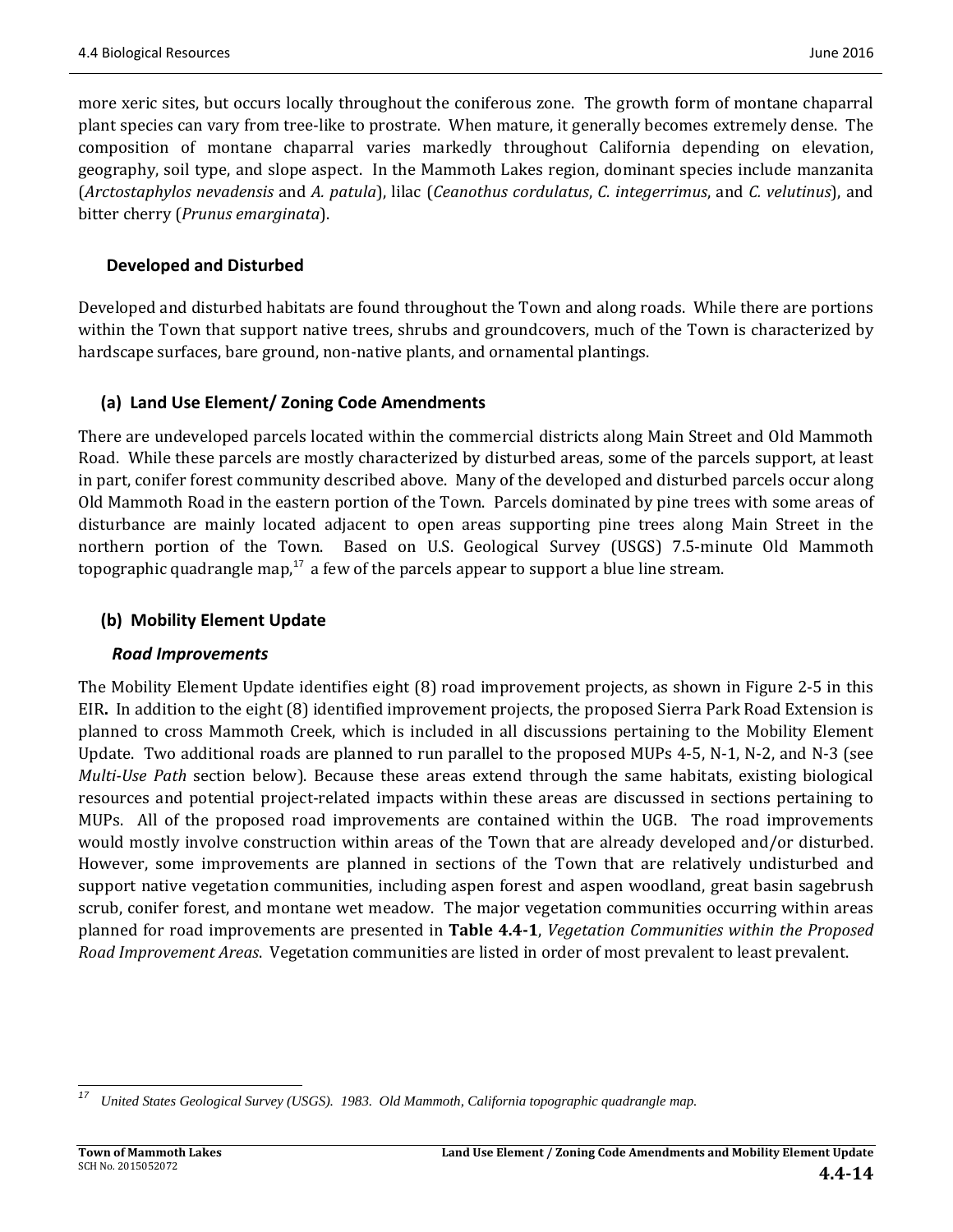#### **Table 4.4‐1**

#### **Vegetation Communities within the Proposed Road Improvement Areas**

| <b>Improvement Project</b>                       | <b>Vegetation Communities</b>                                                                   |  |  |  |
|--------------------------------------------------|-------------------------------------------------------------------------------------------------|--|--|--|
| Main Street Plana                                | Disturbed/Developed<br>٠                                                                        |  |  |  |
| <b>USFS Property</b><br>Connections <sup>b</sup> | Developed/Disturbed<br>٠<br><b>Conifer Forest</b><br>٠                                          |  |  |  |
| Thompsons Way                                    | Great Basin Sagebrush Scrub<br>п<br><b>Conifer Forest</b><br>П<br>Developed/Disturbed<br>٠      |  |  |  |
| <b>Tavern Road Extension</b>                     | Great Basin Sagebrush Scrub<br>٠<br><b>Conifer Forest</b><br>٠<br>Developed/Disturbed<br>п      |  |  |  |
| Sierra Nevada Road<br>Extension                  | Great Basin Sagebrush Scrub<br>Developed/Disturbed<br>٠                                         |  |  |  |
| <b>Shady Rest Site</b><br>Connectionsb           | <b>Conifer Forest</b><br>٠<br>Montane Wet Meadow<br>٠<br>Developed/Disturbed<br>٠               |  |  |  |
| Callahan Way Extension                           | <b>Conifer Forest</b><br>٠<br>Developed/Disturbed<br>٠                                          |  |  |  |
| 7B Road (Sierra Star<br>Connector)               | <b>Conifer Forest</b><br>٠<br>Developed/Disturbed<br>٠                                          |  |  |  |
| Sierra Park Road<br>Extension                    | Great Basin Sage Scrub<br>٠<br>Developed Disturbed<br>٠<br>Aspen Forest and Aspen Woodland<br>٠ |  |  |  |

*a*

Although mostly developed, there are some planted street trees along Main Street.<br>USFS Property Connections and Shady Rest Site Connections cross unnamed blue line streams *based on USGS topographic mapping.*

*Source: ESA PCR, 2015.*

The Main Street Plan includes the vacation of the frontage roads and conversion to a four-lane cross-section with a center median and turn pockets, which primarily would occur on developed and/or disturbed land. Although the Main Street Plan is proposed along a highly developed street within the Town, there are a number of native pine trees planted along Main Street. The USFS Property Connections would provide connections within the USFS lands on the north side of Main Street, primarily along Forest Trail. Additionally, there are a number of roads proposed between Forest Trail and Sawmill Cuttoff, adjacent to the Mammoth Lakes Fire Department. These connections would provide improved connectivity on the north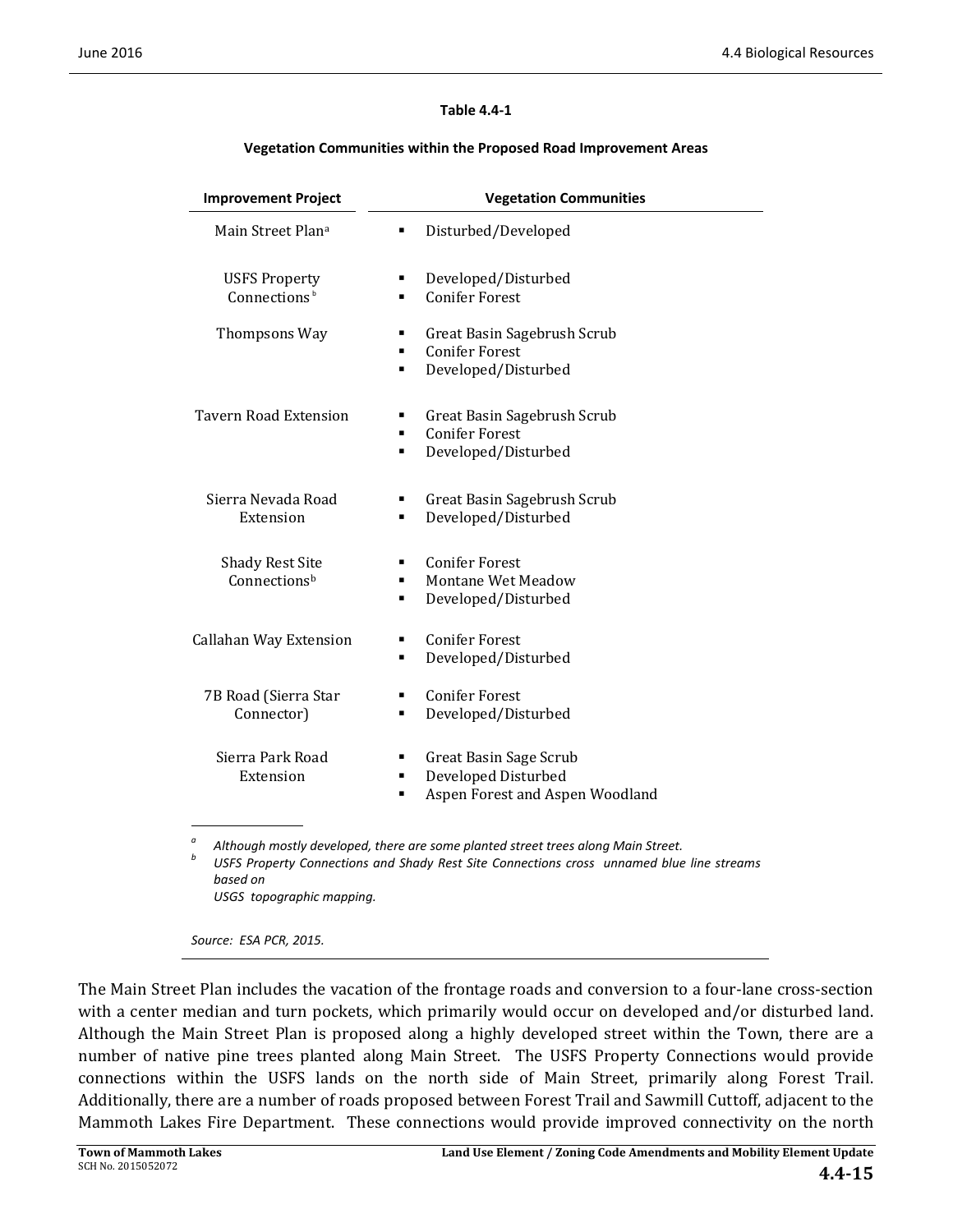side of Main Street and would be considered with potential future USFS development plans. The Inyo National Forest lies directly north of Forest Trail, which supports primarily conifer forest habitat. Conifer forest habitat and an unnamed USGS mapped blue line stream also occur in the area between Forest Trail and Sawmill Cutoff. 

The Thompsons Way Improvement Project, the Sierra Nevada Road Extension, and Tavern Road Extension are generally located south of Main Street and east of Old Mammoth Road in the eastern portion of the Town. The vegetation types within these areas are dominated by Great Basin sagebrush scrub intermixed with some areas of conifer forest and developed and/or disturbed land. The Sierra Nevada Road Extension would pass through an area dominated by Great Basin sagebrush scrub with some areas of developed and/or disturbed land.

The Callahan Way Extension and 7B Road (Sierra Star Connector) are generally located south of Main Street and east of Joaquin Road in the western portion of the Town. Callahan Way Extension and 7B Road (Sierra Star Connector) areas are dominated by conifer forest with some areas of developed and/or disturbed land.

The Shady Rest Site Connections are generally located south of Main Street and north of Sierra Nevada Road in the center of the Town. The area is dominated by conifer forest with some disturbed areas, primarily from existing trails. Based on USGS topographic mapping, there is an unnamed blue line stream that occurs in the northwestern portion of the Shady Rest Site Connections, which supports montane wet meadow habitat.<sup>18</sup> The vegetation in this area was previously mapped by BonTerra Consulting in 2007 for a project called Hidden Creek Crossing, which appears consistent with current aerial photographs.<sup>19</sup>

The Sierra Park Road Extension would provide a direct connection between Meridian Boulevard and Mammoth Creek Road. The majority of this proposed road would traverse through Great Basin sage scrub habitat with scattered conifer trees. The section of the extension near Mammoth Creek appears to support aspen forest and aspen woodland.

### **(2) Multi‐Use Paths (MUPs)**

In addition to the road improvement described above, the Mobility Element Update includes the implementation of a proposed network of MUPs, which are proposed within the UGB as well as within adjacent Inyo National Forest lands. As stated previously, a number of the MUPs proposed as a part of this Mobility Element Update were previously described in the Trails System Master Plan (TSMP) EIR, which was certified on October 19, 2011 (SCH#2010111013). A total of 38 MUPs are proposed as a part of the Mobility Element Update, including 17 MUPs that were previously described as part of the TSMP project (MUP 2-1 through 4-5) and 24 newly proposed MUPs (MUP N-1 through N-24). Design guidelines for MUPs specify that they will be between 10 feet and 12 feet wide. The proposed MUPs will traverse several natural communities, including those trails within the developed portions of the Town, and will potentially be located in any of the vegetation communities previously identified, including aspen forest and aspen woodland, great basin sagebrush scrub, conifer forest, mixed willow riparian scrub, montane meadow, and

<sup>&</sup>lt;u> 1980 - Jan Barnett, fransk politik (d. 1980)</u><br>1901 - Jan Britannik (d. 1980) *<sup>18</sup> United States Geological Survey (USGS). 1983. Old Mammoth, California topographic quadrangle map.*

<sup>&</sup>lt;sup>19</sup> BonTerra Consulting. 2007. Hidden Creek Crossing Project Site Draft Biological Technical Report. Prepared for RBF Consulting. *October 16, 2007.*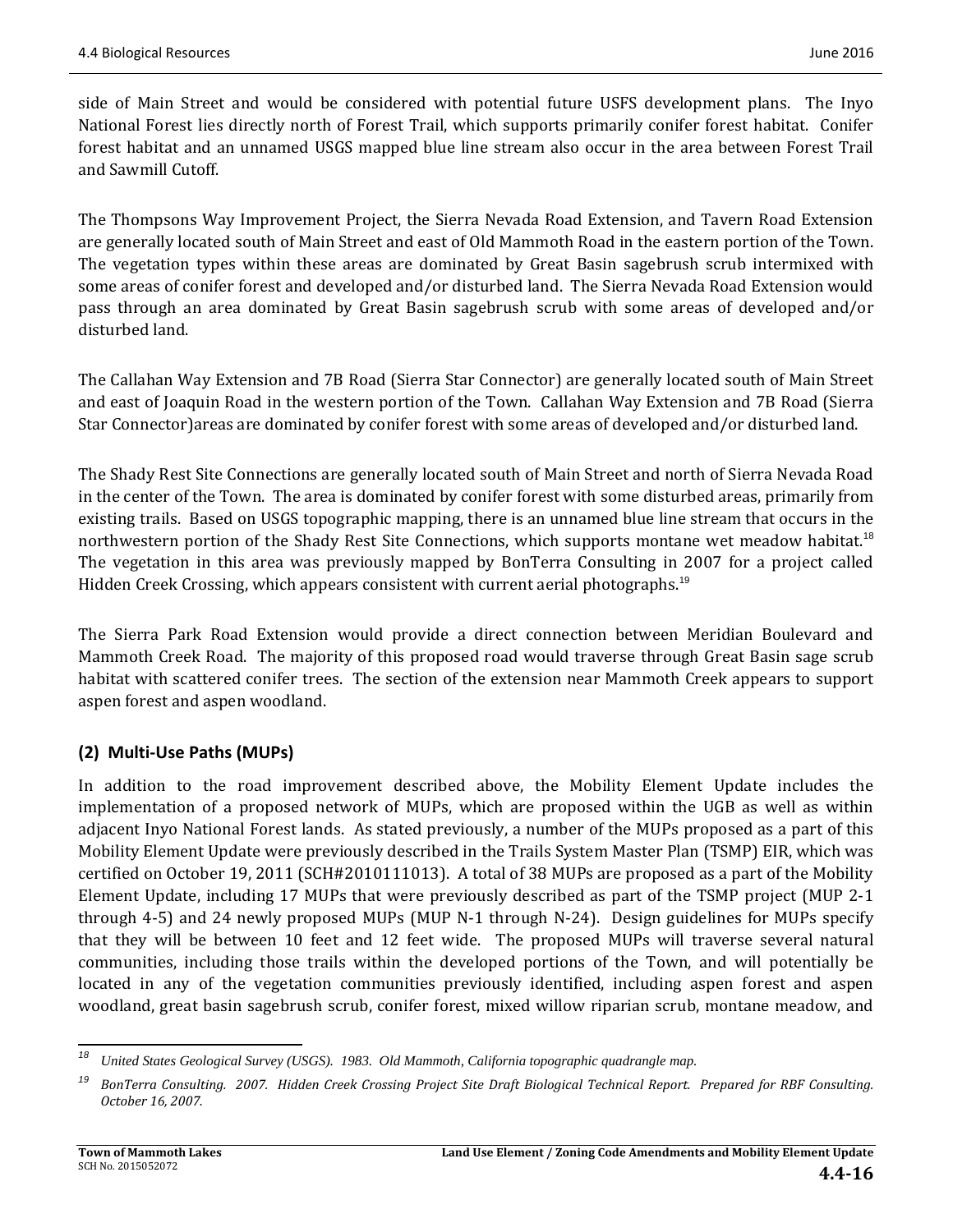montane chaparral. The major vegetation communities present within MUPs is displayed in Table 4.4-2, *Vegetation Communities within the Proposed MUP Areas*, below. Although MUPs previously proposed for the TSMP project are in the same general location, some of the MUPs have a slightly altered conceptual alignment, which are identified in Table 4.4-2. One (1) MUP (MUP 3-3) was previously proposed in the TSMP project but is not proposed as a part of the Mobility Element Update and has not been completed. MUPs 3-1, 3-4, 3-7, and 3-11 were previously proposed for the TSMP project and have been completed.

#### **Table 4.4‐2**

#### **Vegetation Communities within the Proposed MUP Areas**

| <b>MUP</b>            | Name                                           | From                                                            | To                                        | <b>Vegetation Communities</b>                                                                                                |
|-----------------------|------------------------------------------------|-----------------------------------------------------------------|-------------------------------------------|------------------------------------------------------------------------------------------------------------------------------|
|                       |                                                |                                                                 | <b>Evaluated in TSMP EIR</b>              |                                                                                                                              |
| MUP $2-1a$            | Main Path (4a) -<br>Town Loop                  | <b>Mammoth Creek</b><br>Park                                    | Minaret Road                              | Aspen Forest and Aspen<br>٠<br>Woodland<br>Great Basin Sagebrush<br>$\blacksquare$<br>Scrub                                  |
| <b>MUP 2-2</b>        | Lodestar Connector                             | <b>Majestic Pines</b><br>Drive                                  | <b>Hidden Valley</b><br>Road              | <b>Conifer Forest</b><br>$\blacksquare$<br>$\blacksquare$                                                                    |
| MUP 3-2 <sup>b</sup>  | <b>Elementary School</b><br>Connector          | Main Path - Town<br>Loop                                        | Sierra Nevada<br>Road Extension           | <b>Conifer Forest</b><br>$\blacksquare$<br>Developed and Disturbed                                                           |
| MUP 3-5 <sup>b</sup>  | Manzanita Connector                            | Manzanita Road                                                  | Chaparral Road<br>Extension               | <b>Conifer Forest</b><br>$\blacksquare$<br>Montane Wet Meadow<br>$\blacksquare$<br>Developed and Disturbed<br>$\blacksquare$ |
| <b>MUP 3-6</b>        | <b>MCWD</b> Access                             | Main Path - Town<br>Loop                                        | <b>MCWD Facility</b>                      | <b>Conifer Forest</b><br>٠<br>Great Basin Sagebrush<br>$\blacksquare$<br>Scrub                                               |
| <b>MUP 3-8</b>        | Hidden Valley to<br>Minaret Connector          | Hidden Valley Road                                              | Minaret Road                              | <b>Conifer Forest</b><br>٠<br>Developed and Disturbed<br>٠                                                                   |
| MUP 3-9b              | Center Street to<br>Hidden Creek<br>Connector  | Chaparral Road<br>Extension                                     | West Tavern<br>Road Extension             | <b>Conifer Forest</b><br>$\blacksquare$<br>Developed and Disturbed<br>٠                                                      |
| MUP 3-10 <sup>b</sup> | Manzanita to Tavern<br>Connector               | Chaparral Road                                                  | North Extension<br>from Arrowhead<br>Road | <b>Conifer Forest</b><br>٠<br>Developed and Disturbed<br>٠                                                                   |
| MUP $3-12c$           | North Village to St.<br><b>Anton Connector</b> | <b>East of Minaret</b>                                          | St. Anton Circle                          | <b>Conifer Forest</b><br>٠<br>Developed and Disturbed<br>٠                                                                   |
| MUP 3-13              | Eagle Path                                     | Eagle Lodge                                                     | Lake Mary Road                            | Developed and Disturbed<br>٠                                                                                                 |
| MUP 4-1b,c            | Shady Rest Park Path<br>Extension              | <b>Main Street</b><br>Connector                                 | Shady Rest Path                           | <b>Conifer Forest</b><br>×,<br>Great Basin Sagebrush<br>$\blacksquare$<br>Scrub<br>Developed and Disturbed<br>٠              |
| <b>MUP 4-2</b>        | Forest Trail to Shady<br><b>Rest Connector</b> | <b>Forest Trail</b>                                             | <b>MUP N-13</b>                           | <b>Conifer Forest</b><br>×,<br><b>Great Basin Sagebrush</b><br>٠<br>Scrub                                                    |
| MUP 4-3b,c            | Knolls Path (south<br>route)                   | Forest Trail to<br><b>Shady Rest</b><br>Connector (MUP 4-<br>2) | Minaret Road                              | <b>Conifer Forest</b><br>$\blacksquare$<br><b>Great Basin Sagebrush</b><br>×,<br>Scrub                                       |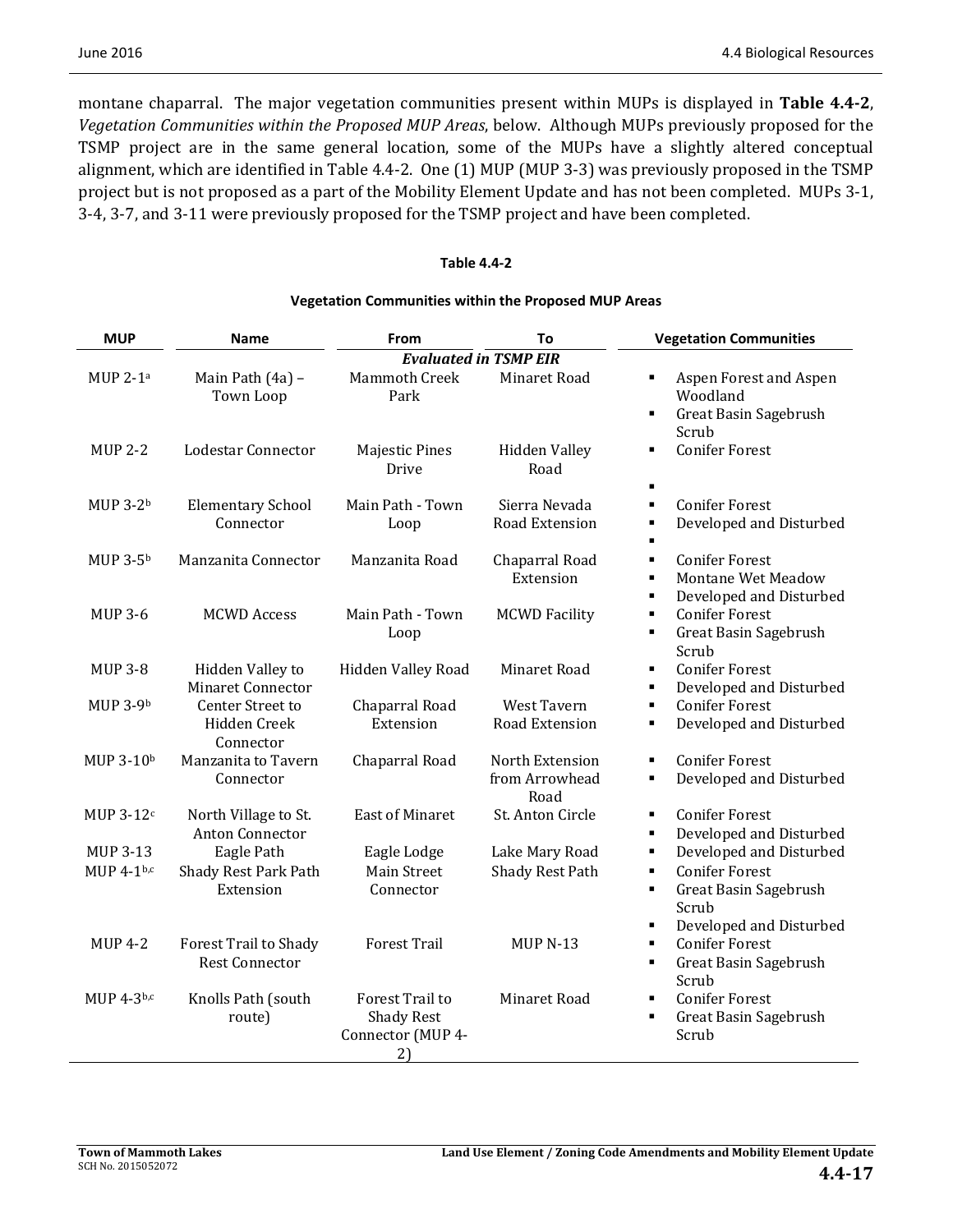#### **Table 4.4‐2 (Continued)**

#### **Vegetation Communities within the Proposed MUP Areas**

| <b>MUP</b>          | <b>Name</b>        | From                            | To                                                    | <b>Vegetation Communities</b>                              |
|---------------------|--------------------|---------------------------------|-------------------------------------------------------|------------------------------------------------------------|
| MUP $4-4a,b$        | Mammoth Creek Path | Town Loop                       | <b>MCWD Facility</b>                                  | <b>Great Basin Sagebrush</b><br>٠                          |
|                     |                    |                                 |                                                       | Scrub                                                      |
|                     |                    |                                 |                                                       | Montane Chaparral<br>٠                                     |
| MUP $4-5$ c         | Sherwin/Snowcreek  | Old Mammoth                     | Snowcreek VIII                                        | Great Basin Sagebrush<br>٠                                 |
|                     | Connector          | Road                            | Access/Egress                                         | Scrub                                                      |
|                     |                    |                                 | Point                                                 |                                                            |
|                     |                    |                                 | <b>Trails Proposed in the Mobility Element Update</b> |                                                            |
| MUP <sub>N-1</sub>  |                    | Old Mammoth                     | Fairway Drive                                         | Great Basin Sagebrush                                      |
|                     |                    | Road                            |                                                       | Scrub                                                      |
|                     |                    |                                 |                                                       | Developed and Disturbed<br>٠                               |
| MUP N-2c            |                    | Sherwin Creek                   | Fairway Circle                                        | Great Basin Sagebrush<br>٠                                 |
|                     |                    | Road                            |                                                       | Scrub                                                      |
|                     |                    |                                 |                                                       | Developed and Disturbed<br>٠                               |
| MUP <sub>N</sub> -3 |                    | Snowcreek VIII                  | Fairway Drive                                         | Great Basin Sagebrush<br>٠                                 |
|                     |                    | Access/Egress                   |                                                       | Scrub                                                      |
|                     |                    | Point                           |                                                       |                                                            |
| MUP <sub>N-4c</sub> |                    | Snowcreek VIII<br>Access/Egress | South Snowcreek<br>Resort                             | Great Basin Sagebrush<br>п<br>Scrub                        |
|                     |                    | Point                           |                                                       | Montane Chaparral<br>٠                                     |
|                     |                    |                                 |                                                       | Montane Wet Meadow<br>٠                                    |
| MUP <sub>N-5</sub>  |                    | Chateau Road                    | Mammoth Creek                                         | Developed/Disturbed<br>٠                                   |
|                     |                    |                                 | Park                                                  |                                                            |
| MUP <sub>N</sub> -6 |                    | Cerro Coso                      | Mono County                                           | Great Basin Sagebrush<br>٠                                 |
|                     |                    | <b>Community College</b>        | Library and Ice                                       | Scrub                                                      |
| MUP <sub>N</sub> -7 |                    | Main Street                     | Rink<br>Town Loop                                     | Montane Chaparral<br>٠<br><b>Conifer Forest</b><br>٠       |
|                     |                    |                                 |                                                       | Great Basin Sagebrush<br>٠                                 |
|                     |                    |                                 |                                                       | Scrub                                                      |
| MUP <sub>N</sub> -8 |                    | Thompson Way                    | Sierra Nevada                                         | <b>Conifer Forest</b><br>٠                                 |
|                     |                    | Extension                       | Road Extension                                        | Great Basin Sagebrush<br>٠                                 |
|                     |                    |                                 |                                                       | Scrub                                                      |
|                     |                    |                                 |                                                       | Developed and Disturbed<br>٠                               |
| MUP <sub>N-9</sub>  |                    | Thompson Way<br>Extension       | Sierra Park Road                                      | Developed and Disturbed<br>٠                               |
| <b>MUP N-10</b>     |                    | Chaparral Road                  | Manzanita Road                                        | <b>Conifer Forest</b><br>٠                                 |
|                     |                    |                                 |                                                       | Developed and Disturbed<br>٠                               |
| MUP $N-11c$         |                    | Southern portion of             | Shady Rest Park/                                      | <b>Conifer Forest</b><br>٠                                 |
|                     |                    | <b>Shady Rest Park</b>          | Sawmill Cutoff                                        | Great Basin Sagebrush<br>٠                                 |
|                     |                    | path Extension                  | Road                                                  | Scrub                                                      |
| <b>MUP N-12</b>     |                    | $(MUP 4-1)$<br>Shady Rest Park/ | Sawmill Cutoff                                        | Developed and Disturbed<br>٠<br><b>Conifer Forest</b><br>٠ |
|                     |                    | Sawmill Cutoff                  | Road                                                  |                                                            |
|                     |                    | Road                            |                                                       |                                                            |
| <b>MUP N-13</b>     |                    | Shady Rest Path at              | Forest Trail to                                       | <b>Conifer Forest</b>                                      |
|                     |                    | Sawmill Cutoff                  | <b>Shady Rest</b>                                     |                                                            |
|                     |                    | Road                            | Connector                                             |                                                            |
| <b>MUP N-14</b>     |                    | Main Street                     | East Bear Lake                                        | <b>Conifer Forest</b>                                      |
|                     |                    |                                 | Drive                                                 | Developed and Disturbed<br>٠                               |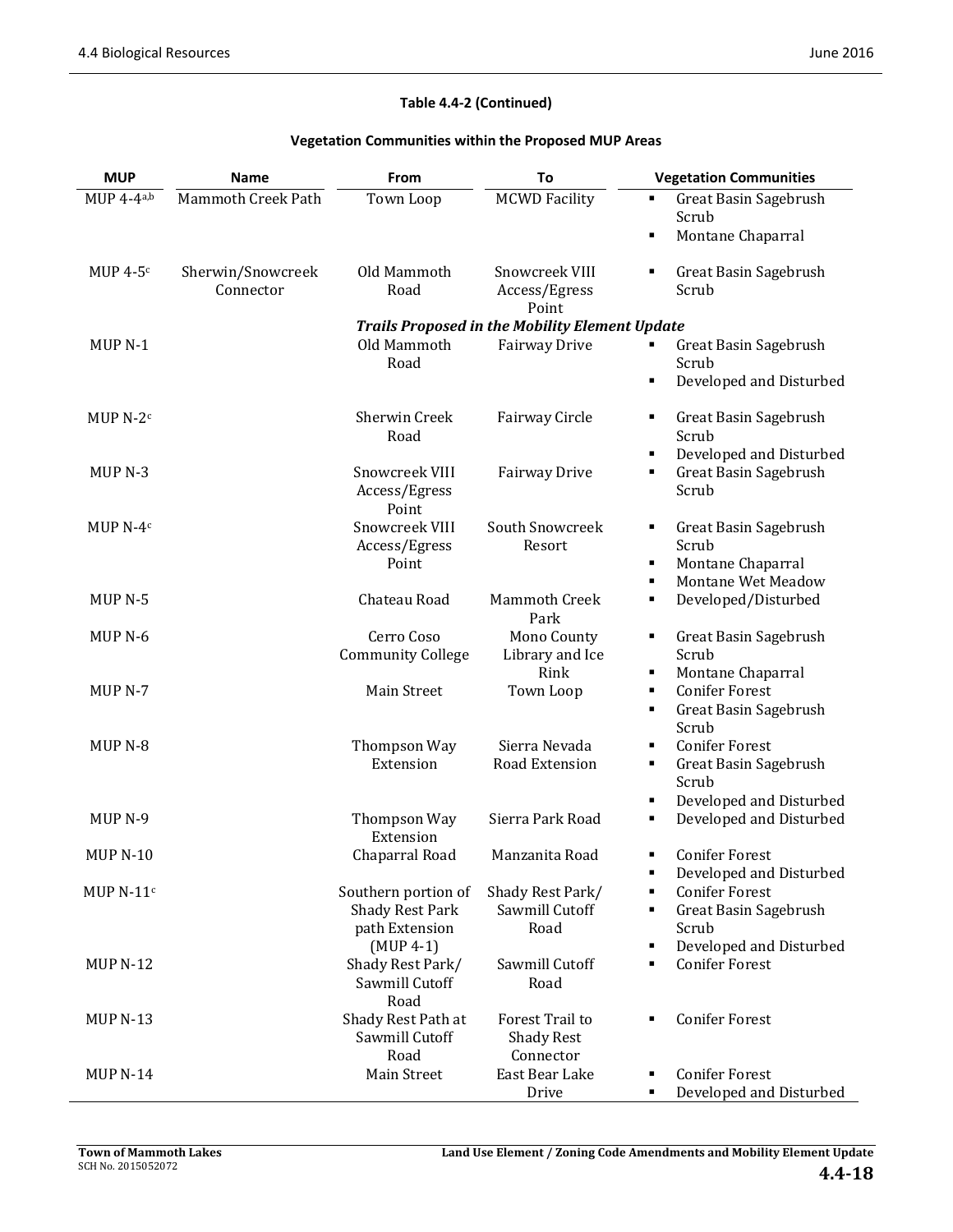#### **Table 4.4‐2 (Continued)**

| <b>MUP</b>       | <b>Name</b> | <b>From</b>                    | To                             | <b>Vegetation Communities</b>                                                                |
|------------------|-------------|--------------------------------|--------------------------------|----------------------------------------------------------------------------------------------|
| $MUPN-15$        |             | East Bear Lake<br>Drive        | Minaret Road                   | <b>Conifer Forest</b><br>٠<br>Developed and Disturbed                                        |
| MUP $N-16$       |             | MUP $N-14$                     | Main Street                    | <b>Conifer Forest</b><br>٠<br>Developed and Disturbed                                        |
| MUP $N-17c$      |             | Minaret Road                   | <b>MUP N-18</b>                | <b>Conifer Forest</b><br>٠                                                                   |
| <b>MUP N-18</b>  |             | Minaret Road                   | Lake Mary Road                 | <b>Conifer Forest</b><br>٠<br>Developed and Disturbed<br>٠                                   |
| <b>MUP N-19</b>  |             | Minaret Road                   | Meridian<br><b>Boulevard</b>   | <b>Conifer Forest</b><br>٠<br>Great Basin Sagebrush<br>٠<br>Scrub<br>Developed and Disturbed |
| MUP N-21 $\circ$ |             | Main Street at<br>Minaret Road | Meadow Lane at<br>Minaret Road | <b>Conifer Forest</b><br>٠<br>Developed and Disturbed<br>٠                                   |
| MUP $N-22e$      |             | Lake Mary Road                 | Lake Mary Road                 | <b>Conifer Forest</b><br>٠                                                                   |
| MUP $N-23e$      |             | Lake George Road               | Around Lake<br>Mary Road       | <b>Conifer Forest</b>                                                                        |
| MUP $N-24e$      |             | Lake George Road               | $MUP N-22$                     | <b>Conifer Forest</b><br>٠                                                                   |

The conceptual alignments of these MUPs run parallel to Mammoth Creek.<br>The conceptual alignments of the proposed MUPs for the Mobility Element Update are slightly altered from those proposed in the

TSMP BRA and EIR.<br>
<sup>c</sup> The conceptual alignments of these MUPs cross unnamed blue line stream based on UGSG topographic mapping.<br>
<sup>d</sup> The conceptual alignments of MUPs N-22, -23, and -24 are in the vicinity of Lake Mary.

*Source: ESA PCR, 2016.*

#### **(3) Wildlife**

The plant communities discussed above provide habitat for wildlife. Following are discussions of wildlife populations categorized by taxonomic group that may be found within the general Project Area. While focused surveys were not performed for this Project, general field and reconnaissance-level surveys were previously conducted for the TSMP project and are discussed in further detail in Section 2(a), Methodology, below. 

#### **(a) Invertebrates**

 

The Project Area is expected to support populations of a diverse assortment of invertebrates due to the number of diverse plant communities, including aquatic macroinvertebrates within Mammoth Creek.<sup>20</sup>

<sup>&</sup>lt;sup>20</sup> Aquatic macroinvertebrates is a MIS associated within riverine and lacrustine habitats for the Sierra Nevada Forests.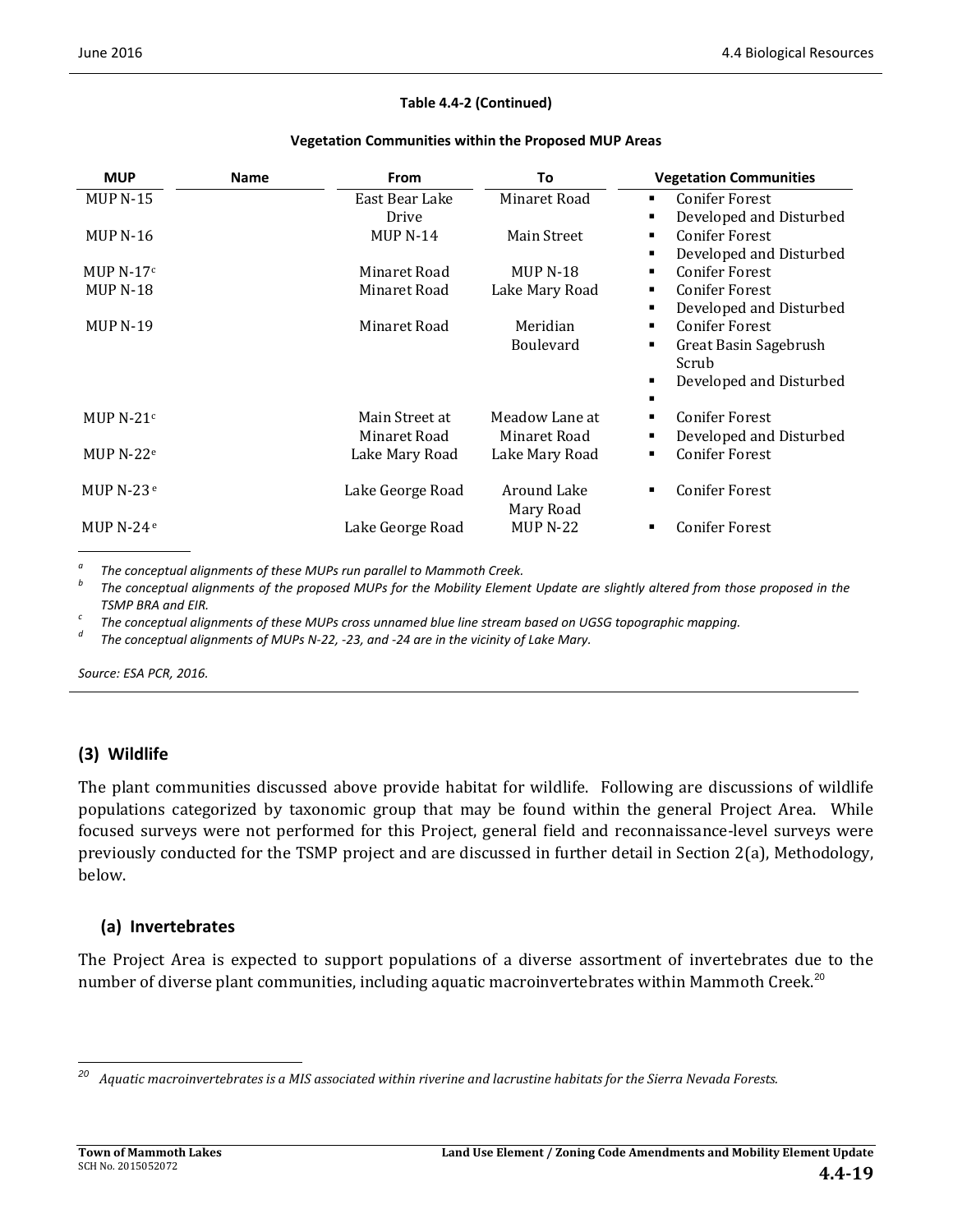### **(b) Fish**

A number of focused surveys for fish species have been conducted for areas within the Project Area and vicinity since 1992.<sup>21</sup> During these surveys, brown trout (*Salmo trutta*), rainbow trout (*Oncorhynchus mykiss*), and brook trout (*Salvelinus fontinalis*) have been detected within the Project Area and vicinity. Within the Project Area, Mammoth Creek is perennial stream that could potentially support these fish species. 

### **(c) Amphibians**

Terrestrial amphibian species may or may not require standing water for reproduction. Terrestrial species avoid desiccation by burrowing underground; within crevices in trees, rocks, and logs; and under stones and surface litter during the day and dry seasons. Due to their secretive nature, terrestrial amphibians are rarely observed, but may be quite abundant if conditions are favorable. Aquatic amphibians are dependent on standing or flowing water for reproduction. Such habitats include fresh water marshes and open water (reservoirs, permanent and temporary pools and ponds, and perennial streams). Many aquatic amphibians will utilize vernal pools as breeding sites. These pools are temporary in duration and form following winter and spring rains.

Mammoth Creek is a perennial stream that occurs within the Project Area, which could potentially support amphibian species. The Project Area, particularly within and adjacent to Mammoth Creek, has the potential to support a few amphibian species, including Sierran treefrog (*Pseudarcis sierra*)<sup>22</sup> and western toad (*Anaxyrus boreas*). However, during Martin's 2009 surveys throughout the Mammoth Lakes Basin, the Sierran treefrog was found or detected only around Lake Mary and Twin Lakes. None were found or detected along Mammoth Creek or in Mammoth Meadows.<sup>23</sup> Martin also noted that the staff at the Valentine

 *‐‐ November 1992. Mammoth Creek Fish Community Survey.*

*KDH. April 2006. Mammoth Creek 2004 Fish Community Survey.*

- *‐‐ September 2004. Mammoth Creek 2003 Fish Community Survey.*
- *‐‐ July 2003. Mammoth Creek 2002 Fish Community Survey.*
- *‐‐ June 2002. Mammoth Creek 2001 Fish Community Survey.*
- *‐‐ June 2001. Mammoth Creek 2000 Fish Community Survey.*
- *‐‐ March 1998. Mammoth Creek 1997 Fish Community Survey.*

- *Sierra Nevada Aquatic Research Laboratory (SNARL). January 1997. Mammoth Creek 1996 Fish Community Survey.*
- *‐‐ 1995. Mammoth Creek 1995 Fish Community Survey.*
- *Thomas R. Payne & Associates. January 16, 2009. October 2008 Mammoth Creek Fish Community Survey.*
- *‐‐ December 24, 2007. October 2007 Mammoth Creek Fish Community Survey.*
- *‐‐ December 28, 2006. October 2006 Mammoth Creek Fish Community Survey.*
- <sup>22</sup> Sierran treefrog is a MIS associated with wet meadow and freshwater emergent wetland habitats for the Sierra Nevada Forests.
- <sup>23</sup> Martin, David. 2010. Canorus Ltd. Personal communication via email with Linda Robb, Senior Biologists, PCR Services Corporation on *January 25.*

 *<sup>21</sup> Beak Consultants Incorporated. November 1994. Mammoth Creek 1994 Fish Community Survey.*

 *<sup>‐‐</sup> November 1993. Mammoth Creek 1993 Fish Community Survey.*

*Horseshoe Canyon Biological Consultants. December 1999. Mammoth Creek 1999 Fish Community Survey.*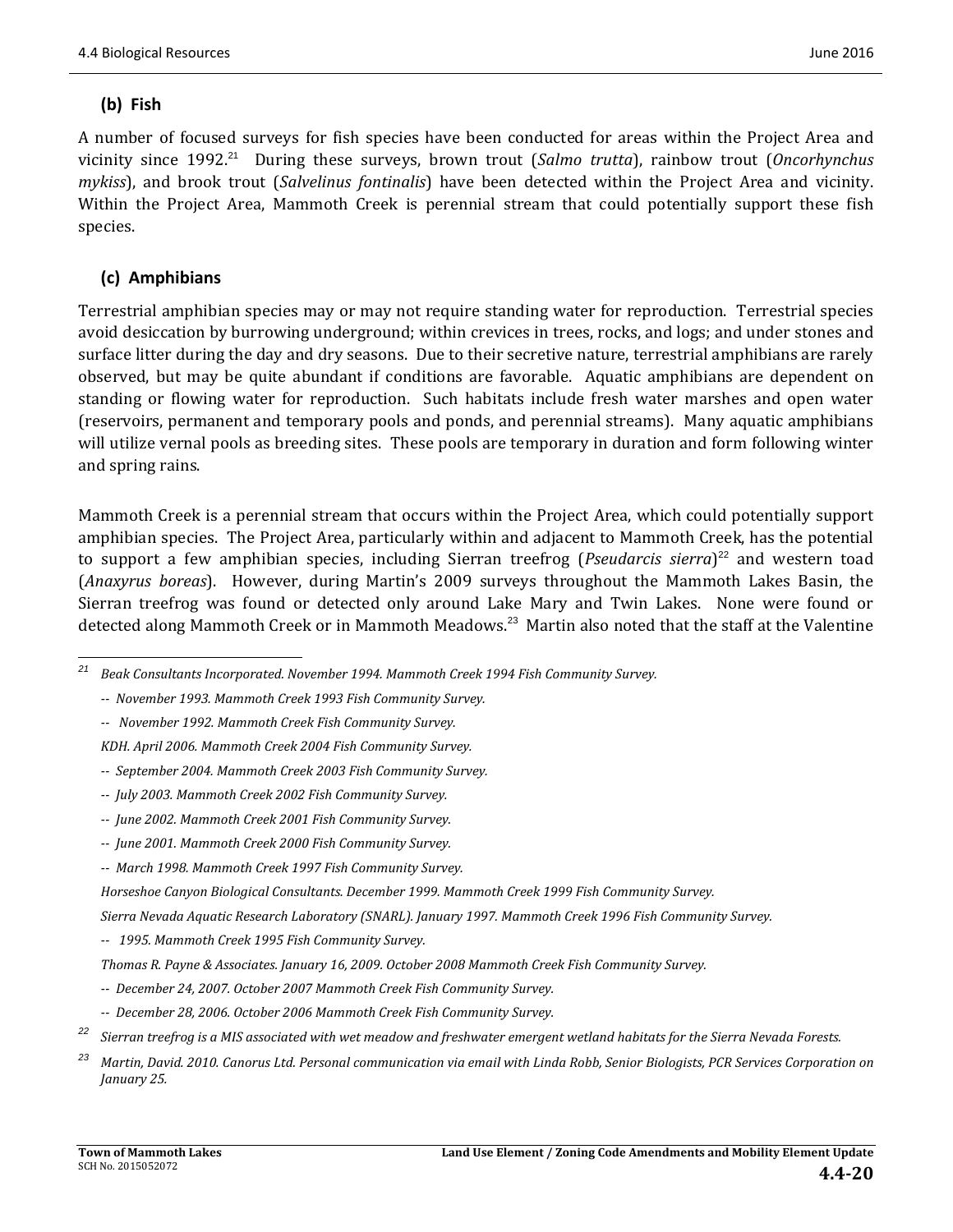Reserve have seen "one or two in some 20 years". Therefore, significant populations of the Sierran treefrog are not expected within the Project Area.

### **(d) Reptiles**

Reptiles, as a group, occupy a much broader spectrum of habitats than amphibians. Reptilian diversity and abundance typically varies with habitat type and character. Some species prefer only one or two natural communities; however, most will forage in a variety of communities. A number of reptile species prefer open habitats that allow free movement and high visibility. Most species occurring in open habitats rely on the presence of small mammal burrows for cover and escape from predators and extreme weather.

One reptile species, mountain garter snake (*Thamnophis elegans*), was previously detected during field surveys conducted for the TSMP project. Several other species have the potential to occur within the Project Area, including rubber boa (*Charina bottae*), Sierra alligator lizard (*Elgaria coerulea*), Sierra fence lizard (*Sceloperus occidentalis*), and sagebrush lizard (*Sceloperus graciosus*). 

### **(e) Birds**

The vegetation communities within the Project Area provide foraging and cover habitat for year-round and seasonal residents. Bird species detected during field and reconnaissance surveys conducted for the TSMP project included turkey vulture (*Cathartes aura*), red‐tailed hawk (*Buteo jamaicensis*), northern flicker (*Colaptes auratus*), hairy woodpecker (*Picoides villosus*), olive‐sided flycatcher (*Contopus cooperi*), western wood-pewee (*Contopus sordidulus*), cliff swallow (*Petrochelidon pyrrhonota*), violet-green swallow (*Tachycineta thalassina*), black‐billed magpie (*Pica hudsonia*), American robin (*Turdus migratorius*), black‐ headed grosbeak (*Pheucticus melanocephalus*), western tanager (*Piranga ludoviciana*), dark‐eyed junco (*Junco hyemalis*), fox sparrow<sup>24</sup>, green-tailed towhee (*Pipilo chlorurus*), red-winged blackbird (*Agelaius phoeniceus*), brown‐headed cowbird (*Molothrus ater*), common grackle (*Quiscalus quiscula*), pine siskin (*Carduelis pinus*), Stellar's jay (*Cyanocitta stelleri*), Brewer's blackbird (*Euphagus cyanocephalus*), Clark's nutcracker (*Nucifraga columbiana*), mountain chickadee (*Poecila gambeli*), and American crow (*Corvus brachyrhynchos*). 

Several additional species have the potential to occur in the Project Area. These include (but are not limited to) American kestrel (*Falco sparverius*), mountain quail<sup>25</sup>, great horned owl (*Bubo virginianus*), belted kingfisher (*Ceryle alcyon*), brown creeper (*Certhia americana*), mountain bluebird (*Sialia currucoides*), orange-crowned warbler (*Vermivora celata*), vellow-rumped warbler (*Dendrioca coronate*), vellow warbler,<sup>26</sup> and Wilson's warbler (*Wilsonia pusilla*).

### **(f) Mammals**

<u> 1989 - Johann Stein, fransk politiker (d. 1989)</u>

Most mammals are either nocturnal, reclusive, or both, and are more often detected by their sign, denning sites, etc., or through live-trapping (rodents). Mammals previously observed during field and

*<sup>24</sup> Fox Sparrow is a MIS associated with shrubland habitat for the Sierra Nevada Forests.*

<sup>&</sup>lt;sup>25</sup> Mountain quail is a MIS associated with early- and mid-seral coniferous forest habitat for the Sierra Nevada Forests.

<sup>&</sup>lt;sup>26</sup> Yellow warbler is a MIS associated with montane riparian and valley foothill riparian habitats for the Sierra Nevada Forests.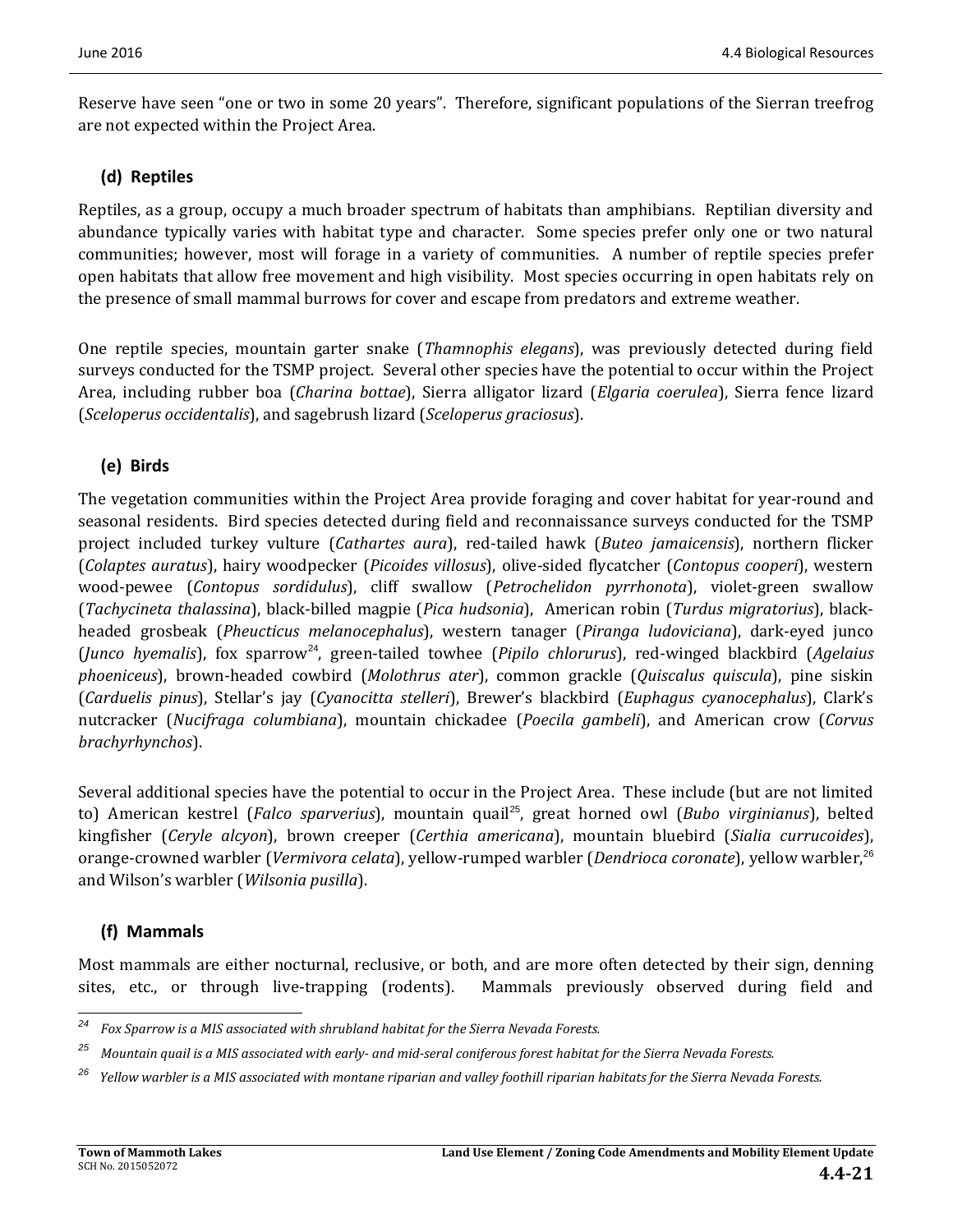reconnaissance surveys conducted for the TSMP project by sight, scat, tracks, or other means include mule deer, snowshoe hare (*Lepus americanus*), Botta's pocket gopher (*Thomomys bottae*), western gray squirrel (*Scirius griseus*), California ground squirrel (*Spermophilus beecheyi*), golden‐mantled ground squirrel (*Spermophilus beecheyi*), chipmunk (*Tamias* sp.), and black bear (*Ursus americanus*). 

Several additional species have the potential to occur in the Project Area. These include (but are not limited to) broad-footed mole (*Scapanus latimanus*), big brown bat (*Eptesicus fuscus*), northern flying squirrel, lodgepole chipmunk (*Tamias speciosus*), deer mouse (*Peromyscus maniculatus*), coyote (*Canis latrans*), gray fox (*Urocyon cinereoargenteus*), long‐tailed weasel (*Mustela frenata*), Pacific marten<sup>27</sup>, mountain lion (*Felis concolor*), bobcat (*Lynx rufus*), and raccoon (*Procyon lotor*).

### **(4) Wildlife Movement**

Wildlife corridors link together areas of suitable habitat that are otherwise separated by rugged terrain, changes in vegetation, or human disturbance. The fragmentation of open space areas by urbanization creates isolated "islands" of wildlife habitat. In the absence of habitat linkages that allow movement to adjoining open space areas, various studies have concluded that some wildlife species, especially the larger and more mobile mammals, will not likely persist over time in fragmented or isolated habitat areas because such conditions preclude the USFS infusion of new individuals and genetic USFS information into isolated populations.<sup>28, 29, 30, 31</sup>

Corridors effectively act as links between different populations of a species. A group of smaller populations (termed "demes") linked together via a system of corridors is termed a "metapopulation." The long-term health of each deme within the metapopulation is dependent upon its size and the frequency of interchange of individuals (immigration vs. emigration). The smaller the deme, the more important immigration becomes, because prolonged inbreeding with the same individuals can reduce genetic variability. Immigrant individuals that move into the deme from adjoining demes mate with individuals and supply that deme with new genes and gene combinations that increases overall genetic diversity. An increase in a population's genetic variability is generally associated with an increase in a population's health and long-term viability.

Corridors mitigate the effects of habitat fragmentation by:  $(1)$  allowing animals to move between remaining habitats, which allows depleted populations to be replenished and promotes genetic diversity; (2) providing escape routes from fire, predators, and human disturbances, thus reducing the risk that catastrophic events (such as fires or disease) will result in population or local species extinction; and (3) serving as travel routes

 <sup>27</sup> Northern flying squirrel and Pacific marten are MIS associated with late-seral closed-canopy coniferous forest habitat for the Sierra *Nevada Forests.*

<sup>&</sup>lt;sup>28</sup> MacArthur, R. M. and E. O. Wilson. 1967. The Theory of Island Biogeography. Princeton University Press: Princeton, New Jersey

<sup>&</sup>lt;sup>29</sup> Soule, M. E. 1987. Viable Populations for Conservation. Sinaur Associates Inc., Publishers, Sunderland, Massachusetts.

<sup>&</sup>lt;sup>30</sup> Harris, L. D. and P. B. Gallagher. 1989. New initiatives for wildlife conservation: the need for movement corridors. Pages 11-34 in G. *Mackintosh, ed. Preserving communities and corridors. Defenders of Wildlife. Washington D.C. 96 pp.*

Bennett, A. F. 1990. Habitat Corridors and the Conservation of Small Mammals in a Fragmented Forest Environment. Landscape *Ecol. 4:109‐122*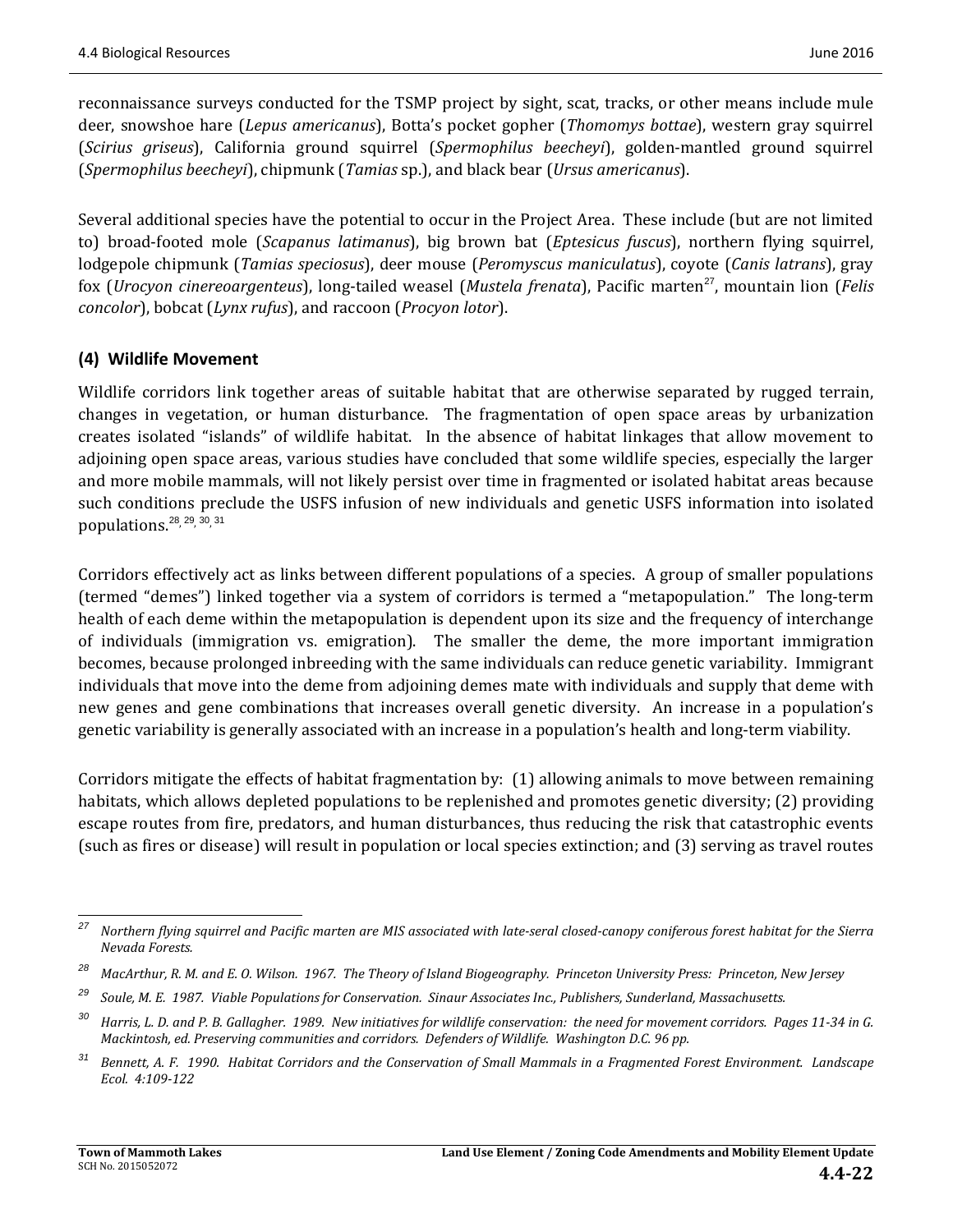for individual animals as they move within their home ranges in search of food, water, mates, and other needs.25, <sup>32</sup>, 33, <sup>34</sup> 

Wildlife movement activities usually fall into one of three movement categories:  $(1)$  dispersal (e.g., juvenile animals from natal areas, individuals extending range distributions); (2) seasonal migration; and  $(3)$ movements related to home range activities (foraging for food or water, defending territories, searching for mates, breeding areas, or cover). Although the nature of each of these types of movement is species specific, large open spaces will generally support a diverse wildlife community representing all types of movement. Each type of movement may also be represented at a variety of scales from non-migratory movement of amphibians, reptiles, and some birds, on a "local" level to many square mile home ranges of large mammals moving at a "regional" level. A number of terms have been used in various wildlife movement studies, such as "wildlife corridor," "travel route," and "wildlife crossing" to refer to areas in which wildlife move from one area to another. To clarify the meaning of these terms and facilitate the discussion on wildlife movement in this study, these terms are defined as follows:

Travel Route: A landscape feature (such as a ridgeline, drainage, canyon, or riparian strip) within a larger natural habitat area that is used frequently by animals to facilitate movement and provide access to necessary resources (e.g., water, food, cover, den areas). The travel route is generally preferred because it provides the least amount of topographic resistance in moving from one area to another; it contains adequate food, water, and/or cover while moving between habitat areas; and provides a relatively direct link between target habitat areas.

Wildlife Corridor: A piece of habitat, usually linear in nature, that connects two or more habitat patches that would otherwise be fragmented or isolated from one another. Wildlife corridors are usually bounded by urban land areas or other areas unsuitable for wildlife. The corridor generally contains suitable cover, food, and/or water to support species and facilitate movement while in the corridor. Larger, landscape-level corridors (often referred to as "habitat or landscape linkages") can provide both transitory and resident habitat for a variety of species.

Wildlife Crossing: A small, narrow area, relatively short in length and generally constricted in nature, that allows wildlife to pass under or through an obstacle or barrier that otherwise hinders or prevents movement. Crossings typically are manmade and include culverts, underpasses, drainage pipes, and tunnels to provide access across or under roads, highways, pipelines, or other physical obstacles. These are often "choke points" along a movement corridor.

Local scale wildlife movement likely occurs within the Project Area as well as its surrounding vicinity. The Project Area contains habitat that supports a variety of common species of invertebrates, amphibians, reptiles, birds, and mammals. The home range and average dispersal distance of many of these species may be entirely contained within the Project Area and immediate vicinity. Numerous populations of insects,

 <sup>32</sup> Noss, R. F. 1983. A Regional Landscape Approach to Maintain Diversity. BioScience. 33:700-706.

<sup>&</sup>lt;sup>33</sup> Fahrig, L. and G. Merriam. 1985. Habitat Patch Connectivity and Population Survival. Ecology. 66:1762-1768

<sup>&</sup>lt;sup>34</sup> Simberloff, D. and J. Cox. 1987. Consequences and Costs of Conservation Corridors. Conserv.Biol. 1:63-71.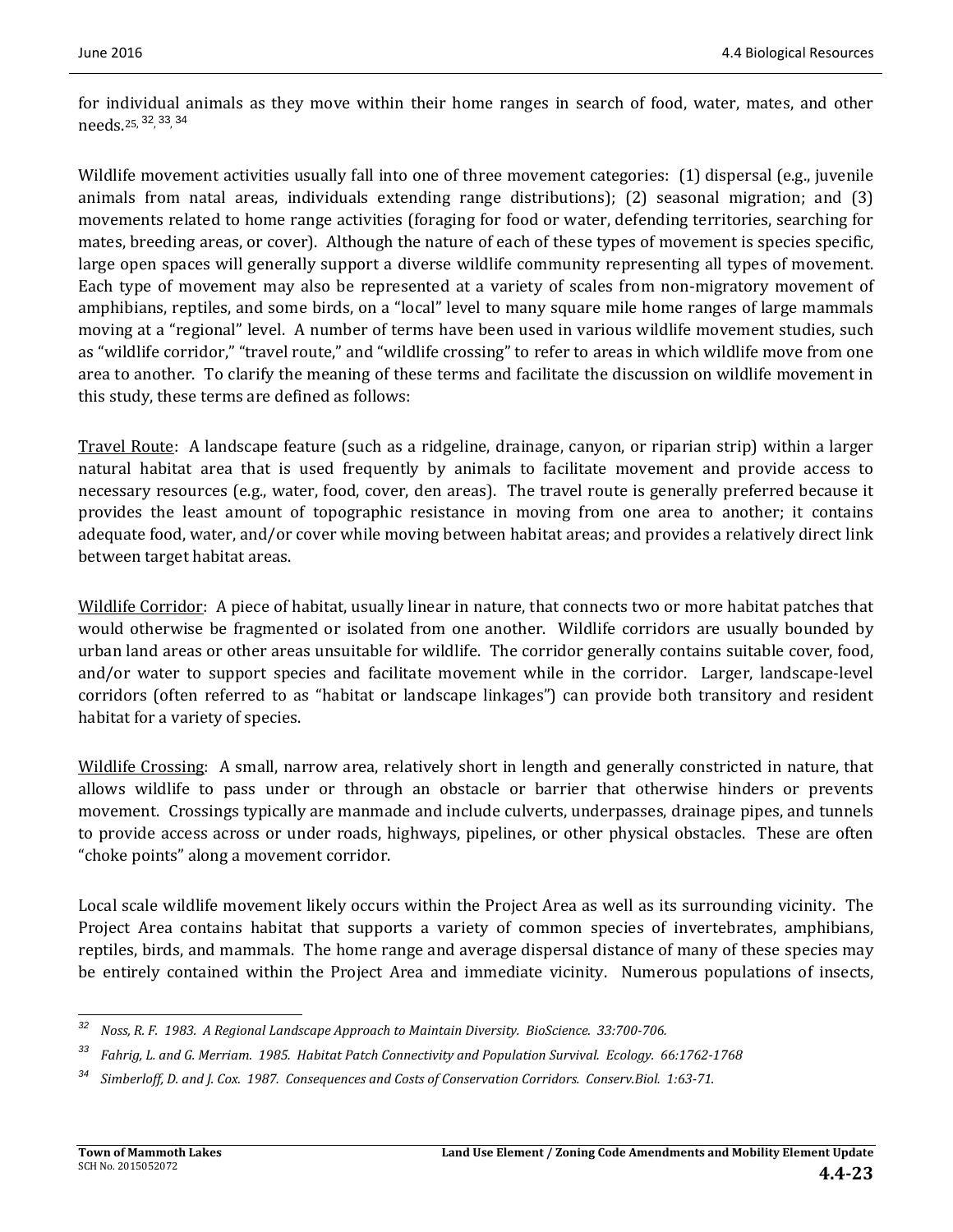amphibians, reptiles, small mammals, and a few bird species may find all of their resource requirements within the Project Area and its immediate vicinity. Riparian areas and other natural landscape features located in and around the Project Area can serve as natural guides for wildlife along travel routes. Local movement by small and medium-sized mammals such as California ground squirrel, Botta's pocket gopher, deer mouse, long-tailed weasel, Pacific marten, and gray fox may occur within the Project Area. Occasionally, individuals expanding their home range or dispersing from their natal range will attempt to disperse from the Project Area.

It is also possible for migratory individuals to utilize the Project Area for cover and water resources. The Round Valley and Casa Diablo Mule Deer Herds are known to use areas in the vicinity of the Project Area for portions of their migrations from winter ranges in the lowlands to summer ranges within the higher elevations of the Sierra Nevada. The deer migratory routes are illustrated in Figure 10included in the TSMP BRA, which is on file with the Town. Predators, such as the mountain lion have also been known to make migrations that directly correlate temporally and spatially with those of mule deer in the region (Pierce, et al. 1999).<sup>35</sup>

### **(a) Mule deer**

Although not considered a special-status wildlife species, mule deer are considered an important harvest species by the CDFW. The Town is located within the Eastern Sierra Nevada Deer Assessment Unit. Deer populations within the Town consist of Rocky Mountain mule deer from the Round Valley and Casa Diablo herds. Some deer from both herds use the Doe Ridge area throughout the summer. These herds are migratory. Deer herd management plans were prepared by the CDFW in the mid 1980's for both herds. Management objectives include enhancing important winter, holding, migratory, and fawning habitats. Migratory movements occur over a six to ten week period. Deer begin their spring migration in April or May after occupying holding areas to feed and regain strength lost over the winter. When the snow recedes and forage is available at their higher elevation summer ranges (usually mid-June), they migrate to these areas.

The Round Valley herd range encompasses approximately 2,000 square miles and includes the west slope of the Sierra Nevada to the San Joaquin Ridge. The Mammoth Pass herd segment of the Round Valley herd uses a route that heads westerly below Mammoth Rock, passes through the Mammoth Lakes Basin, and then crosses over Mammoth Pass into the Middle Fork of the San Joaquin River Drainage.<sup>36</sup> The Project Area is located within the Mammoth Lakes Basin.

The Casa Diablo herd's winter range includes the lower elevations near Benton, California to the north end of Owen's Valley. Some deer from this herd migrate across Doe Ridge towards their summer range on the higher elevations of the eastern Sierra Nevada (between June Lake and Lee Vining). The Mammoth Lakes Basin, which is located south-southeast of the Project Area, is utilized as a migratory corridor and holding

 

<sup>&</sup>lt;sup>35</sup> Pierce, B.M., V.C. Bleich and R.T. Bowyer. 1999. Population dynamics of mountain lions and mule deer: top-down or bottom-up regulation? Final Report. Deer Herd Management Plan Implementation Program. California Department of Fish and Game. *Sacramento, California.*

<sup>&</sup>lt;sup>36</sup> PCR Services Corporation. 2005. Revised Draft Program, Environmental Impact Report. Town of Mammoth Lakes 2005 General Plan *Update. October 2005.*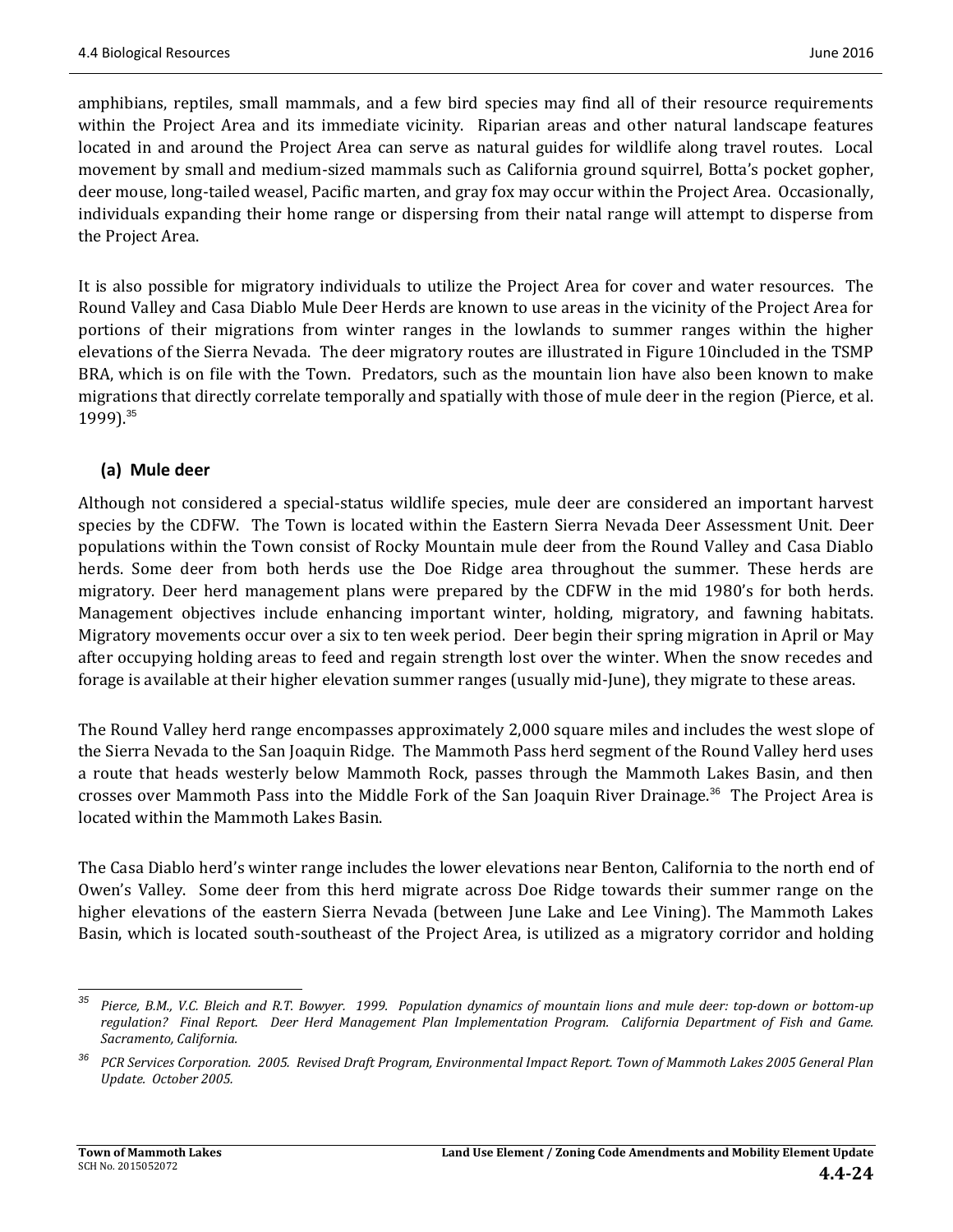area by the Round Valley Herd. The Casa Diablo Herd utilizes an area approximately  $8$  to  $9$  miles to the northwest of the Project Area and 6 to 7 miles north of the Town.<sup>37</sup>

Approximately 75 percent of the Round Valley Herd leaves their wintering grounds in the Round Valley, which is located approximately 20 miles southeast of the Project Area, to migrate in a northerly direction along the toe of the Eastern Sierra to the Mammoth Lakes Basin. $38$  The herd utilizes the Mammoth Lakes Basin as a holding area for approximately eight weeks while they forage and wait for winter snows to recede from the mountain passes. Following the snowmelt, some deer leave the approximately 11,300-acre holding area to traverse over the Mammoth Crest via McGee, Hopkins, Solitude, Mammoth, and San Joaquin passes to their preferred summering grounds in the Sierra Nevada between the Sierra Nevada's western slope and the San Joaquin Ridge. Those deer that do not continue their migration beyond the Mammoth Lakes Basin remain there until the herd makes its way back to the Round Valley in the fall months.<sup>39</sup>

The Town's 2007 General Plan identifies three distinct migration corridors for the Round Valley Herd, which occur within the vicinity of the Project Area:

- 1. The Solitude Pass/Duck Lake herd segment leaves the holding area and migrates to summer ranges through the Solitude Pass located in the Sherwin Range, and Duck Pass located approximately three (3) miles south of the holding area.
- 2. The Mammoth Pass herd segment of the Round Valley Herd migrates along a route that heads westerly below Mammoth Rock, passes through the Mammoth Lakes Basin, and then crosses over Mammoth Pass into the Middle Fork of the San Joaquin River Drainage.
- 3. The San Joaquin herd segment migrates across the Sierra crest over San Joaquin Ridge between Minaret Summit and Deadman Pass from the western portion of the holding area.

A fairly consistent timeline of movement is generally observed for the Round Valley Herd's annual migration. Interannual temporal variability does occur, however, with respect to migrations. Variability in migration timing is generally dependent on environmental factors that affect food and habitat requirements.<sup>40</sup> The Round Valley Herd begins to appear in the Mammoth Lakes Basin during the spring. Migrants typically occupy the basin from April through June. Around mid-June most deer that are going to continue their journey to summering grounds in the higher elevations of the Sierra have left the Mammoth Lakes Basin. Not all deer continue on to the higher elevations. Some choose to spend their summers in and around the

<u> 1989 - Johann Stein, fransk politiker (d. 1989)</u>

<sup>&</sup>lt;sup>37</sup> Jones and Stokes. 1999. Final Report: An assessment of the Sandhouse Project's Effects on Mule Deer Movement and Mortality Along *State Route 395 in Mono County. Report submitted to California Department of Transportation, District 9.*

Taylor, T. 1996. Snowcreek Ski Area Deer Study, 1995 Spring and Fall Migration Study. Prepared for Dempsey Construction *Corporation, Mammoth Lakes, California.*

<sup>&</sup>lt;sup>39</sup> Town of Mammoth Lakes. 2007. Section 4.3, Biological Resources, General Plan Update EIR. pp. 4-60 - 4-61.

<sup>&</sup>lt;sup>40</sup> French, D.P., M. Reed, J. Calambokidis, and J.C. Cubbage. 1989. A simulation model of seasonal migration and daily movements of the *northern fur seal. Ecological Modeling 48:193‐219.*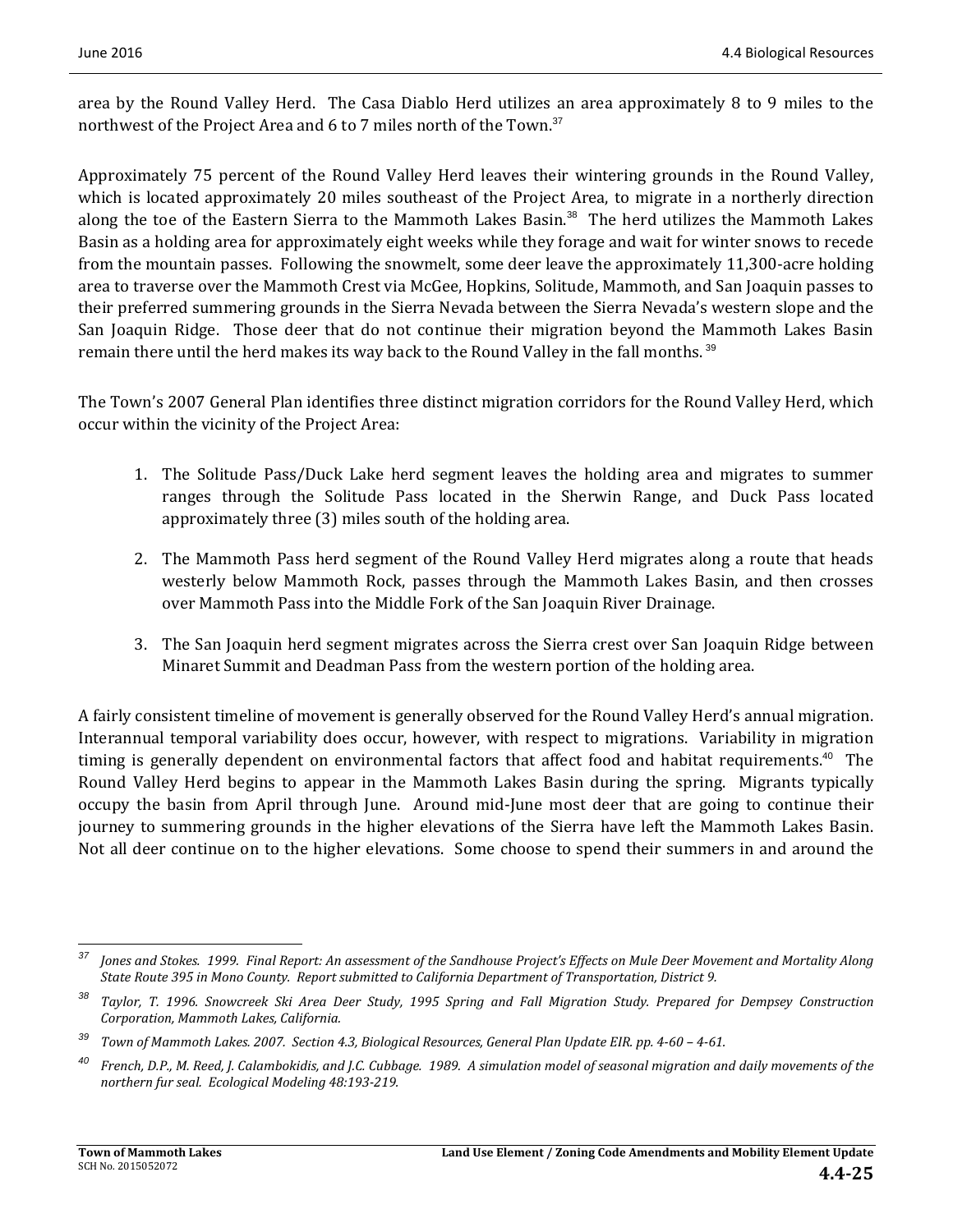holding area.<sup>41</sup> The Round Valley Herd will begin to return to its wintering grounds in the fall months as temperatures drop and snow begins to accumulate.

The Mammoth Lakes Basin holding area represents the point where migration associated areas are most closely located to the Project Area. Deer from the Round Valley Herd generally occupy an area south and west of U.S. Route 395, and between Tobacco Flats to the east and Mammoth and Sherwin Creeks to the west. This area is known as the Sherwin Holding Area. The close proximity of these two areas presents a high likelihood for members of the Round Valley Herd to occur within the Project Area during the spring through fall months.

### **(b) Mountain Lion**

Mountain lions were once the broadest ranging terrestrial mammals in the western hemisphere, ranging from British Columbia to southern Chile and Argentina, and from coast to coast in North America.<sup>42, 43</sup> As time has passed, land use changes, extermination campaigns, and hunting pressure have diminished the geographic range of the mountain lion to rocky, mountainous, and relatively unpopulated areas.<sup>37, 44</sup>

A wide range of habitats, including swamps, riparian woodlands, and open space with ample brush and/or woodland cover, are utilized by mountain lions throughout their range. This highly adaptable species is found in North America between sea level and approximately 11,500 feet above MSL.<sup>38</sup>

Mule deer make up the bulk of the mountain lion's diet throughout North America. Some experts have observed mule deer constituting over 90 percent of a mountain lion's diet.<sup>37</sup> This rate has been known to vary between seasons.<sup>39</sup> Small to medium sized mammals, birds, and reptiles are also opportunistically consumed by mountain lions.<sup>30</sup>

Home range figures are highly variable throughout the mountain lion's range with males typically utilizing larger home ranges than females. Pierce, et al. documented home ranges between  $425 \text{ km}^2$  and  $817 \text{ km}^2$ (164 miles<sup>2</sup> and 315 miles<sup>2</sup>) for mountain lions in the Round Valley area of California. Mountain lions are generally solitary in nature, but home ranges have been known to overlap.<sup>30, 45</sup>

Pierce, et al. observed an interesting connection between mountain lion home range size and behavior of their prey.<sup>30</sup> Mountain lions from the Round Valley that primarily preyed on migratory mule deer had home ranges that rarely changed over time. Contrastingly, mountain lions that primarily preyed on non-migratory

<sup>&</sup>lt;u> 1989 - Johann Stein, fransk politiker (d. 1989)</u> <sup>41</sup> Carey, D., T.R. Thomas, and H. Altman. 2004. Environmental Assessment: Upper Basalt Geothermal Exploration Project (EA Number: CA-170-05-04). Report submitted to U.S. Department of the Interior, Bureau of Land Management, Bishop Resource Area.

Logan, K.A. and L.L. Sweanor. 2001. Desert Puma: Evolutionary ecology and conservation of an enduring carnivore. Washington, *D.C.: Island Press.*

<sup>&</sup>lt;sup>43</sup> NatureServe. 2006. NatureServe Explorer: An online encyclopedia of life [web application]. Version 6.0. NatureServe, Arlington, *Virginia. http://www.natureserve.org/explorer. (Accessed 7 November 2006).*

Currier, M.J.P. 1983. Felis concolor. Mammalian Species 200:1-7. Ecosign Mountain Resort Planners Ltd., 1997. Mammoth Mountain *Master Plan. November 1997.*

Sweanor, L.L., K.A. Logan, and M.G. Hornocker. 2000. Cougar dispersal patterns, metapopulation dynamics, and conservation. *Conservation Biology 14:798‐808.*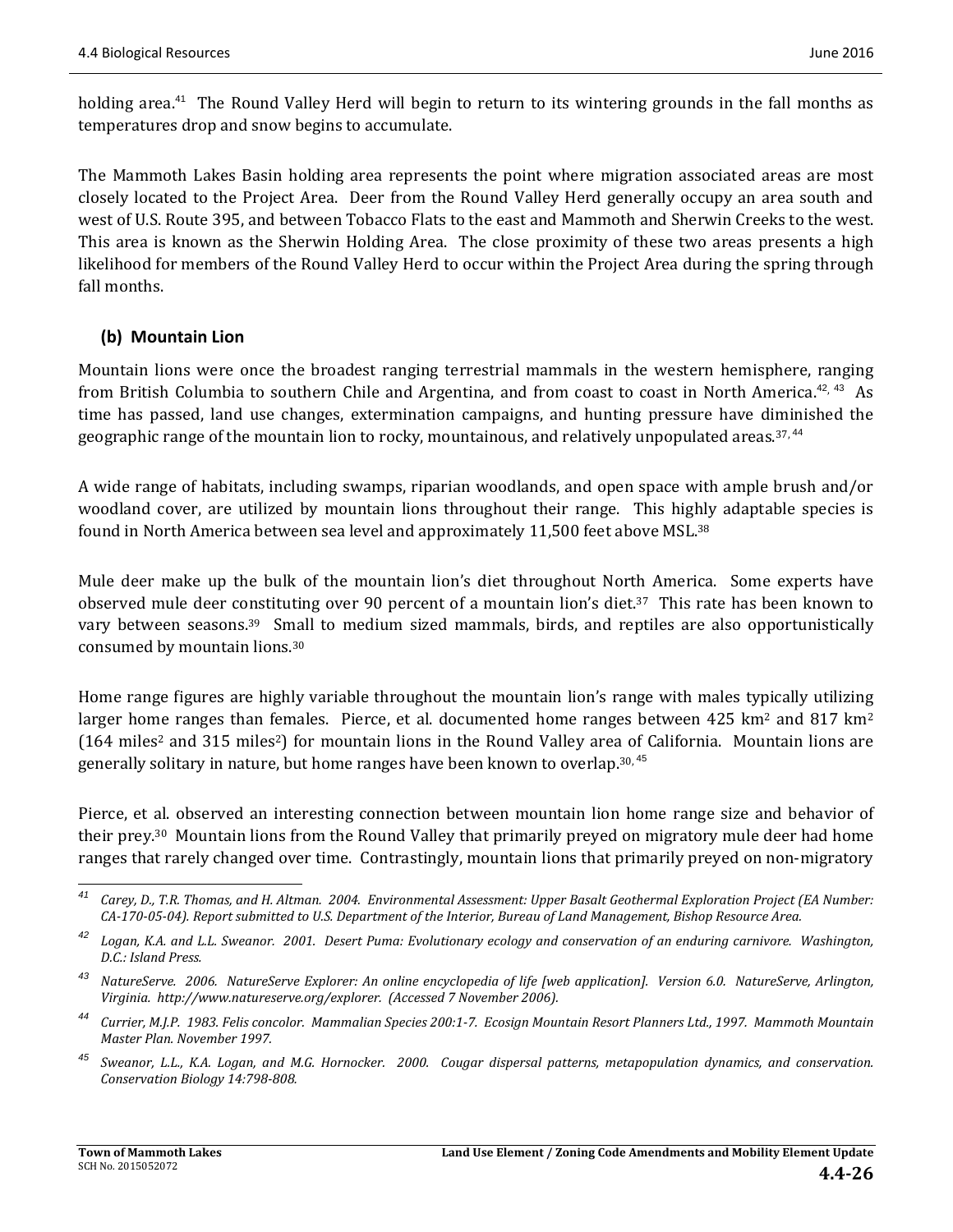mule deer tended to make seasonal migrations that corresponded to mule deer movements, both spatially and temporally. Home ranges for mountain lions that were contiguous throughout the year were larger than those with distinct summer and winter ranges.

The Round Valley mountain lion population exhibited two different modes of migration. Some lions tended to move rather slowly along the deer herd's migratory route, but did not show signs of having a discontinuous home range. Other lions moved more rapidly and had distinct summer and winter ranges that mirrored those of the Round Valley Herd.

Mountain lions that followed the migration of the Round Valley Herd to the Sherwin Holding Area have a high potential to occur within the Project Area. Logan and Sweanor documented transient behavior in numerous mountain lion populations.<sup>37</sup> They also describe the possibility of mountain lions making the change from transient behavior to territorial multiple times throughout its life. Transient behavior, as described by Logan and Sweanor, usually occurs because of one or a combination of four potential conditions:  $(1)$  population isolation;  $(2)$  an extremely low, patchy, or migratory food base;  $(3)$  an extremely diffuse mountain lion population; and  $(4)$  inability to compete. If transient lions make their way into the Sherwin Holding Area it is possible that they could wander into the Project Area in search of food, mates, or establishment of a new home range.

### **(5) Jurisdictional Waters and Wetlands**

In California, certain drainage features and the associated riparian resources fall under the regulatory jurisdiction of the ACOE, RWQCB, and CDFW. These features can include: perennial, intermittent and ephemeral streams; lakes, ponds, and other impounded water bodies; and wet meadows and wetlands. Whereas the ACOE and RWQCB use the ordinary high water mark to determine their jurisdiction, CDFW may include the bed, banks and associated riparian habitat within its jurisdiction. There are numerous jurisdictional features throughout the Project Area. Most notably, Mammoth Creek and its tributaries are regulated by one or more of the above mentioned agencies.

### **(6) Special‐Status Species and Habitats**

The following subsections indicate the habitats, as well as plant and animal species, present or potentially present in the Project Area that have been afforded special recognition. Sources used to determine the potential occurrence of special-status resources in the vicinity of the site include USFWS Database of Occurrences,<sup>46</sup> CNPS,<sup>47</sup> and a number of CDFW resources, including CNDDB;<sup>48</sup> Special Vascular Plants,

 *<sup>46</sup> U.S. Department of the Interior. Fish and Wildlife Service (USFWS). 2009. Database of occurrences.*

<sup>&</sup>lt;sup>47</sup> CNPS, Rare Program. 2015. Inventory of Rare and Endangered Plants (online edition, v8-02). California Native Plant Society, *Sacramento, CA. Website http://www.rareplants.cnps.org.*

CDFW (California Department of Fish and Wildlife). 2015. California Natural Diversity Database (available by subscription) and *Rarefind. CDFW: Sacramento, California.*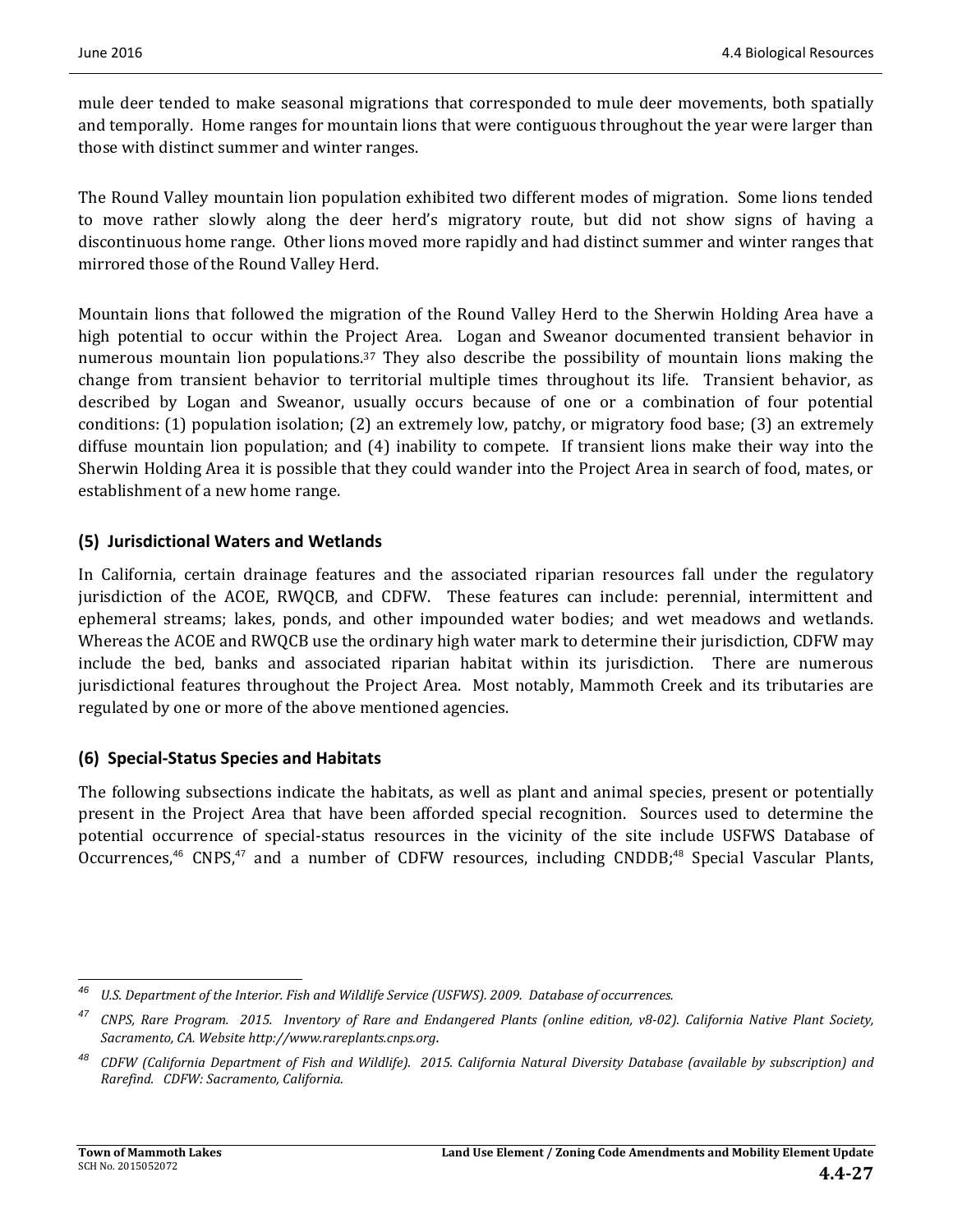Bryophytes, and Lichens List;<sup>49</sup> and State and Federally Listed Endangered, Threatened and Rare Plants of California.<sup>50</sup>

### **(a) Special‐Status Plant Communities Within the Project Area**

The Project Area supports plant communities considered special-status by the CDFW's CNDDB due to their scarcity and/or because they support state and/or federal listed endangered, threatened, or rare vascular plants and animals. These communities are considered highest-inventory priority communities by the CDFW, indicating that they are declining in acreage throughout their range due to land use changes. These communities are described previously and include montane wet meadow, aspen forest and woodland, and willow scrub, and any mixed community comprised in part by one of these plant communities. These communities constitute wetland and riparian natural communities.

### **(b) Special‐Status Plant Species Within the Project Area**

Special-status plants include those listed, or candidates for listing, by the USFWS and CDFW, and species considered special-status by the CNPS (particularly Ranks 1A, 1B, and  $2$ ).<sup>51</sup> The literature search methodology is explained in further detail in Section  $2(a)$  below.

A total of 91 special-status plant species were reported in the CNDDB and CNPS to occur within the vicinity of the Project Area. The majority of these species were presented in Table 4, *Sensitive Plant Species*, in the TSMP BRA. Of the 91 special-status plant species, 11 new species were reported within the vicinity since the 2011 literature search performed for TSMP BRA, including Tulare rockcress (*Boechera tularensis*), Geyer's sedge (*Carex geyeri*), fell‐fields claytonia (*Claytonia megarhiza*), short‐pedicelled cleomella (*Cleomella brevipes*), golden goodmania (*Goodmania luteola*), seep kobresia (*Kobresia myosuroides*), long seta hump moss (*Meesia longiseta*), bog sandwort (*Minuartia stricta*) naked‐stemmed phacelia (*Phacelia gymnoclada*), slender‐leaved pondweed (*Stuckenia filiformis* ssp. *alpine*), and golden violet (*Viola purpurea* ssp. *aurea*). The majority of the 91 species are not expected to be present due to a lack of suitable habitat and/or the Project Area is outside of the species' range. Of the 91 special-status plant species, 24 species were determined to have the potential to occur within the Project Area based on the presence of suitable habitat. These species are listed below and their CNPS ranks are in parentheses:

- Long Valley milk-vetch, *Astragalus johannis-howellii* (CNPS 1B.2);
- Lemmon's milk-vetch *Astragalus lemmonii* (CNPS 1B.2);
- Kern milk-vetch, Astragalus lentiginosus var. kernensis (CNPS 1B.2);
- Smooth saltbush, *Atriplex pusilla* (CNPS 2B.3);
- Hockett Meadows lupine, *Lupinus lepidus* var. *culbertsonii* (CNPS 1B.3);

 <sup>49</sup> CDFW. 2009. Special Vascular Plants, Bryophytes, and Lichens List. Quarterly publication. 80 pp.

 $50$  CDFW, Habitat Conservation Division. 2009. Wildlife & Habitat Data Analysis Branch. State and Federally Listed Endangered and *Threatened Animals of California. 12pp.*

CNPS List 1A species are presumed extinct in California, List 1B species are rare or endangered in California and elsewhere, and List *2 species are rare or endangered in California but more commonly found elsewhere.*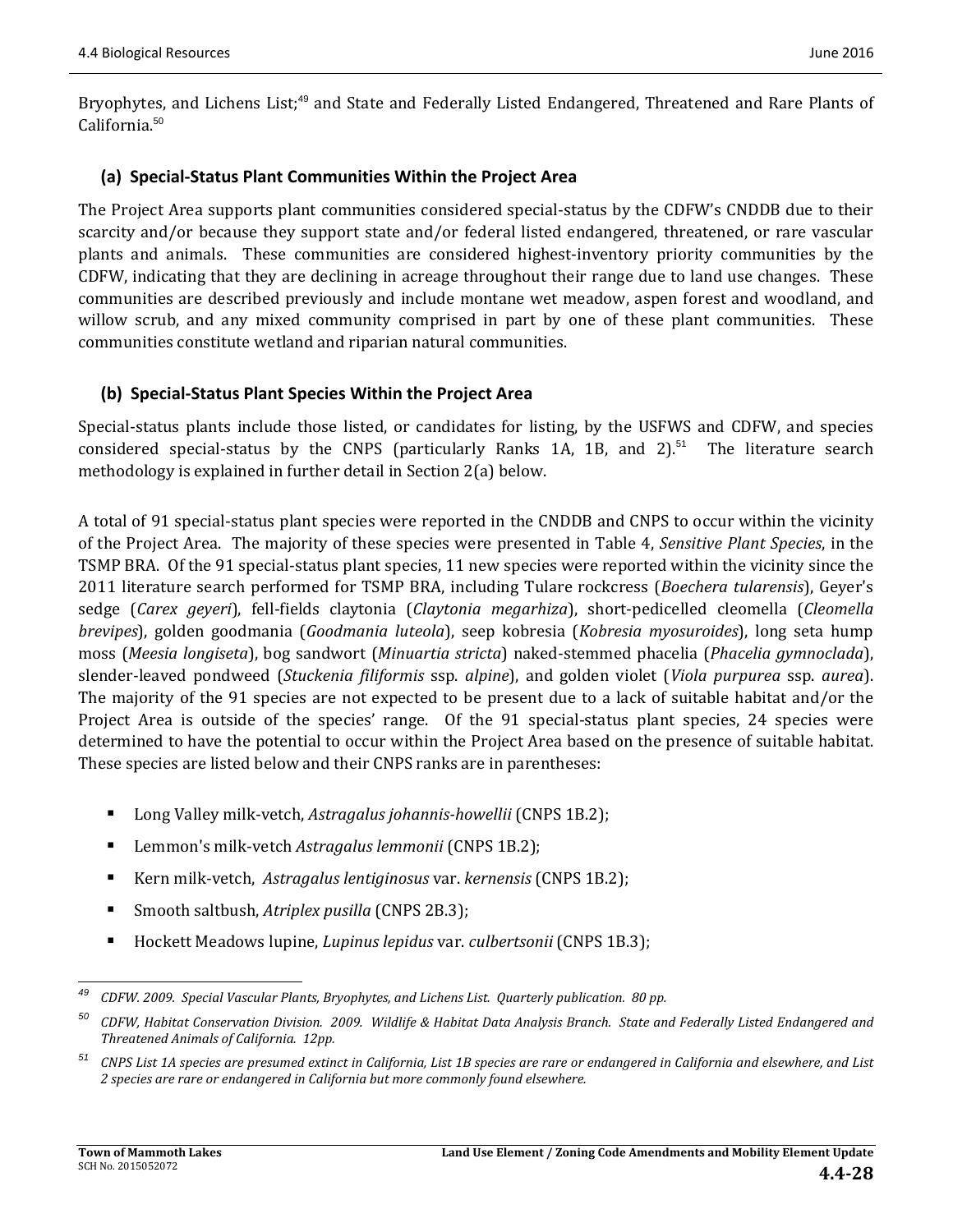- Father Crowley's lupine *Lupinus padre-crowleyi* (CNPS 1B.2);
- Scalloped moonwort, *Botrychium crenulatum* (CNPS 2B.2);
- Common moonwort, *Botrychium lunaria* (CNPS 2.3);
- Tall draba, *Draba praealta* (CNPS 2B.3);
- Blandow's bog moss, *Helodium blandowii* (CNPS 2B.3);
- Alkali ivesia, *Ivesia kingii var. kingi* (CNPS 2B.2);
- Seep kobresia (CNPS 2B.2);
- Long seta hump moss (CNPS 2B.3);
- Small-flowered grass-of-Parnassus, *Parnassia parviflora* (CNPS 2B.2);
- Scalloped-leaved lousewort, *Pedicularis crenulata* (CNPS 2B.2);
- Naked-stemmed phacelia (CNPS 2B.3);
- Inyo phacelia, *Phacelia inyoensis* (CNPS 1B.2);
- Golden violet (CNPS 2B.2);
- Inyo County star-tulip, *Calochortus excavates* (CNPS 1B.1);
- Alkali tansy-sage, *Sphaeromeria potentilloides* var. *nitrophila* (CNPS 2B.2);
- Little bulrush, *Trichophorum pumilum* (CNPS 2B.2);
- Marsh arrow-grass, *Triglochin palustris* (CNPS 2B.3);
- Slender-leaved pondweed, *Potamogeton filiformis* (CNPS 2.2); and
- Robbins' pondweed, *Potamogeton robbinsii* (CNPS 2B.3).

The above listed plants only include those with a CNPS ranking of 1 or 2; however, there are a number of CNPS-ranked species with a ranking of 3 or 4 that have the potential to occur within the Project Area. Subalpine fireweed (*Epilogium howellii*) is ranked on CNPS as a 4.3 and was observed during field surveys conducted for the TSMP project.

#### **(c) Special‐Status Wildlife Species Within the Project Area**

Special-status wildlife species include those species listed as endangered or threatened under the federal ESA or CESA, candidates for listing by USFWS or CDFW, and  $SSC<sup>52</sup>$  to the CDFW. In addition, species considered sensitive by the USFS (FSS)<sup>53</sup> have also been included and analyzed in this document to provide a

  $52$  California Species of Special Concern (SSC) are species designated as vulnerable to extinction due to declining population levels, limited ranges, and/or continuing threats. Informally listed species are not protected per se, but warrant consideration in the *preparation of biological assessments.* 

<sup>&</sup>lt;sup>53</sup> USFS Sensitive Species (FSS) are defined by the Forest Service as "those plants and animals species identified by a Regional Forester for which population viability is concern, as evidenced by: (a) significant current or predicted downward trends in population numbers or density; (b) significant current or predicted downward trends in habitat capability that would reduce a species' existing *distribution." (United States Forest Service. 1997. Forest Service Manual, Section 2670.5).*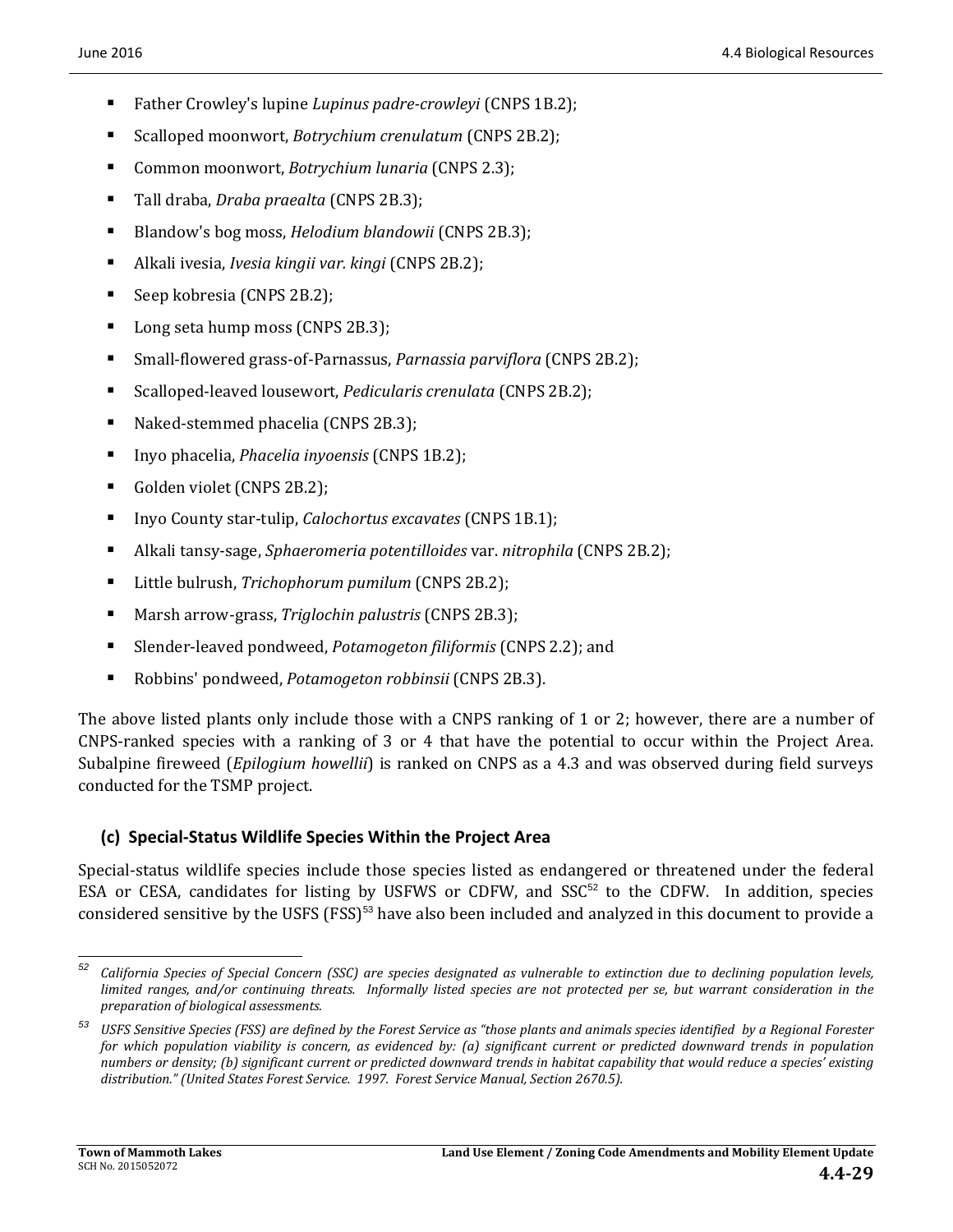comprehensive list of species. The literature search methodology is explained in further detail in Section  $2(a)$  below.

A total of 39 special-status wildlife species were reported in the CNDDB as occurring in the vicinity of the Project Area, with the majority of these species not expected to be present due to a lack of suitable habitat. A total of 12 species were determined to potentially occur within the Project Area based on the presence of suitable habitat, which are listed below with their Federal and/or State listing in parentheses:

- Mount Lyell salamander, *Hydromantes platycephalus* (California Species of Special Concern [SSC]);
- Yosemite toad (Federally Threated [FT], USFS Sensitive [FSS]);
- Northern goshawk, *Accipiter gentilis* (SSC, FSS);
- Great gray owl, *Strix nebulosa* (State Endangered [SE], FSS);
- Greater sage-grouse  $(SSC, FSS)$ ;
- Yellow warbler (SSC);
- Willow flycatcher, *Empidonax traillii* (SE, FSS);
- Mount Lyell shrew, *Sorex lyelli* (SSC);
- Townsend's western big-eared bat, *Corynorhinus townsendii* (State Candidate Threatened [SCT], SSC, FSS);
- Sierra Nevada mountain beaver, *Aplodontia rufa californica* (SSC);
- Pacific marten (FSS); and
- Sierra Nevada red fox, *Vulpes vulpes necator* (ST, FS: Sensitive).

The literature review results were generally consistent with results obtained and presented in Table 4, *Sensitive Wildlife Species*, in the TSMP BRA, which also lists the same 12 species above to have a potential to occur in the TSMP project area. Only one new species, Swainson's hawk (*Buteo swainsoni*) (ST), was recorded within the vicinity of the Project Area since the 2011 literature search. Swainson's hawk is not expected to occur within the Project Area due to lack of suitable habitat, namely grasslands. The sole record of this species was updated in CNDDB in 2013, but the species record was from sightings in 1977 and 1978.

As previously mentioned, focused surveys for fish species have been conducted for areas within the vicinity of the Project Area since 1992 excluding 1998. No special-status fish have the potential to occur within the Project Area.

### **(7) Critical Habitat**

The Project Area is not within designated critical habitat for any listed plant or wildlife species.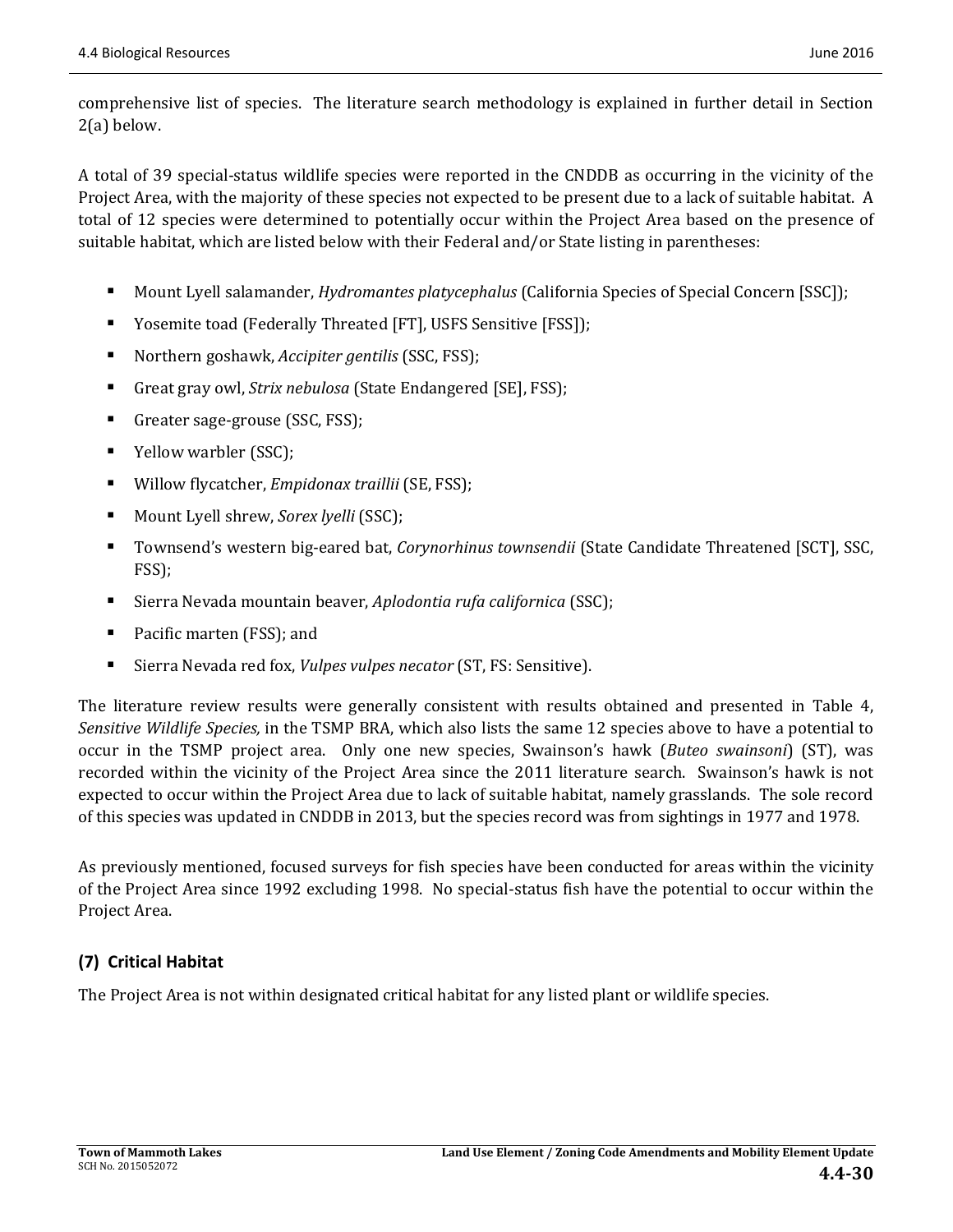# **2. METHODOLOGY AND THRESHOLDS OF SIGNIFICANCE**

### **a. Methodology**

### **(1) Approach**

Direct impacts are considered to be those that involve the loss, modification or disturbance of natural habitats (i.e., vegetation or plant communities), which, in turn, directly affect plant and wildlife species dependent on that habitat. Direct impacts also include the destruction of individual plants or wildlife, which is typically the case in species of no or low mobility (i.e., plants, amphibians, reptiles, and small mammals). The collective loss of individuals in these manners may also directly affect regional population numbers of a species or result in the physical isolation of populations thereby reducing genetic diversity and, hence, population stability. 

Indirect impacts are considered to be those that involve the effects of increases in ambient levels of sensory stimuli (e.g., noise, light), unnatural predators (e.g., domestic cats and other non-native animals), and competitors (e.g., exotic plants, non-native animals). Indirect impacts may be associated with the construction and/or eventual habitation/operation of a project; therefore, these impacts may be both shortterm and long-term in their duration. These impacts are commonly referred to as "edge effects" and may result in changes in the behavioral patterns of wildlife and reduced wildlife diversity and abundance in habitats adjacent to project sites. Such impacts include increased pollutant discharges to receiving water bodies such as wetlands or marine environments, harassment by humans and/or their pets, light and glare, or increased ambient noise levels.

The determination of impacts in this analysis is based on both the features of the Project and the biological values of the habitat and/or sensitivity of plant and wildlife species potentially affected. The General Plan Policies, mitigation measures currently adopted by the Town, and recommended mitigation measures to address Project impacts are discussed in section 3.0, *Environmental Impacts*, below.

The direct and indirect impacts determined to be less than significant include impacts to biological resources that are relatively common or exist in a degraded or disturbed state, rendering them less valuable as habitat, or impacts that do not meet or exceed the significance thresholds defined below. Those impacts determined to be significant are those that do meet the thresholds of significance defined below. Specific considerations included the overall size of habitats to be affected, previous land uses and disturbance history, the surrounding environment and regional context, the biological diversity and abundance, the presence of special-status plant and wildlife species, the importance to regional populations of these species, and the degree to which habitats within the Project Area are limited or restricted in distribution on a regional basis and, therefore, are considered special-status in themselves.

In addition to the previously discussed road improvements and MUPs, the Mobility Element Update considers other transportation elements such as on-street bike lanes, pedestrian and transit routes, and parking lots. Since these improvements would generally be located within existing roadways and disturbed areas, these improvements would not affect biological resources; therefore, they are not analyzed in this assessment. As also noted earlier, the impact analysis for this assessment is programmatic for all Project components. In order to accommodate the multi-faceted nature of the Project, the following impact analysis is organized into two subsections. Project impacts related to each Project component are discussed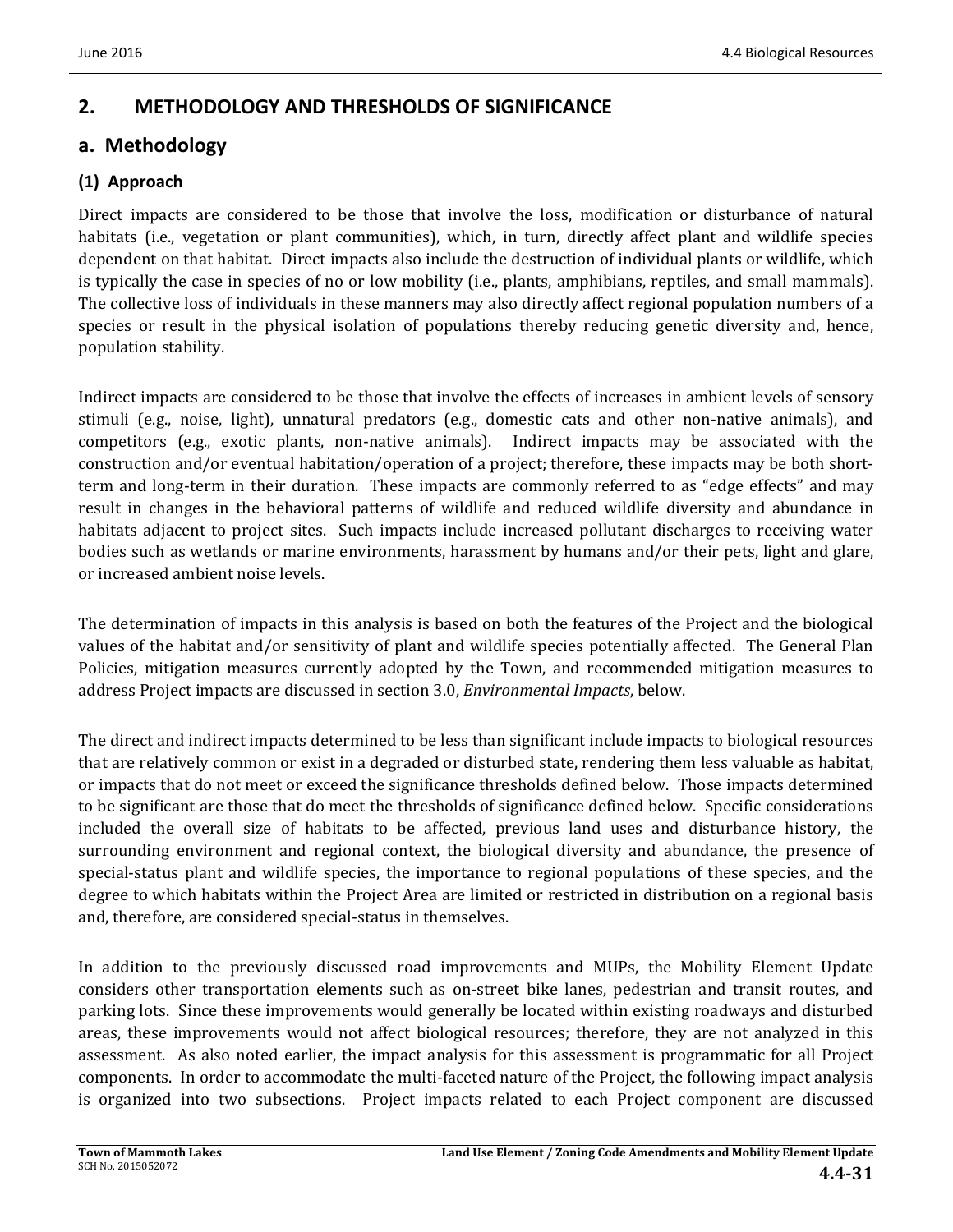separately under subsection (a) Land Use Element/Zoning Code Amendments and subsection (b) Mobility Element Update. Within subsection (b), road improvements and MUPs are addressed separately. Although this analysis addresses individual project components, the proposed road and MUP alignments are conceptual in nature, and are expected to undergo additional refinement as they are implemented.

This assessment of biological resources was based primarily on information compiled for the TSMP project. Although the TSMP project area includes some areas outside of the Project Area described for this Draft EIR, many areas do overlap. As such, biological resources within the Project Area were partly identified based on the presence of vegetation communities previously described or were observed during field surveys conducted for the TSMP project. Field and reconnaissance surveys were conducted for the TSMP project by PCR and LSA Associates (LSA) biologists, although no protocol focused surveys were conducted. In addition, USFS biologists provided PCR with the results of special-status plant surveys they conducted in the vicinity of proposed MUP N-4. Field surveys are described in further detail in section (3) *Field Investigations*, below.

In addition to work performed for the TSMP project, this assessment was based on 2013 Google Earth aerials<sup>54</sup>, USGS topographic mapping<sup>55</sup>, and photographs that were taken of the 14 vacant parcels and some of the road improvement areas in 2015.<sup>56</sup> The proposed road improvement and MUP areas were evaluated using the aerials and topographic maps with an approximate 300-foot buffer surrounding the linear Project components on each side.

It should be noted that there are other planned improvements outlined in the Mobility Element Update, such as the installation of pedestrian routes, bike routes, traffic signals, bridge stream crossings, parking lots, and construction staging areas. The majority of these improvements are planned within areas of the Town that are already developed or disturbed and therefore, are not evaluated in this analysis.

### **(2) Literature Review**

This Draft EIR summarizes information gained in part for the TSMP BRA. An updated literature review was performed, which was compared to the literature review performed in 2011. The purpose of the literature review was to determine special-status plant and animal species known to occur within the vicinity of the Project Area and to locate any additional occurrences of special-status species that were submitted subsequent to the record search performed in 2011. The 2011 record search included six (6) USGS 7-minute quadrangles: *Old Mammoth, Mammoth Mountain, Whitmore Hot Springs, Convict Lake, Crystal Crag,* and *Bloody Mountain*. An updated 9-quadrangle search was performed on October 21, 2015 using CNDDB<sup>57</sup> and CNPS,<sup>58</sup> which included the six (6) previously named quadrangles as well as *June Lake, Crestview,* and *Dexter*

<sup>&</sup>lt;u> 1989 - Johann Stein, fransk politik (d. 1989)</u> *<sup>54</sup> Google Earth Pro. 2013. Town of Mammoth Lakes. .http://www.google.com/earth/index.html,*

*<sup>55</sup> United States Geological Survey (USGS). 1983. Old Mammoth, California topographic quadrangle map.*

*<sup>56</sup> Photographs were taken by PCR Associate Principal Luci Hise‐Fisher on June 9 and 10, 2015.*

<sup>&</sup>lt;sup>57</sup> CDFW (California Department of Fish and Wildlife). September 2015 and October 2011. California Natural Diversity Database *(available by subscription) and Rarefind. CDFW: Sacramento, California.* 

<sup>&</sup>lt;sup>58</sup> CNPS (California Native Plant Society). September 2015 and October 2011. Inventory of Rare and Endangered Plants of California. *California Native Plant Society. Available online (http://cnps.web.aplus.net/cgi‐bin/inv/inventory.cgi).*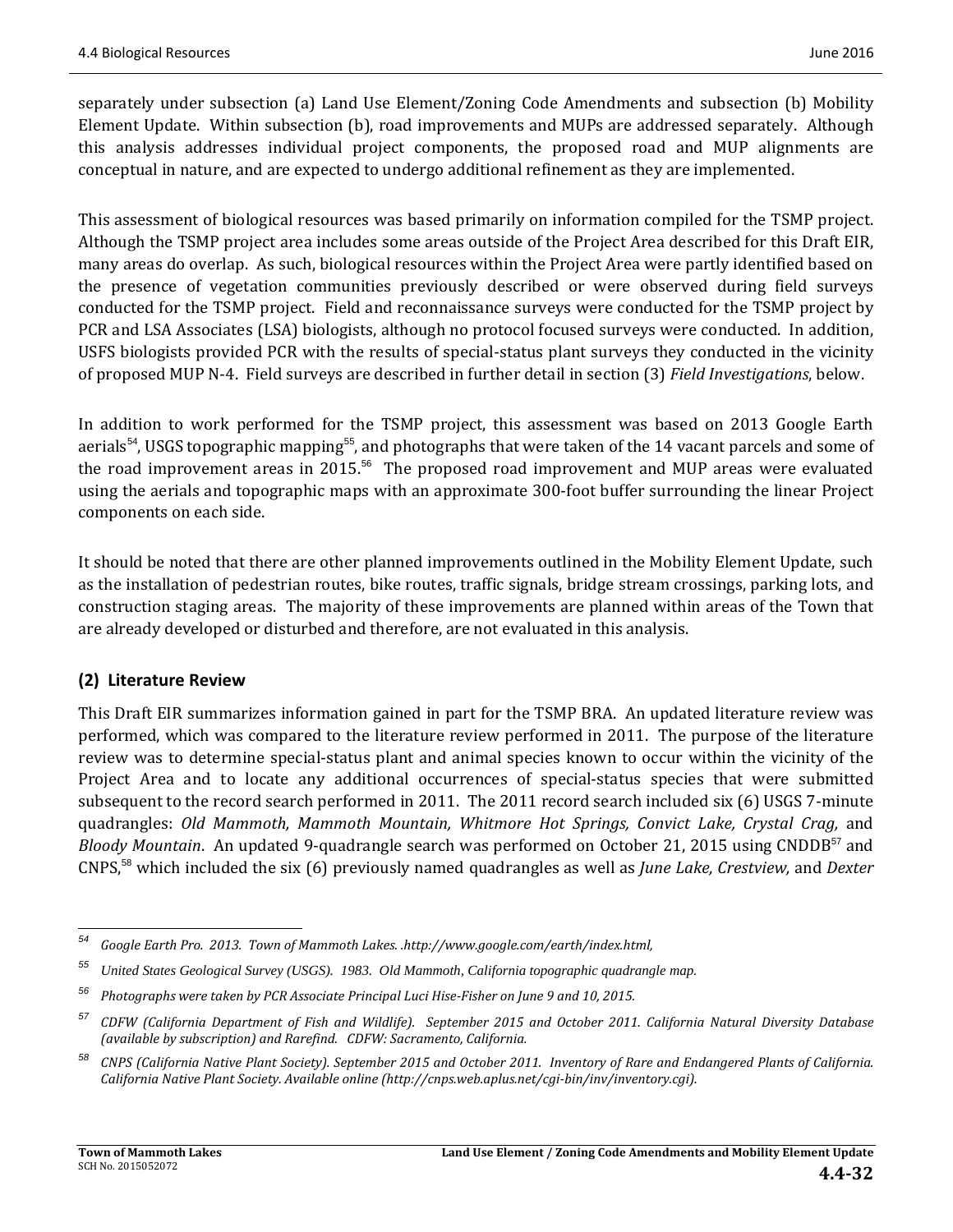Canyon.<sup>59</sup> Federal register listings, protocols, and species data published by the USFWS and CDFW were reviewed in conjunction with anticipated federally and state listed species potentially occurring within the vicinity. Information pertaining to special-status species provided by the USFS was also reviewed. In addition, several regional flora and fauna field guides were utilized to assist in the identification of species and suitable habitats (e.g., Weden 2005 and Laws 2007).<sup>60</sup>

### **(3) Field Investigations**

Although no field surveys were conducted for the purpose of this Project, field and reconnaissance-level surveys were performed within the Project Area and vicinity for the TSMP project. Field surveys for the TSMP project occurred on July  $3<sup>rd</sup>$ ,  $5<sup>th</sup>$  and  $6<sup>th</sup>$ ,  $2009<sup>61</sup>$  and reconnaissance surveys within the vicinity of the Project Area were performed on August 31 and September 1, 2010. During field and reconnaissance surveys, notes were taken regarding general site conditions, vegetation, potential jurisdictional areas of the ACOE and CDFW, and suitability of habitat for various special interest elements.

### **(a) Plant Community Mapping**

Vegetation community classifications are based on descriptions used in the TSMP BRA and EIR, which follow a basic classification system that is considered appropriate for the scale of the proposed Project. In addition, a generalized vegetation map was prepared, as shown in Figure 4.4-1. The vegetation map was prepared using CalVeg data obtained from the California Department of Forestry and Fire Protection (CAL FIRE).<sup>62</sup>

### **(b) General Plant Inventory**

All plant species observed during surveys conducted by LSA and PCR for the TSMP project were either identified in the field or collected and later identified using taxonomic keys. Plant taxonomy follows Hickman.<sup>63</sup> Common plant names, when not available from Hickman, were taken from Munz.<sup>64</sup> Because common names vary significantly between references, scientific names are included upon initial mention of each species; common names consistent throughout the report are employed thereafter. All plant species observed were included in Appendix A, *Floral and Faunal Compendium*, of the TSMP BRA.

### **(c) Special‐Status Plant Surveys**

Special-status plants include those listed by the USFWS, CDFW, and CNPS (particularly Ranks 1A, 1B, and 2). Focused special-status plant surveys were not conducted by either LSA or PCR for the TSMP project in 2011.

  $59$  Only one additional species was reported in the 2015 9-quadrangle record search when compared to the 2011 record search, namely the prairie falcon (Falco mexicanus). This species was not considered to have a potential to occur within the Project Area due to lack *of suitable habitat, particularly grasslands and desert scrubland.* 

*<sup>60</sup> Weden, Norman F. Ph.D. February 2005. A Sierra Nevada Flora. Wilderness Press. Berkeley, California.*

 $61$  Field surveys were conducted by LSA Biologists Wendy Walters and Sarah Barrera and reconnaissance surveys were performed by *PCR Director of Biological and Regulatory Services Steve Nelson.*

 $62$  CAL FIRE (California Department of Forestry and Fire Protection). 2011. CalVeg. Available online (http://frap.fire.ca.gov/data/ *frapgisdata‐subset.php).*

<sup>&</sup>lt;sup>63</sup> Hickman, J. C. 1993. The Jepson Manual: Higher Plants of California. Berkeley: University of California Press.

<sup>&</sup>lt;sup>64</sup> Munz, P.A. 1968. A California Flora and Supplement. Berkeley: University of California Press.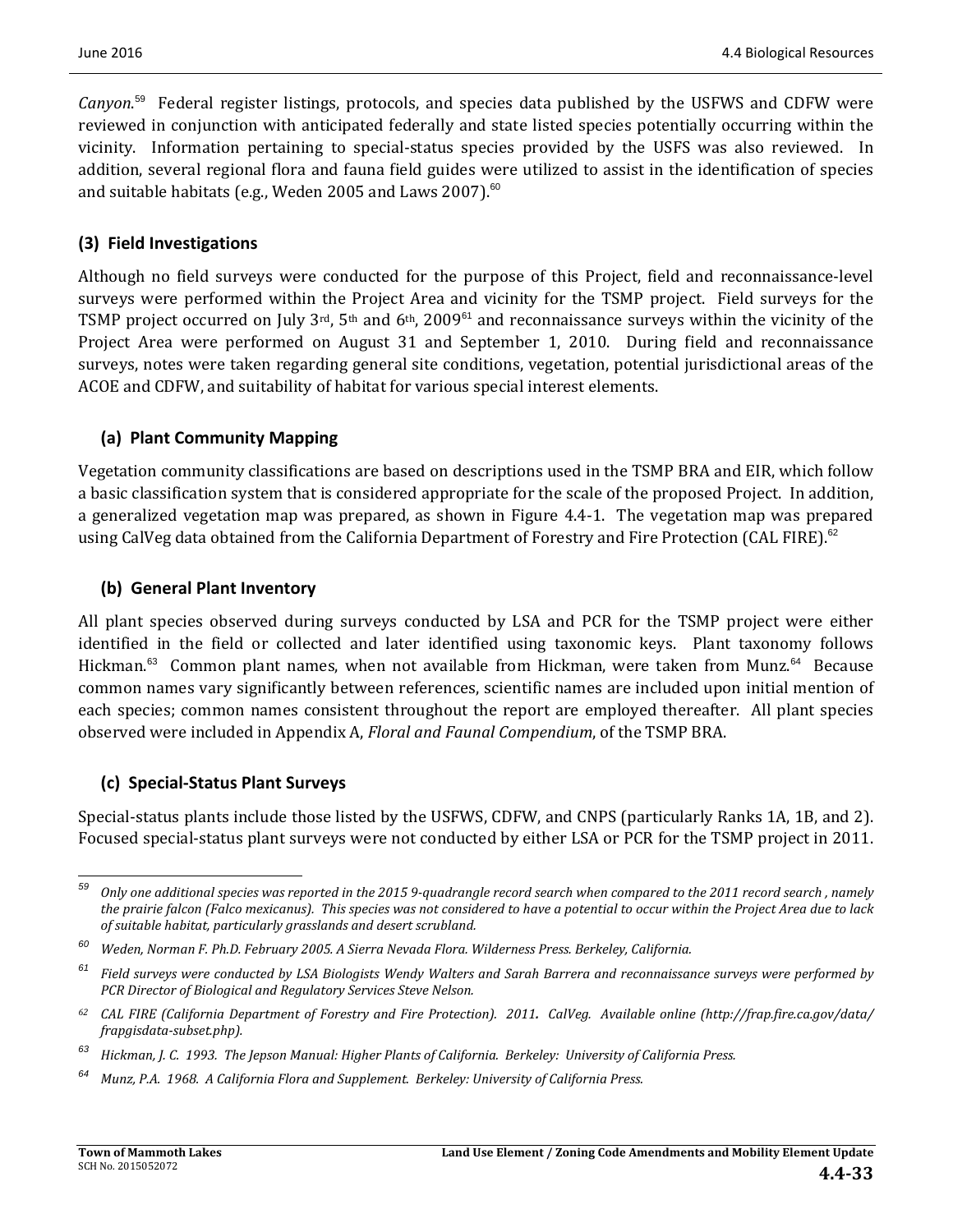However, focused surveys were performed by USFS Botanists Kristen Dutcher, Paul Satterthwaite, and Sue Weis within the vicinity of MUP N-4 on July 20 and August 20, 2010 (Dutcher and Satterthwaite, 2010). The results of their findings are incorporated herein where appropriate.

### **(d) General Wildlife Inventory**

All wildlife species and diagnostic signs (call, tracks, nests, scat, remains, or other sign) of species observed within the Project Area and vicinity during field and reconnaissance surveys conducted for the TSMP project were recorded in field notes by both LSA and PCR. Binoculars and regional field guides were utilized for the identification of wildlife, as necessary. Wildlife taxonomy follows Stebbins<sup>65</sup> for amphibians and reptiles, the American Ornithologists' Union<sup>66</sup> for birds, and Jameson and Peeters<sup>67</sup> for mammals. Scientific names are used during the first mention of a species; common names only are used in the remainder of the text. A list of all wildlife species detected is included in Appendix A, *Floral and Faunal Compendium*, of the TSMP BRA.

### **(e) Special‐Status Wildlife Species**

No focused surveys for special-status wildlife species were conducted by either LSA or PCR for the TSMP project in 2011. Rather, an evaluation of habitat conditions and their suitability to support listed and/or species of concern to federal and State wildlife agencies were performed. This evaluation included an assessment of habitat characteristics and how they fit with the habitat requirements of special-status species that include the Project Area within their range.

#### **(f) Jurisdictional Waters**

Delineations of the potential jurisdictional waters and wetlands were not conducted. However, areas within the Project Area and vicinity that may potentially fall under the jurisdiction of ACOE under Section 404 of the CWA or CDFW under Sections 1600 et seq. of the California Fish and Game Code were identified. During site visits performed for the TSMP project, general site characteristics were noted including presence of any hydrological conditions (including any drainage patterns, surface inundation, or saturated soils) or vegetation potentially indicative of the presence of water for an extended period of time within a site. Soil samples were not collected and wetland data forms were not prepared.

It should be noted that the findings and conclusions presented in this Draft EIR and the TSMP BRA regarding the location and extent of wetlands and other waters subject to regulatory jurisdiction represent the professional opinions of LSA and/or PCR. These findings and conclusions are to be considered preliminary until verified by the ACOE and CDFW.

 

 $65$  Stebbins, R. C. 2003. A Field Guide to Western Reptiles and Amphibians, third edition. Boston: Houghton-Mifflin.

<sup>&</sup>lt;sup>66</sup> American Ornithologists' Union. 1998. The American Ornithologists' Union Checklist of North American Birds. 7th Edition. *American Ornithologists' Union, Washington, D.C.*

Jameson, Jr., E. W., and H. J. Peeters. 1988. California Mammals. Berkeley: University of California Press.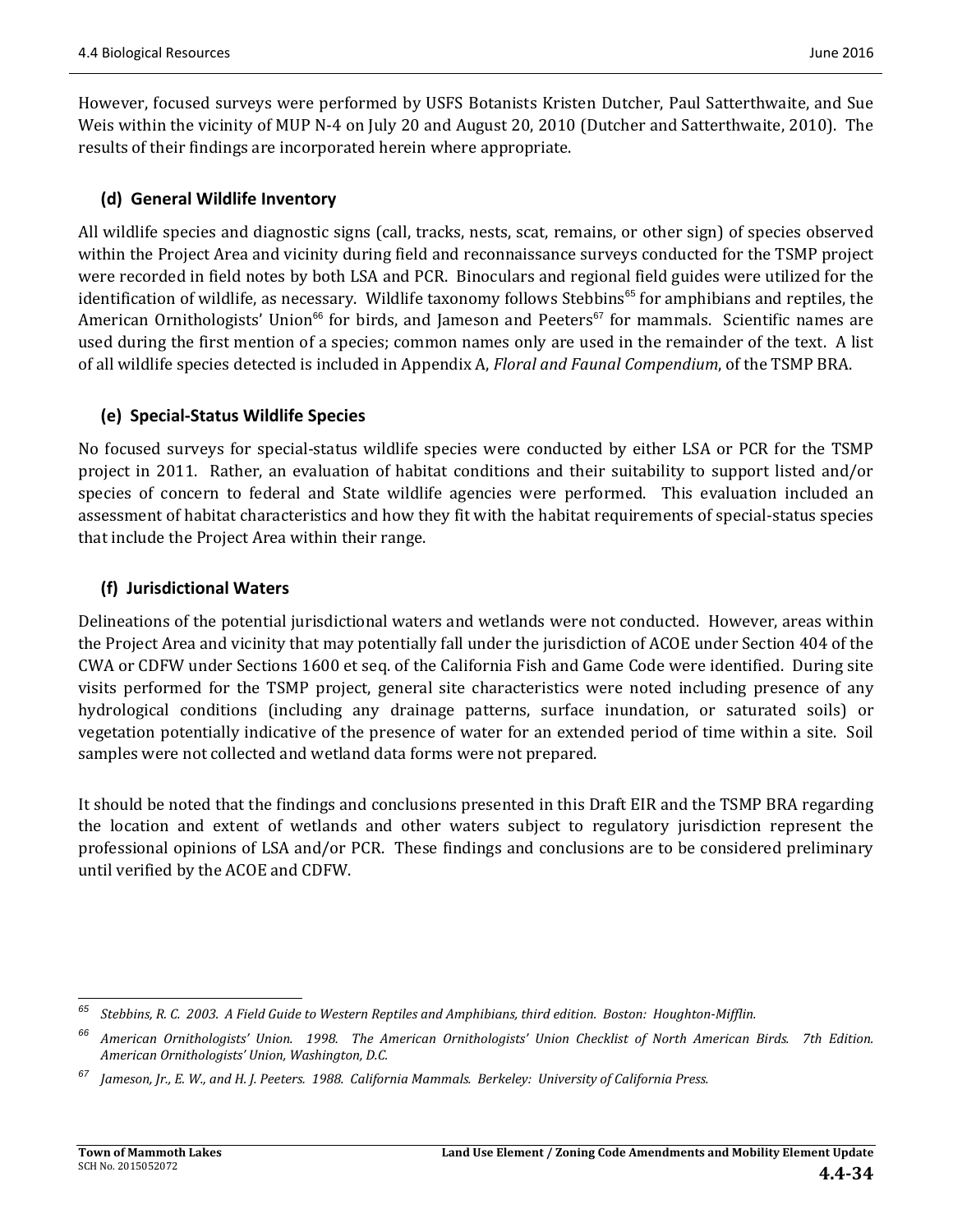### **(g) Regional Connectivity/Wildlife Movement Corridor Assessment**

The analysis of wildlife movement is based on USFS information compiled from the literature for the TSMP BRA. Within the past 30 years there have been a number of studies regarding the regional movements of deer herds, and the Town has delineated a deer migration route in its General Plan. As for other species, aerial photographs and topographic maps were used to determine likely wildlife movement patterns. Relative to corridor issues, the focus of this assessment is to determine if the buildout in the commercial districts and introduction of new roads and trails within the Project Area would have significant impacts on the regional wildlife movement.

# **b. Thresholds of Significance**

For purpose of this EIR, the Town has utilized the checklist questions in Appendix G of the *CEQA Guidelines* as thresholds of significance to determine whether the Project would have a significant environmental impact regarding biological resources. The Project would result in a significant impact to biological resources if the Project would:

- **BIO-1:** Result in a substantial adverse effect, either directly or through habitat modifications, on any species identified as a candidate, sensitive, or special status species in local or regional plans, policies, or regulations, or by the California Department of Fish and Wildlife or U.S. Fish and Wildlife Service (refer to Impact Statement BIO-1).
- **BIO-2:** Result in a substantial adverse effect on any riparian habitat or other sensitive natural community identified in local or regional plans, policies, regulations, or by the California Department of Fish and Wildlife or U.S. Fish and Wildlife Service (refer to Impact Statement BIO‐2).
- **BIO-3:** Result in a substantial adverse effect on federally protected wetlands as defined by Section 404 of the Clean Water Act (including, but not limited to, marsh, vernal pool, coastal, etc.) through direct removal, filing, hydrological interruption, or other means (refer to Impact Statement BIO-3).
- **BIO-4** Interfere substantially with the movement of any native resident or migratory fish or wildlife species or with established native resident or migratory wildlife corridors, or impede the use of native wildlife nursery sites (refer to Impact Statement BIO-4).
- **BIO-5** Conflict with any local policies or ordinances protecting biological resources, such as a tree preservation policy or ordinance (refer to Impact Statement BIO-5).
- **BIO•6 Conflict** with the provisions of an adopted Habitat Conservation Plan, Natural Community Conservation Plan, or other approved local, regional, or state habitat conservation plan (refer to Impact Statement BIO-6).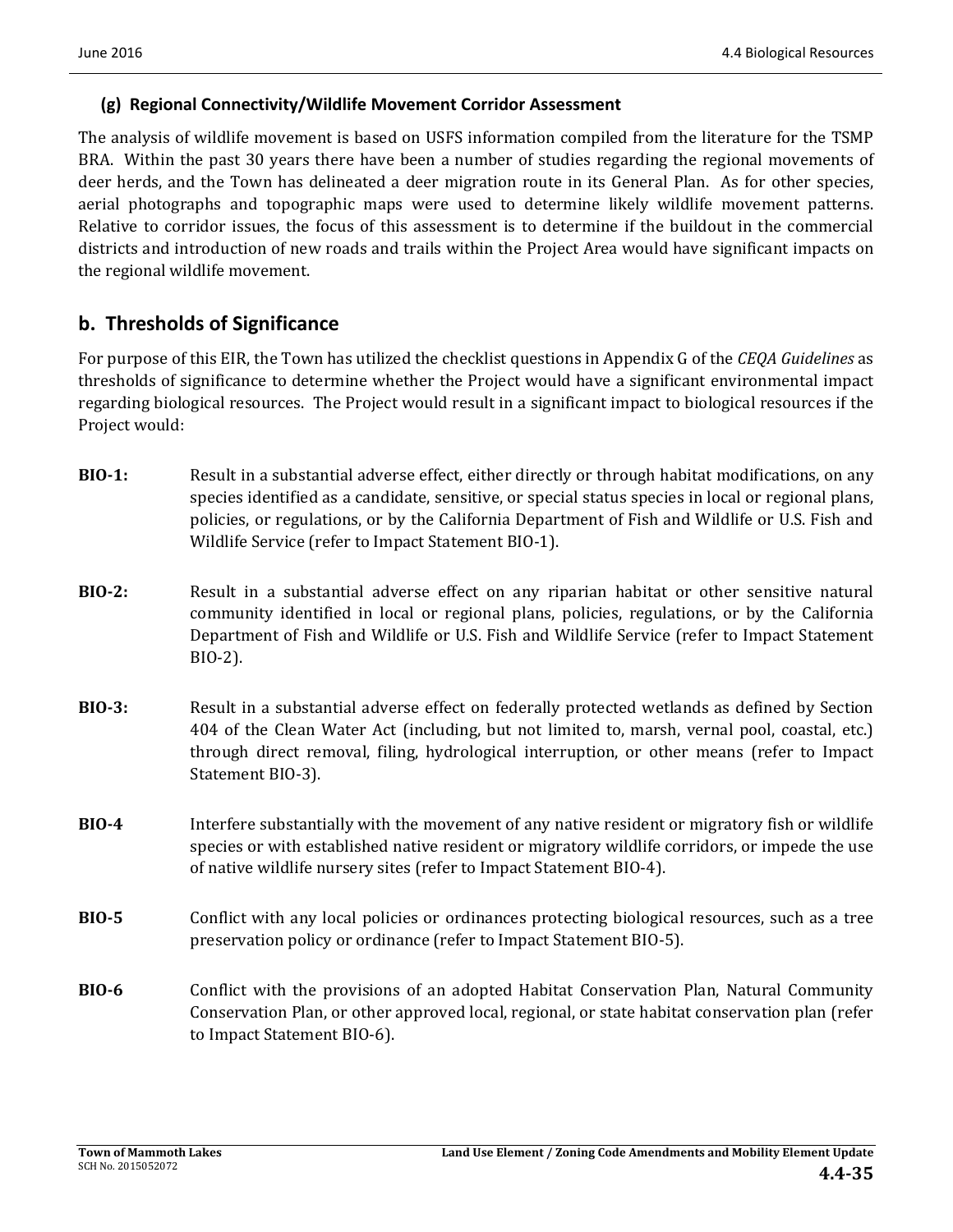# **c. Applicable General Plan Goals/Policies and Adopted Mitigation Measures**

### **(1) General Plan**

The following is a list of applicable goals and policies contained in the Town's Resource Management and Conservation Element of the General Plan:

### **(a) Habitat Resources**

**Goal R.1:** Be stewards of habitat, wildlife, fisheries, forests and vegetation resources of significant biological, ecological, aesthetic and reactional value.

- **Policy R.1.A:** Be stewards of important wildlife and biological habitats within the Town's municipal boundary.
- **Policy R.1.B:** Development shall be stewards of Special Status plant and animal species and natural communities and habitats.
- **Policy R.1.C:** Prior to development, projects shall identify and mitigate potential impacts to site-specific sensitive habitats, including special status plant, animal species and mature trees.
- **Policy R.1.D:** Be stewards of primary wildlife habitats through public and/or private management programs. For example, construction of active and passive recreation and development areas away from the habitat.
- **Policy R.1.J:** Live safely with wildlife within our community.

#### **(b) Healthy Ecosystems**

**Goal R.2:** Maintain a healthy regional natural ecosystem and provide stewardship for wetlands, wet meadows and riparian areas from development-related impacts.

- **Policy R.2.B:** Be stewards of forested areas, wetlands, streams, significant slopes and rock outcroppings. Allow stands of trees to continue to penetrate the community to retain the mountain character of Mammoth Lakes. Minimize tree removal for development to the greatest extent possible.
- **Policy R.2.C:** Avoid wetland disturbance to greatest extent possible by requiring all feasible project modifications.
- **Policy R.2.D:** Mapped intermittent streams should not be placed in culverts.

#### **(c) Mammoth Creek**

**Goal R.3:** Preserve and enhance the exceptional natural, scenic and recreational value of Mammoth Creek.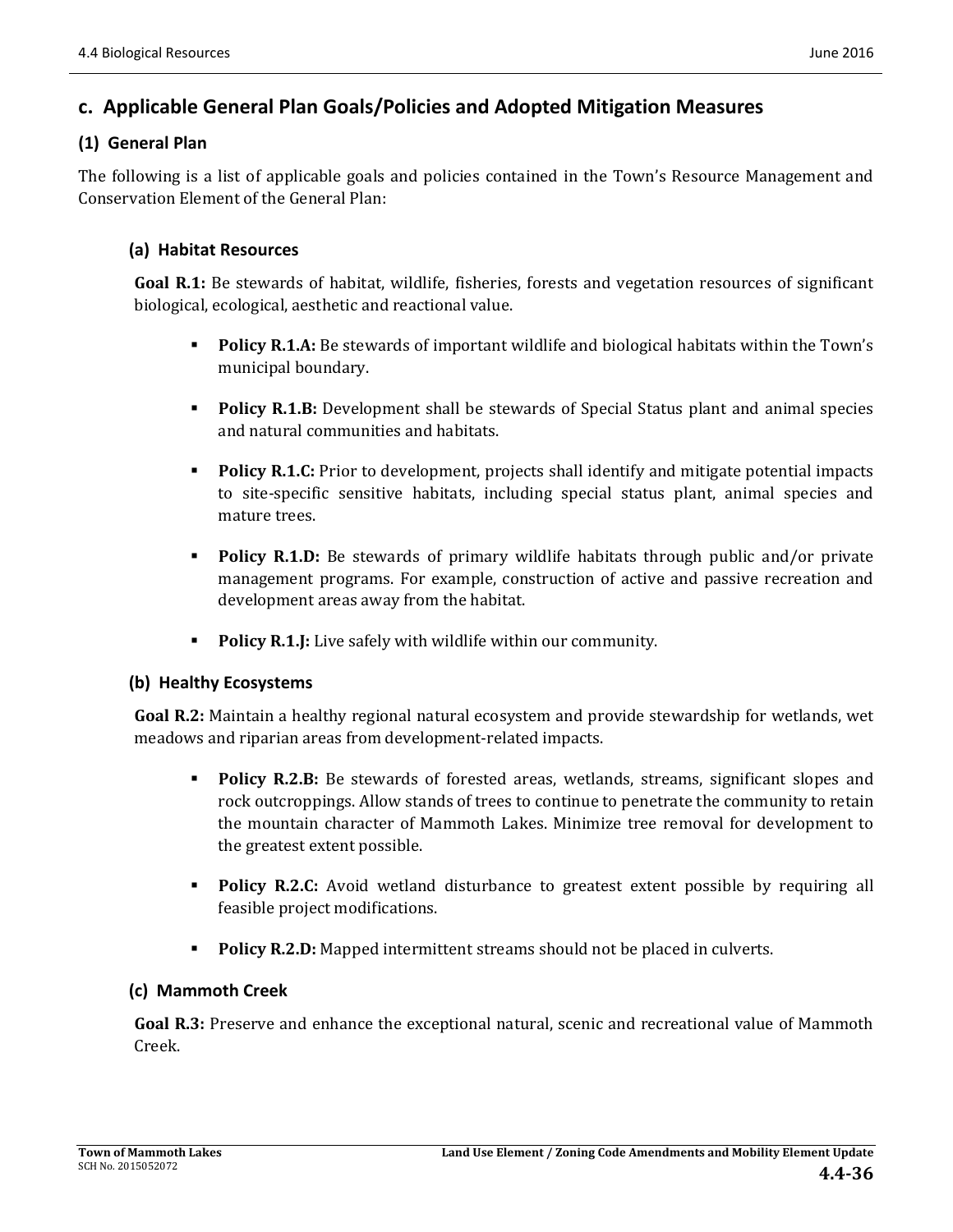- **Policy R.3.A:** Prohibit development in the vicinity of Mammoth Creek that does not maintain minimum established setbacks and protect stream-bank vegetation.
- **Policy R.3.C:** Restore degraded areas within and adjacent to Mammoth Creek, in association with contiguous development projects or as off-site mitigation.

### **(2) General Plan Update Mitigation Measures**

The Mitigation Monitoring and Reporting Program (MMRP) for the Town of Mammoth Lakes General Plan Update includes a mitigation measure applicable to biological resources. Since this is an adopted measure, for purposes of this EIR, this measure is applied where relevant and necessary to address the significant impacts of the Project. The following mitigation measure is from the Town's adopted General Plan MMRP:

**GPMM 4.3-1 Wildlife Corridors:** The Town shall require developers of residential properties to include a disclosure statement that Mammoth Lakes is an area of habitat for mountain lions which indicates a potential risk, particularly to children and small pets.

### **(3) Trails System Master Plan Mitigation Measures**

The adopted MMRP for the Town of Mammoth Lakes TSMP also includes mitigation measures that are applicable to the biological resources relative to the new MUPs. Since these are adopted measures, for purposes of this EIR, these measures are applied where relevant and necessary to address the significant impacts of the Project. The following mitigation measures are from the Town's adopted TSMP MMRP:

**TSMM 4.C-1 Willow Flycatcher:** Prior to approval of individual projects proposed under the TSMP or PRMP that have the potential to significantly disturb riparian vegetation associated with Mammoth Creek and its tributaries, the Town shall require a habitat evaluation by a biologist well versed in the requirements of willow flycatcher to be completed. If no suitable habitat for the species is identified within 300 feet of construction or maintenance activities, no further measures would be required in association with the project. If suitable habitat for the species is identified within 300 feet of such activities, prior to construction the Town shall require that a survey be completed by a qualified biologist for the species according to CDFG survey guidelines (Bombay et. al., May 29, 2003). This survey protocol requires a minimum of two surveys, one between June 15-25 and one during either June 1-14 or June 26-July 15. Surveys during these periods must be at least five days apart and the second survey shall be conducted no more than one week prior to clearing of vegetation and/or the operation of motorized heavy equipment. If the surveys determine the species is not present within 300 feet of the area to be affected by an individual project, no further action shall be required. If, however, willow flycatcher is determined to be present and is using habitat within 300 feet of Project-related activities, inclusive of nesting and foraging, the Town shall consult with CDFG prior to initiating any construction activities in the area. Consultation may entail the processing of a  $2081$ Incidental Take Permit that includes certain conditions to avoid and/or mitigate for potential impacts to the species. Such conditions could include, but not be limited to, restrictions on the time of year for construction, noise monitoring, restrictions on equipment use, and others.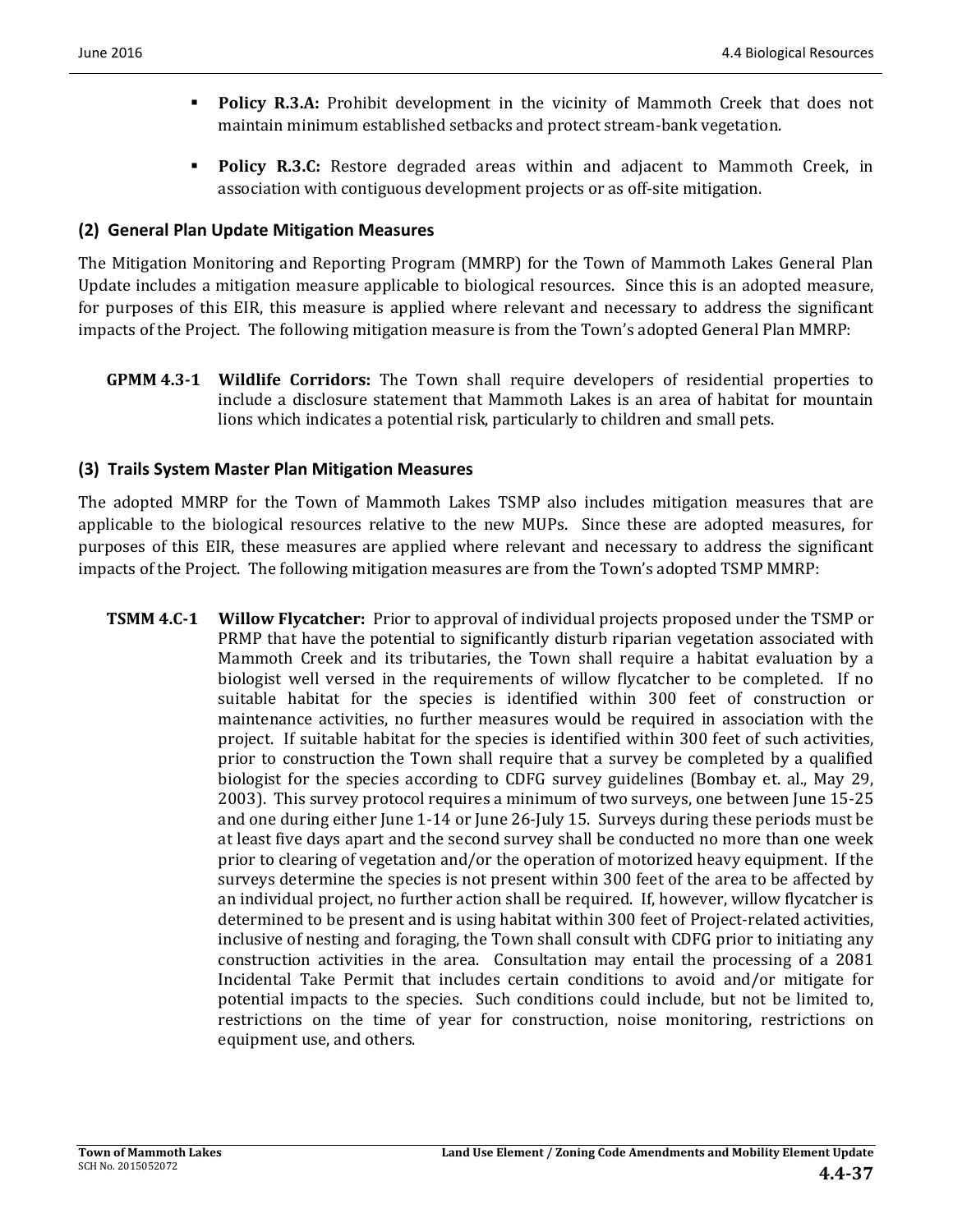**TSMM 4.C-2** Nesting Birds: To the extent practicable, brush and tree removal activities for trail and facilities and major construction activity shall be initiated outside of the nesting bird season, which is generally held to be from April 1 to August 31 in the Mammoth Lakes area, and shall be carried out with no more than a two week lapse in the work. If the Town deems this to not be practicable the Town shall require a nesting bird survey by a monitoring biologist to be conducted within 300 feet (for songbirds) and 500 feet (for raptorial birds) of construction sites no more than one week prior to initiating construction to ensure no birds protected under the MBTA and/or State Fish and Game Code Section 3503 et seq. are harmed or harassed.

> If no active nests of songbirds and raptors are found within  $300$  feet and  $500$  feet, respectively, of the construction site, the work may begin. If active nests are found within the survey areas the Town shall delineate a buffer zone of 300 feet and 500 feet for songbirds and raptors, respectively, around the nest. Based on the nature of the work to be performed and the equipment to be used, the monitoring biologist may reduce the buffer zone based on intervening vegetation and topography. Such buffer zones shall remain in place until the young in the nest have fledged or the nest has failed, as determined by the monitoring biologist.

> All projects involving removal of trees or vegetation capable of supporting nesting birds shall be subject to the requirements of this Mitigation Measure.

- **TSMM 4.C-3** Other Sensitive Wildlife: As discussed earlier, there are a number of wildlife species of concern to federal and State resource agencies that are known or are expected to occur in the Project area.
	- For such avian species, implementation of the mitigation measure for nesting birds below will suffice in reducing impacts to these species to less than significant.
	- **F** For such amphibian species, including the Mount Lyell salamander and Yosemite toad, where suitable habitat exists for these species in the project area, a thorough search of areas to be disturbed shall be made by construction personnel trained in the methods of searching for these species. If any amphibians are found, regardless of species, they will be captured and relocated in like habitat no less than 100 feet away from construction sites.
	- For such sensitive mammal species with the potential to occur in conjunction with particular project components, including the Sierra Nevada red fox, American marten, Sierra Nevada mountain beaver, Townsend's western big-eared bat, and Mount Lyell shrew, and where suitable habitat for these species exists in the project area, preconstruction surveys shall be conducted by a biologist familiar with the sign of each species to identify signs of their presence or determine their absence no more than two weeks prior to initiating construction activities. Such surveys shall encompass the area to be disturbed and the habitat within 300 feet of construction activities. Due the secretive and/or nocturnal activity patterns of these species, the following signs shall be used:
		- $\circ$  Sierra Nevada red fox evidence of den, normally on slopes with porous soils.
		- $\circ$  American marten evidence of den, normally in hollow trees or downed logs.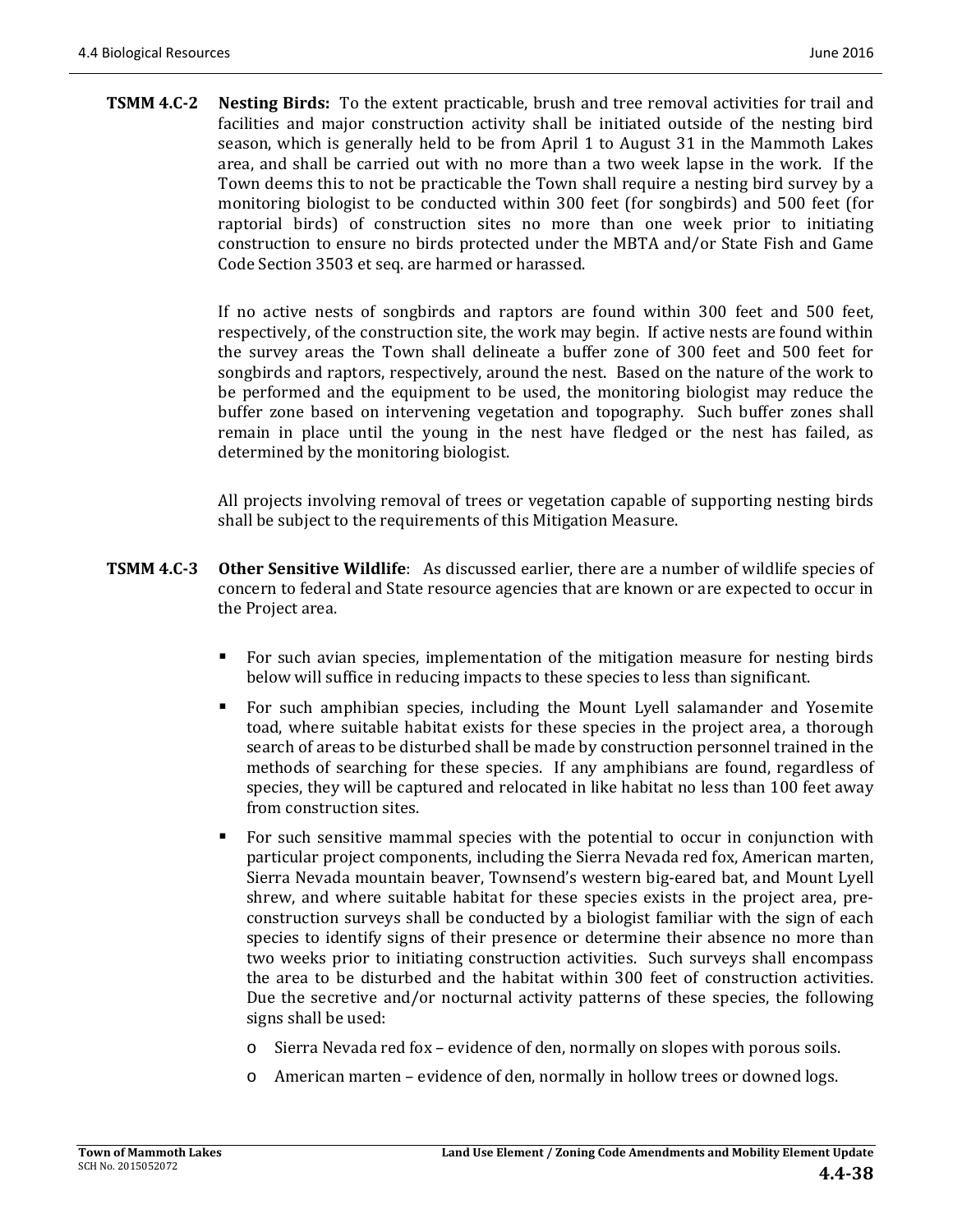- $\circ$  Sierra Nevada mountain beaver evidence of extensive tunnels, runways and burrows beneath dense streamside vegetation.
- Townsend's western big-eared bat evidence of occupation by colonies in caves, mine tunnels, and buildings
- o Mount Lyell shrew evidence of nests of dry leaves or grasses in stumps or under logs or piles of brush.

If no evidence of the presence of any of these species is found, no further mitigation activities shall be required. However, if evidence of the presence of any of these species is observed, impacts will be avoided or minimized in one or more of the following ways and in consultation with CDFG and/or USFS: realigning trails and relocating new facilities so as to retain a 100-foot buffer between the occupied site and construction activities and human use; suspending construction activities within 300 feet of the den, nest, or bat roosts during the breeding period, (generally held to be March 1 to July 31 for these species); verifying the actual occupation of dens, nests, or roosts by means such as placing tracking medium around the den or nest entrance or conducting a bat survey at the roost entrance at sunset; temporarily blocking the entrance of a den or nest verified to be unoccupied until after construction is completed.

- **TSMM 4.C-4** Sensitive Plants: Prior to approval of individual projects proposed under the TSMP that are located in areas not previously surveyed for sensitive plant species, and that are determined to have habitat suitable to support such plants, the Town shall require that a survey be completed by a qualified botanist for sensitive plant species within 100 feet on either side of a trail alignment or within the disturbance area of other proposed facilities. These surveys shall be conducted during the flowering period for the target species when they are most readily detectable. For those species with at least a low potential to occur in the Project area, this period is usually from late June to mid-August. For reference, the flowering period for individual species is provided in Table 5, *Sensitive Plant Species*, in the Project's BRA (Appendix E of this Draft EIR). If no sensitive plant species are located within the area of disturbance, no further action shall be required. If sensitive plant species are located within such areas and are likely to be impacted by and individual project, conservation actions shall be implemented. Such actions shall include, but not necessarily be limited to re-routing the trail alignment so as to avoid or minimize impacts to sensitive plants while preserving an off-site population that is substantially larger than the population to be impacted, developing a transplantation program, and collecting seeds to move populations elsewhere out of harm's way. These measures shall be developed in consultation with the CDFG and USFS.
- **TSMM 4.C-5** Sensitive Habitats: As previously noted, there are three vegetation types within the Project area that are considered sensitive. These are aspen forest and woodland, mixed willow riparian, and montane wet meadow. To the extent practicable new trails and other recreational facilities shall avoid these vegetation types. In the event this is not practicable impacts will be minimized by restricting the Project footprint, including temporary and permanent impacts, to the minimum required to implement the project. Mitigation for trees that are necessary to remove has also been incorporated in the Project's Aesthetics and Visual Resources assessment.

In the event the Town elects to repair, maintain and/or improve trail crossings along stream courses and other drainage features (that often support the sensitive vegetation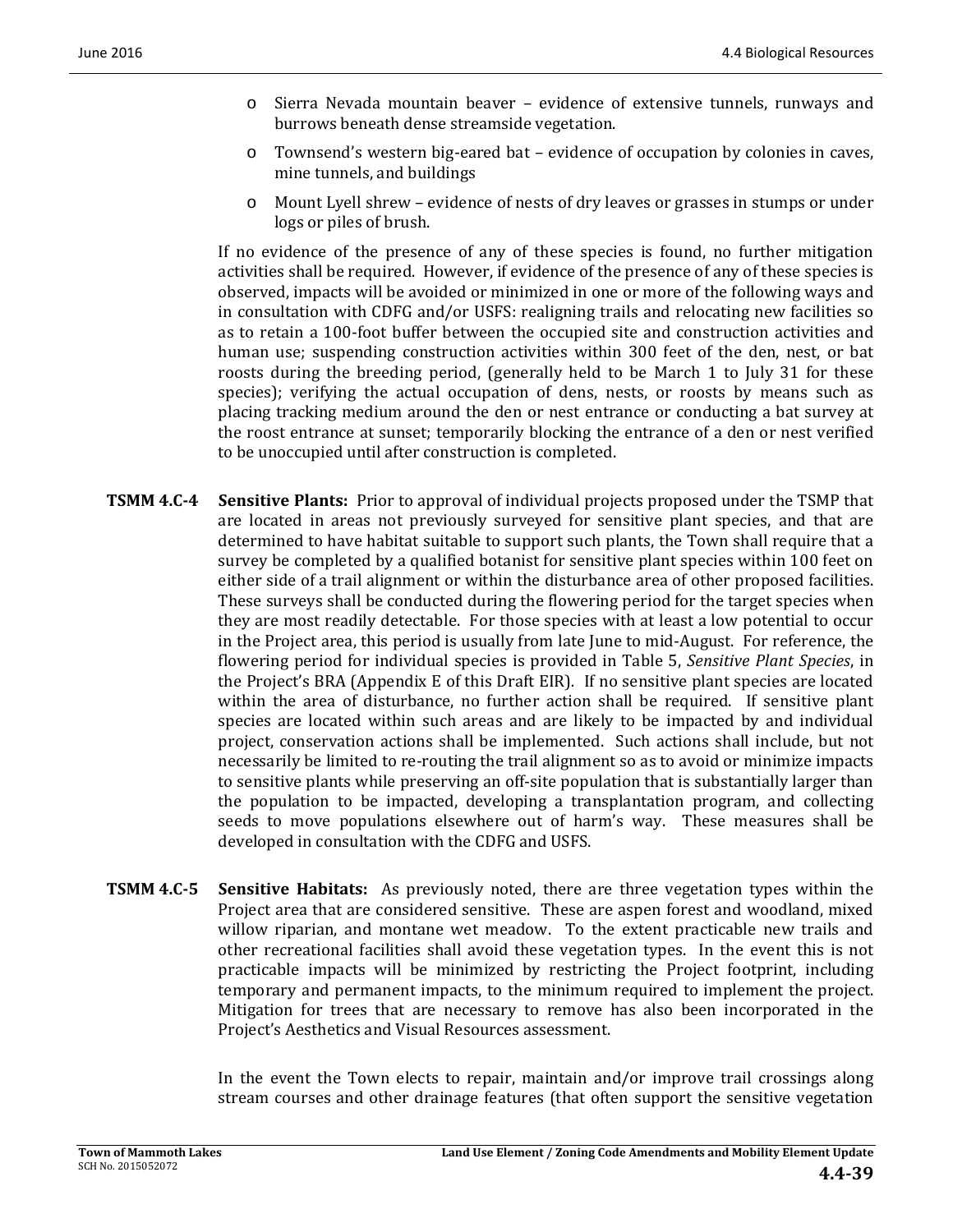types mentioned above) in association with individual projects proposed under the TSMP, prior to project approval the Town shall notify and consult with the CDFG regarding the need for a Streambed Alteration Agreement (SAA). All work shall be performed in compliance with the conditions set forth in the SAA, as determined by the CDFG. Such conditions may include the in-kind replacement or restoration of riparian habitat at a 1:1 ratio for temporary impacts and a 2:1 ratio for permanent impacts within the Project Area, or as otherwise directed by the CDFG. Alternatively, if the impacts are very minor, the CDFG may, at its discretion, allow the work to proceed under a letter of law without mitigation other than notification and consultation.

As part of the SAA agreement process and prior to beginning construction within CDFG regulated drainages, a Habitat Mitigation and Monitoring Plan (HMMP) should be developed in coordination with the CDFG and USFS if necessary that ensures no net loss of riparian habitat value or acreage. The HMMP shall include, but not necessarily be limited to, the following:

- The establishment of a reference site near regulated resources to be impacted that have similar hydrology, soil regimes, and exposure as the resources to be impacted.
- The establishment of baseline conditions at the reference site regarding absolute native shrub and tree cover, woody shrub and tree stalk density, percentage cover by non-native plant species, and plant species diversity the vegetation using the Sorensen method (Stiling, 1999) within a 400 square foot prescribed reference plot.
- The establishment of a restoration site to encompass the mitigation needs of one or more Project elements either on the Project element site or off site within the Mammoth Creek watershed.
- A minimum 3-year establishment, monitoring, and maintenance (trash collection, weeding, etc.) period.
- The establishment of the following success success criteria within a 400 square foot prescribed plot within the restoration site – 70 % of baseline absolute cover by native shrubs and trees;  $70\%$  of baseline woody shrub and tree stalk density; no more than 5% cover by non-native plant species; and a Sorensen value of 0.6.

The HMMP shall be subject to CDFG approval and may require additional measures in addition to the mitigation discussed above. Because the implementation of individual projects proposed under the TSMP is expected to occur over several years, the Town should also explore the processing of a Programmatic SAA with CDFG.

Also of note, the Project's Hydrology and Water Quality assessment identified several mitigation measures which are consistent with the protection of sensitive riparian and wet meadow vegetation. These include: measures that control erosion; avoidance of wet areas, springs, wetlands, and the lower portions of slopes; crossing structures at stream crossings; and, the establishment of 5 foot wide vegetation buffers between trails, streams, and wetlands. Implementation of these mitigation measures would further reduce the potential impacts to sensitive habitats.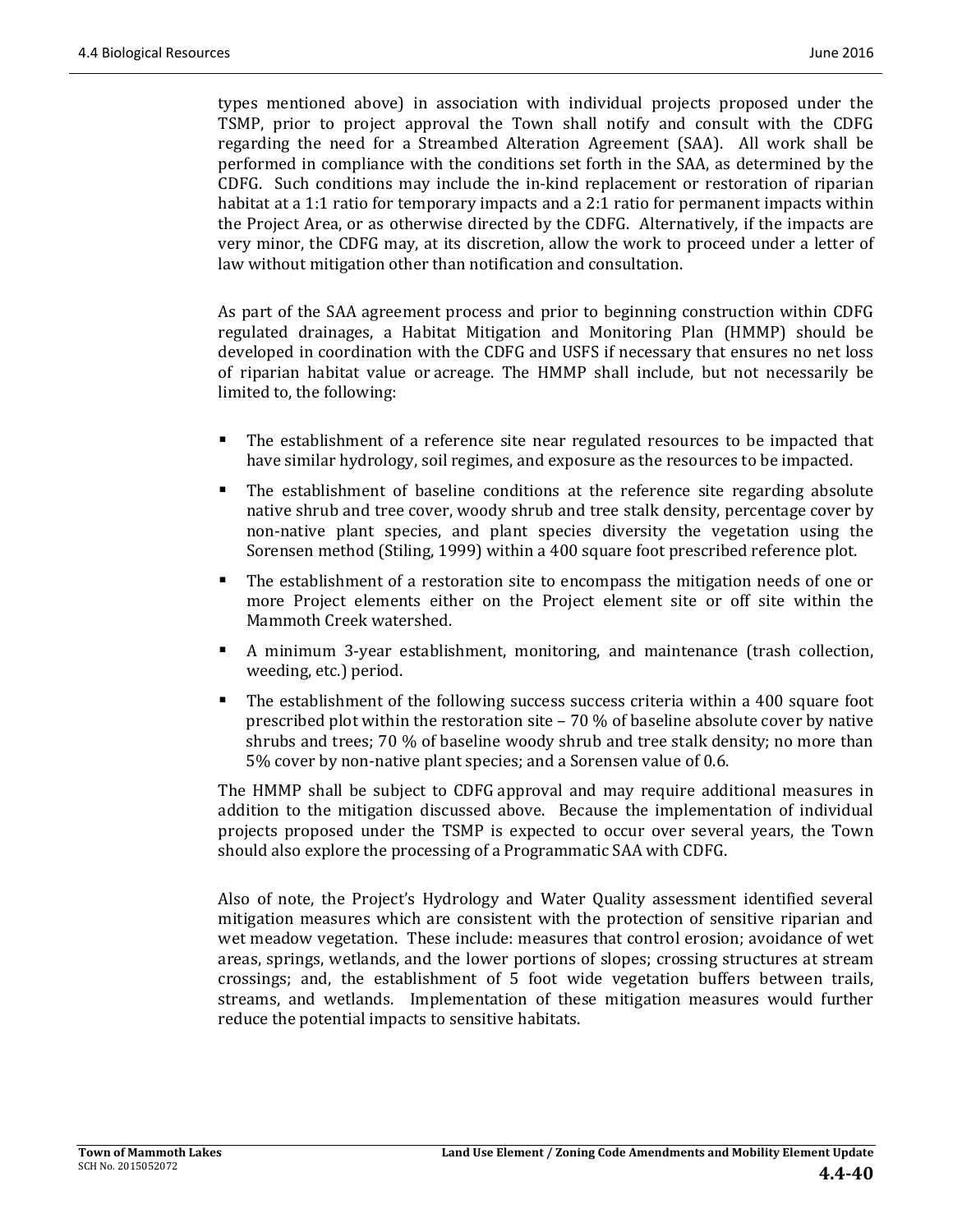**TSMM 4.C-6** Federally Protected Wetlands: In the event the Town elects to construct, repair, maintain and/or improve trail crossing in association with individual projects proposed under the TSMP within waters of the U.S. and federally protected wetlands, prior to project approval the Town shall notify and consult with the ACOE regarding the need for a Section 404 Permit and the RWQCD regarding the need for its 401 certification. All work shall be performed in compliance with the conditions set forth in the Permit, as determined by the ACOE. Such conditions may include the in-kind replacement or restoration of waters and/or wetlands at a ratio of 1:1 for temporary impacts and a ratio of 2:1 for permanent impacts within the Project Area, or as otherwise directed by the ACOE. Alternatively, if the impacts are less than 0.1 acre, the ACOE may, at its discretion, allow the work to proceed without mitigation other than notification and consultation.

> The mitigation shall use the same approach as is outlined above in Section 6.1.5 for the mitigation of impacts to CDFG regulated resources. As is usually the case, CDFG jurisdiction extends beyond that of ACOE and mitigation for impacts to CDFG regulated resources is inclusive of ACOE mitigation needs.

**TSMM4.C‐7 Local Policies or Ordinances:** In order to educate trail and facility users about the potential for human/wildlife conflicts, the Town shall install signage at all new entry points to the trail system that include warning signs. The signs shall explain the risks and potential dangers that could be encountered by trail use and include instructions for what to do in case of a potential human/wildlife conflict. The signage should include, but not necessarily be limited to the following: refer to the Police Department/Wildlife Management Officer, USFS personnel and/or CDFW personnel as appropriate when dealing with bears; prohibitions on feeding wildlife; warnings against approaching wildlife; and user responsibilities for removing trash.

### **3. ENVIRONMENTAL IMPACTS**

**Threshold BIO-1:** The project would have a significant impact if the project would result in a substantial adverse effect, either directly or through habitat modifications, on any species identified as a candidate, sensitive, or special status species in local or regional plans, policies, or regulations, or by the California Department of Fish and Game or U.S. Fish and Wildlife Service.

*Impact Statement BIO‐1: Project elements are proposed within habitats that could support several special‐* status plant and wildlife species. In such cases, the loss of habitat and individuals of special-status *species as well as migratory birds would be considered potentially significant. Compliance with MM* BIO-1 through MM BIO-4 and applicable policies in the General Plan would reduce impacts to special*status plant and wildlife species and migratory birds to a less than significant level.*

# **a. Land Use Element/Zoning Code Amendments Impacts**

While the Land Use Element/Zoning Code Amendments would not directly result in new development within the Town, buildout of the 14 vacant parcels within the commercially designated areas are evaluated. These parcels are mostly located within areas that are already developed and/or disturbed and therefore, support a limited number of biological resources. However, a few parcels reside within areas that support some native vegetation, and therefore, could potentially support special-status species.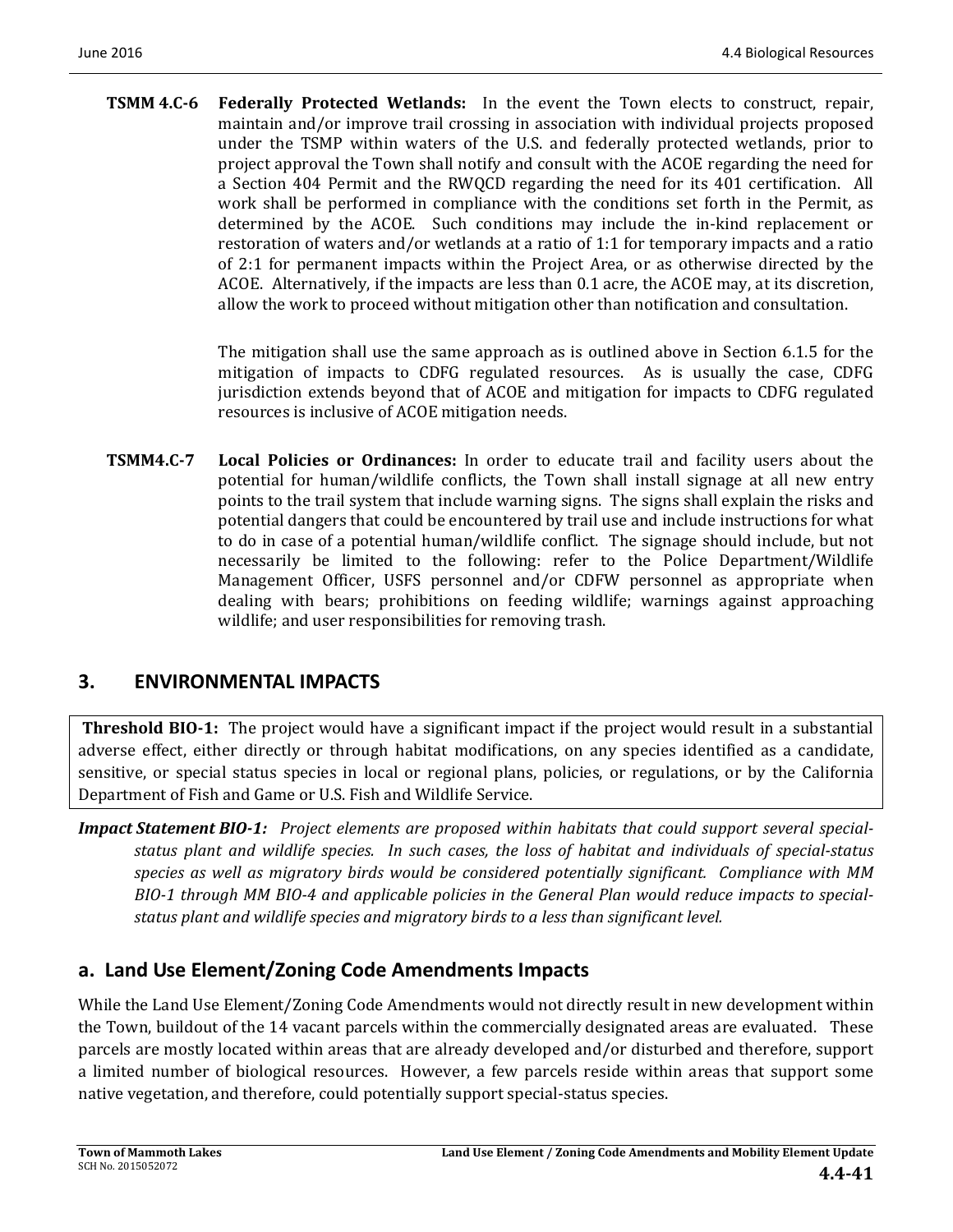### **(1) Special‐Status Plant Species**

Although the majority of parcels are developed and likely do not support any special-status plant species, some parcels do support areas of native vegetation primarily characterized by conifer forest habitat. Specialstatus plant species with the potential to occur within the Project Area and that are associated with conifer forest habitat include Kern milk-vetch, Father Crowley's lupine, slender-leaved pondweed, Blandow's bog moss, long seta hump moss, scalloped moonwort, common moonwort, seep kobresia, and marsh arrowgrass. Kern milk-vetch and Father Crowley's lupine are associated with drier soils and may have a potential to occur in the conifer forest-dominated parcels. However, the remaining seven (7) species are typically associated with hydric conditions, such as meadows and seeps, which the majority of the parcels appear to lack; therefore, these would be unlikely to occur. A few of the parcels appear to support an unnamed blue line stream. Therefore, these parcels may provide hydric soil conditions that could potentially support the seven species typically associated with conifer forest habitats and hydric conditions. Additionally, subalpine fireweed, a CNPS-ranked 4.3 species, has the potential to occur where hydric conditions are present. Conducting habitat suitability evaluations and/or special-status plant surveys prior to development within parcels dominated by conifer forest habitats as outlined in MM BIO-4, below, and Policies R.1.B and R.1.C in the General Plan, above, would reduce any potential impacts to special-status plant species to less than significant. MM BIO-4 parallels the recommendations outlined in TSMM 4.C-4 was specifically designed for impacts to special-status plant species due to the construction of trails and other projects analyzed in the TSMP EIR. The wording in MM 4.C-4 has been rephrased to include any project analyzed under the Land Use Element/Zoning Code Amendments and Mobility Element Update.

### **(2) Special‐Status Wildlife Species**

Because the vacant parcels are located within a highly developed area of the Town, special-status amphibian and mammal species are not likely to use the native vegetation for habitat since higher quality resources exist in close proximity to north of the Town's UGB. However, parcels dominated by conifer forest habitat support potential nesting and foraging habitat for migratory birds, including the special-status species northern goshawk. Project impacts resulting from the development of vacant parcels would require the removal of vegetation. It is a violation of the federal Migratory Bird Treaty Act to disturb actively nesting birds either directly (e.g., brush and tree removal) or indirectly (e.g., excessive construction noise). Should a violation occur during implementation of Project elements, there could be potentially significant impacts to migratory birds. Compliance with MM BIO-2, below, and Policies R.1.B, R.1.C, and R.1.J in the 2007 General Plan, above, would reduce potentially significant effects to migratory birds to less than significant. MM BIO-2 parallels the recommendations outlined in TSMM 4.C-2 of the TSMP EIR, which was a mitigation measure specifically designed for impacts to migratory birds due to the construction of trails and other projects analyzed in the TSMP EIR. The wording in TSMM 4.C-2 has been rephrased to include any project analyzed under the Land Use Element/ Zoning Code Amendments and Mobility Element Update and are introduced as MM BIO-2.

# **b. Mobility Element Update Impacts**

The Mobility Element Update road improvements and MUPs traverse through a variety of native plant communities, particularly the proposed MUPs, which have the potential to support special-status plant and wildlife species. Potential special-status species that occur within each component of the Mobility Element Update improvement areas are described below.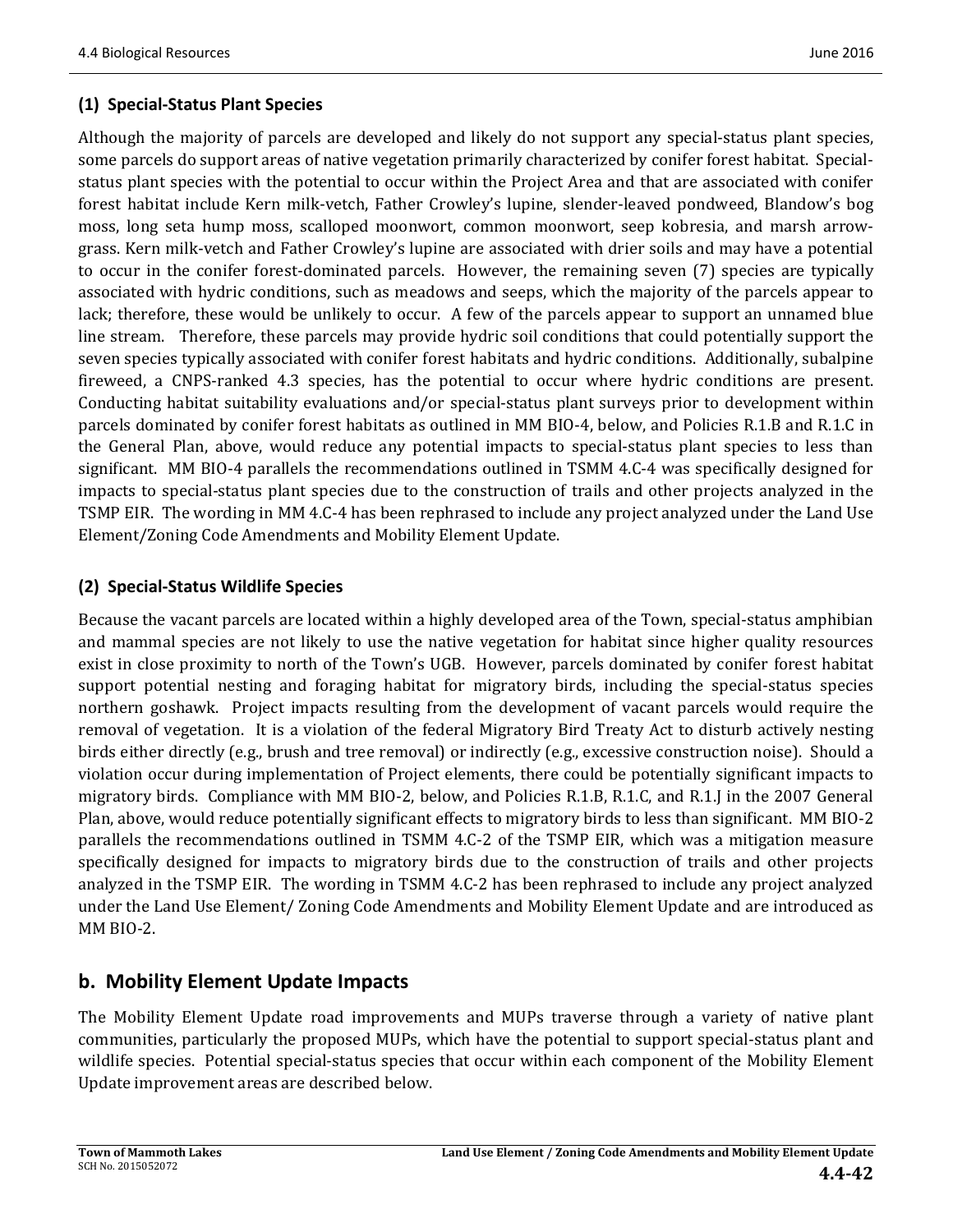### **(1) Special‐Status Plant Species**

#### **Road Improvements**

Although road improvements are surrounded by developed areas within the Town, many of the improvements would extend existing roads through native vegetation communities. The Main Street Plan is not expected to support special-status plant species due to the high-level of vehicular and pedestrian use. The majority of native plant species along Main Street were previously removed for development. Nonetheless, there are scattered native trees, mainly Jeffrey pines, planted along Main Street that have the potential to support migratory bird species (see discussion regarding special-status wildlife, below). Thompson Way, Tavern Road Extension, Sierra Nevada Road Extension, and Sierra Park Road Extension support some areas of Great Basin sagebrush scrub. Special-status plant species that have a potential to occur within the Project Area and are associated with Great Basin sagebrush scrub include Long Valley milkvetch, Lemmon's milk vetch, smooth saltbush, alkali ivesia, naked-stemmed phacelia, golden violet, and Father Crowley's lupine. However, many of these species are typically associated with Great Basin sagebrush and hydric conditions, such as the presence of meadows and seeps. The road extensions that are proposed to extend through Great Basin sagebrush scrub are not within or adjacent to areas that support meadows and seeps. Therefore, only Long Valley milk-vetch, naked-stemmed phacelia, golden violet, and Father Crowley's lupine may have a potential to occur within these three road extension areas.

The USFS Property Connections, Thompson Way, Tavern Road Extension, Shady Rest Site Connections, Callahan Way Extension, and 7B Road (Sierra Star Connector) support some areas of conifer forest. As previously mentioned, many of the special-status plant species associated with conifer forest habitat are also associated with hydric conditions. The majority of these road extensions appear to be within drier conditions; therefore, Kern milk-vetch and Father Crowley's lupine have a potential to occur within Thompson Way, Tavern Road Extension, and Callahan Way Extension road improvement areas. There are unnamed blue line streams that occur within the USFS Property Connections and Shady Rest Site Connections road improvement areas, which have the potential to support hydric conditions. Therefore, species associated with both conifer forest and hydric conditions, including Slender-leaved pondweed, Blandow's bog moss, long seta hump moss, scalloped moonwort, common moonwort, seep kobresia, and marsh arrow-grass, may have the potential to occur. Additionally, subalpine fireweed, a CNPS ranked 4.3 species, has the potential to occur.

The unnamed blue line streams that occurs in the northwestern portion of the Shady Rest Site Connections appears to support montane wet meadow habitat, which was also previously mapped by BonTerra Consulting in 2007.<sup>68</sup> Although the current drought may have promoted drier conditions, a review of aerial photographs from 2013 seem to suggest that montane wet meadow habitat still exists within this area. There are a number of special-status species that are documented within the vicinity of the Project Area that have a potential to occur within montane wet meadow habitat, including scalloped moonwort, Inyo County star-tulip, tall draba, Blandow's bog moss, alkali ivesia, seep kobresia, Hockett Meadows lupine, long seta hump moss, small-flowered grass-of-Parnassus, scalloped-leaved lousewort, Inyo phacelia, Robbins'

 

<sup>&</sup>lt;sup>68</sup> BonTerra Consulting. 2007. Hidden Creek Crossing Project Site Draft Biological Technical Report. Prepared for RBF Consulting. *October 16, 2007.*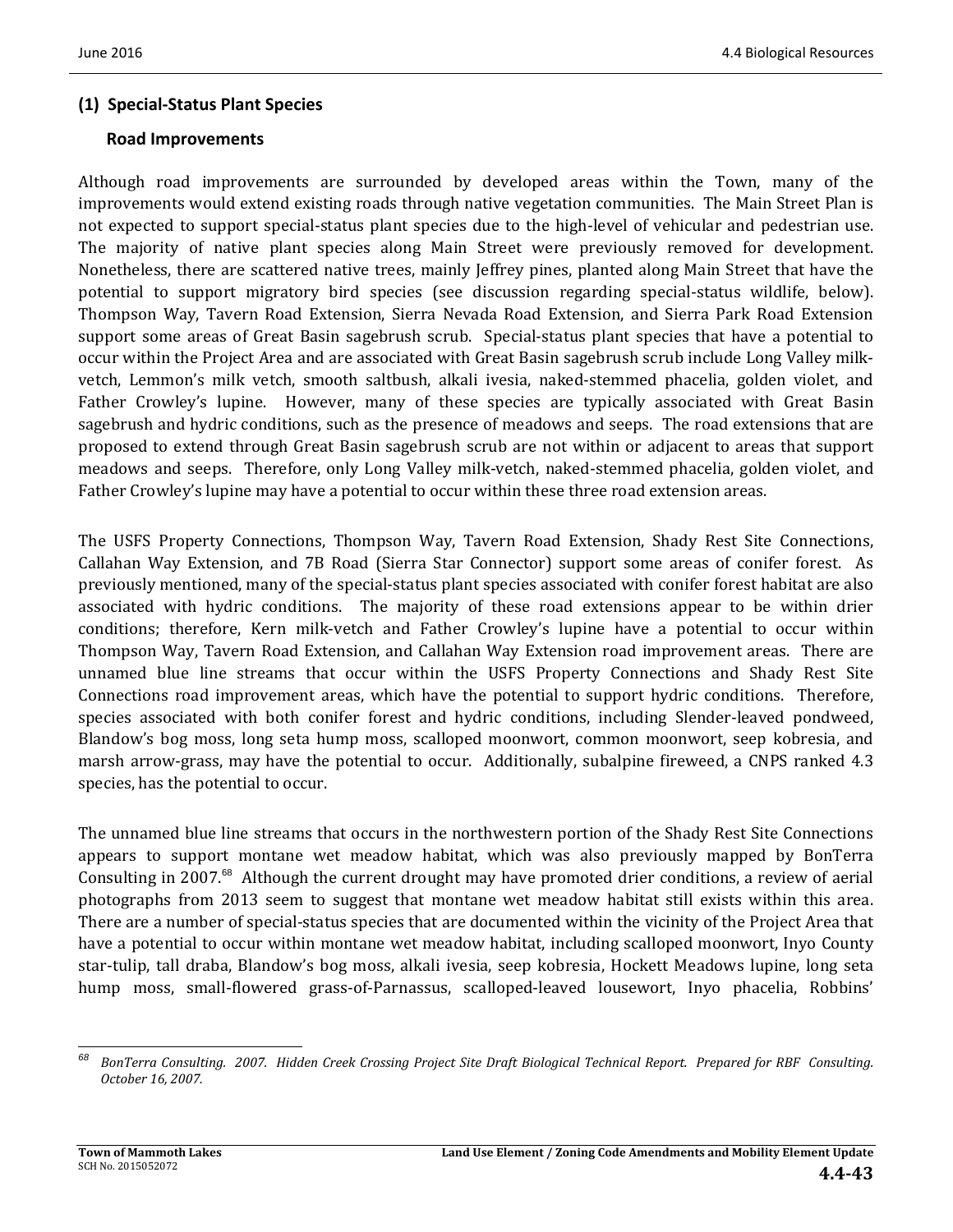pondweed, alkali tansy-sage, little bulrush, and marsh arrow-grass. Additionally, subalpine fireweed, a CNPS-ranked 4.3 species, has the potential to occur within the Shady Rest Site Connections.

The Sierra Park Road Extension is proposed to cross Mammoth Creek, which supports aspen woodland and aspen forest habitat. Special-status plant species with the potential to occur along Mammoth Creek may include such species as little bulrush, Father Crowley's lupine, and slender-leaved pondweed, which are typically associated with riparian areas. Other hydrophytic species previously mentioned may also have the potential to occur along Mammoth Creek.

Conducting habitat assessments and/or special-status plant surveys within areas supporting suitable habitat prior to development within the road improvement areas as outlined in MM BIO-4, below, and Policies R.1.B and R.1.C in the 2007 General Plan, above, would reduce any potential impacts to special-status plant species to less than significant.

### **Multi‐Use Paths (MUPs)**

As mentioned previously, many of the MUP alignments proposed are conceptual in nature, and are expected to undergo additional refinement as they are implemented. Therefore, the MUP areas will generally be addressed as a single unit unless otherwise specified.

The 38 proposed MUPs would traverse through several natural communities (even within developed portions of the Town) and can potentially be located in any of the vegetation communities previously identified, including aspen forest and aspen woodland, great basin sagebrush scrub, conifer forest, mixed willow riparian scrub, montane meadow, and montane chaparral. The majority of MUPs are proposed within areas that are dominated by conifer forest habitat and some areas of Great Basin sagebrush scrub, where special-status plant species associated with these habitats mentioned in the preceding sections have the potential to occur. The conceptual alignments for proposed MUPs 2-1 and 4-4 run parallel to Mammoth Creek, MUPs  $3-12$ ,  $4-1$ ,  $4-3$ ,  $4-5$ , N $-2$ , N $-4$ , N $-11$ , N $-17$ , and N $-21$  appear to cross unnamed blue line streams, and MUPs N-22, N-23, and N-24 are proposed adjacent to Lake Mary.

As previously mentioned, USFS botanists surveyed within the vicinity of MUP N-4 for special-status plant species on July 20 and August 20, 2010 (Dutcher and Satterthwaite, 2010). No sensitive, threatened, endangered, or proposed plant species were located during the survey. However, the botanists did determine there was potential habitat for sensitive plant species in Kerry Meadow through which a portion of the proposed trail may be located.

Conducting habitat assessments and/or special-status plant surveys within areas supporting suitable habitat prior to development within the road improvement areas as outlined in TSMM 4.C-4 would reduce any potential impacts to special-status plant species to less than significant.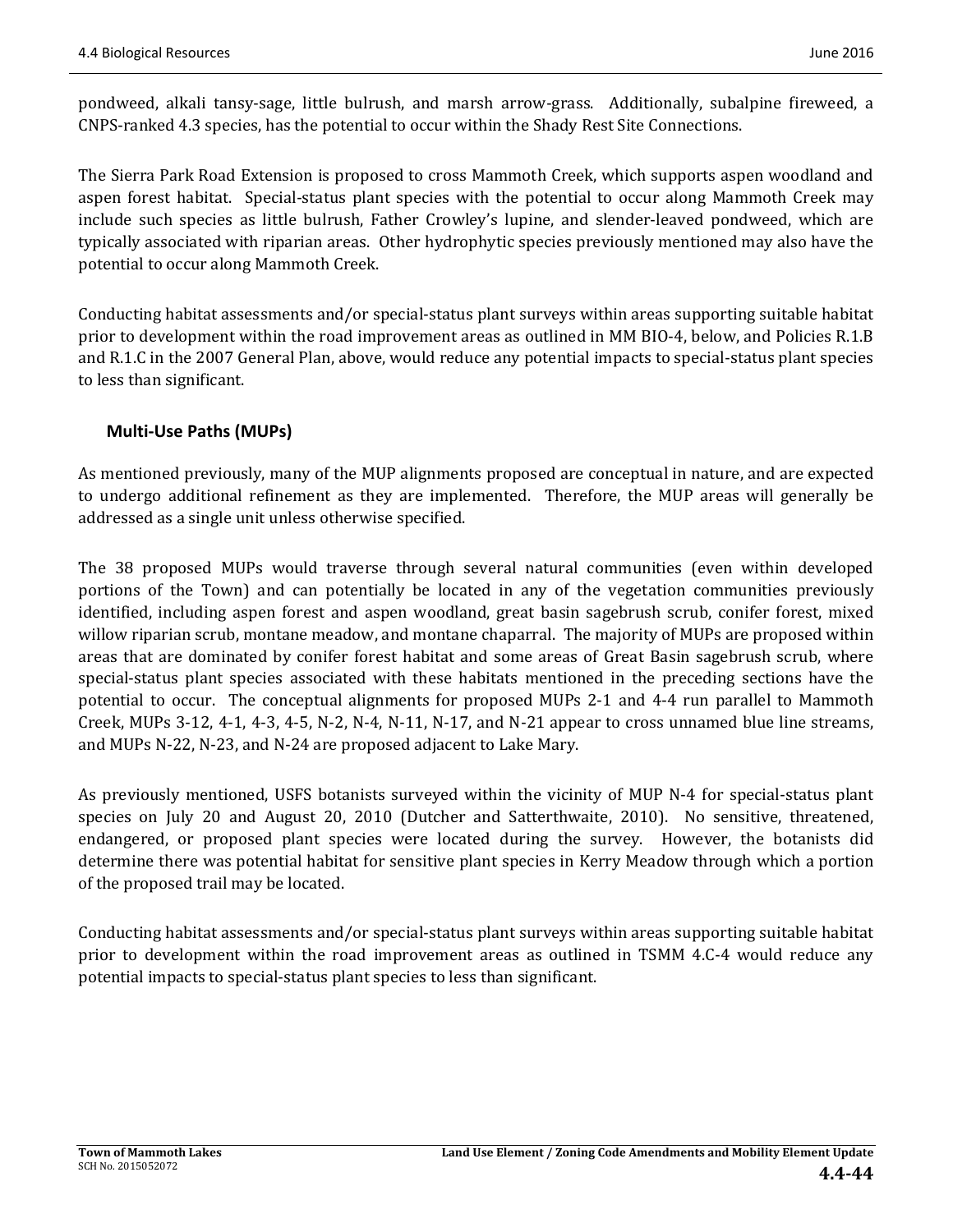### **(2) Special‐Status Wildlife Species**

#### **Road Improvements**

The majority of the road improvements are mostly proposed within existing developed areas. However, some road alignments are proposed through areas that support conifer forest, Great Basin sagebrush scrub, and montane wet meadow habitats. Because the majority of the proposed road improvement projects are located within a highly developed area of the Town, special-status amphibian and mammal species are not likely to use native vegetation for habitat within these areas since higher quality resources exist outside of the Town's UGB. The exception to this is the Sierra Park Road Extension, which crosses Mammoth Creek. The willow flycatcher has a low to moderate potential to nest in riparian habitat associated with Mammoth Creek and its tributaries. According to the 2007 General Plan, potential habitat for the willow flycatcher occurs along Mammoth Creek directly upstream of U.S. Highway 395 and upstream from the creek's intersection with Minaret Road.<sup>69</sup> The portion of the Sierra Park Road Extension that is proposed to cross Mammoth Creek has a potential to support willow flycatcher as well as special-status amphibian species. Compliance with MM BIO-1 and MM BIO-3, below, and Policies R.1.B, R.1.C, and R.1.J in the 2007 General Plan, above, would reduce potentially significant impacts to willow flycatcher and special-status amphibians to less than significant, respectively. MM BIO-1 and MM BIO-3 parallel the TSMM 4.C-1 and TSMM 4.C-3 from the TSMP MMRP, which were specifically designed for impacts to willow flycatcher and other special-status wildlife species due to the construction of trails and other projects analyzed in the TSMP. The wording in TSMM 4.C-1 and TSMM 4.C-3 has been rephrased to include any project analyzed under the Land Use Element/Zoning Code Amendments and Mobility Element Update.

Road improvements proposed within areas dominated by aspen forest and aspen woodland, conifer forest, and Great Basin sagebrush scrub habitat could potentially support habitat for migratory birds, including the special-status species northern goshawk. Compliance with MM BIO-2, below, and Policies R.1.B, R.1.C, and R.1.J in the 2007 General Plan, above, would reduce potentially significant effects to migratory birds to less than significant.

No other special-status wildlife species are expected to occur within the road improvement areas.

### **Multi‐Use Paths (MUPs)**

The 38 proposed MUPs would traverse through several natural communities (even within the developed portions of the Town) and can potentially be located in any of the vegetation communities previously identified, including aspen forest and aspen woodland, great basin sagebrush scrub, conifer forest, mixed willow riparian scrub, montane meadow, and montane chaparral. These vegetation communities have the potential to support special-status wildlife species.

Four (4) federal or state listed wildlife species have the potential to occur within the Project Area, including Yosemite toad (FT), great gray owl (SE), willow flycatcher (SE), and Sierra Nevada red fox (ST). The USFWS

 <sup>69</sup> Town of Mammoth Lakes. 2007. Section 4.3, Biological Resources, General Plan Update. p. 4-54.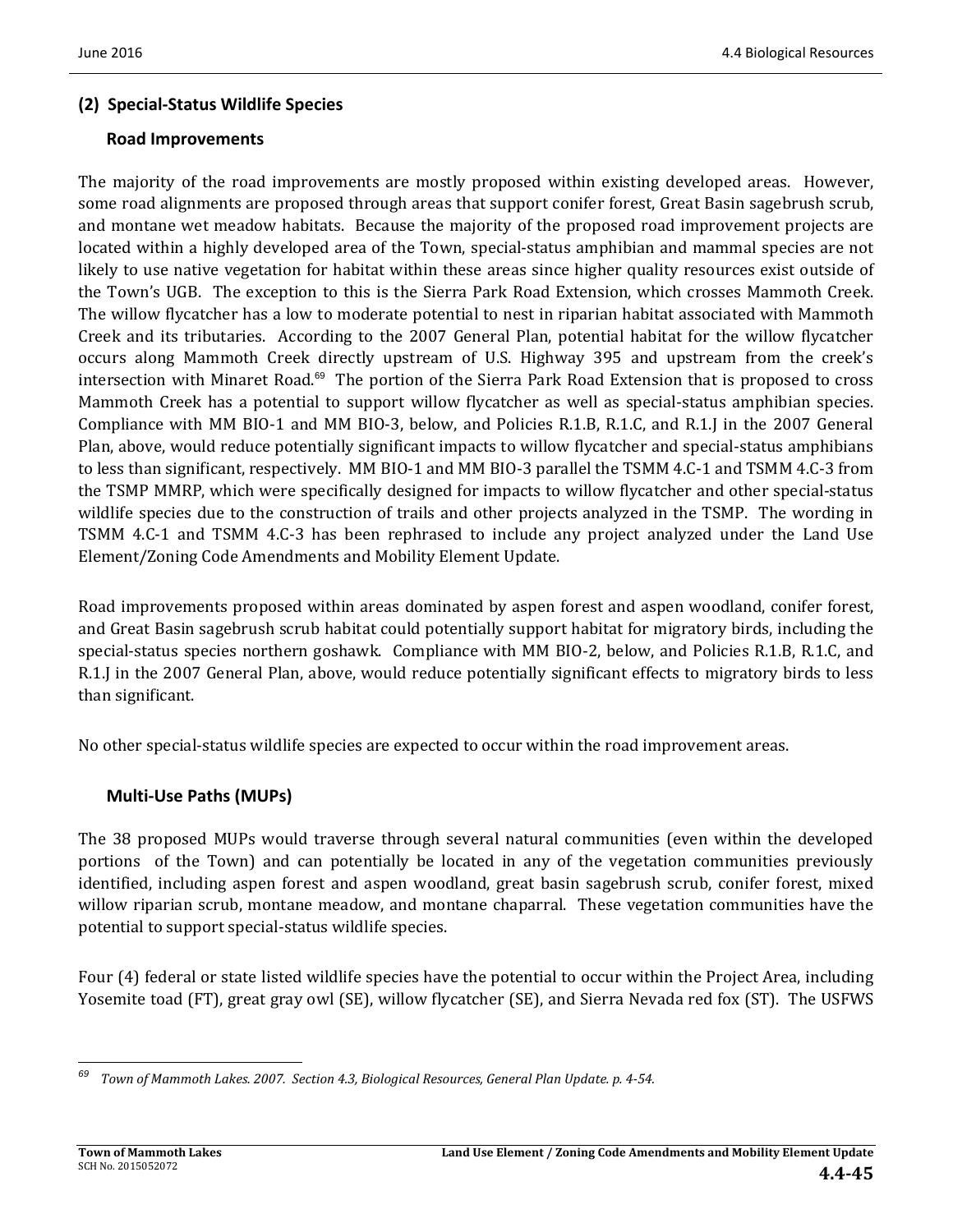has not designated critical habitat for any of these species within the Project Area. No other federal/state listed species have the potential to occur in the Project Area.

Additionally, there are eight  $(8)$  wildlife species that are not federal or state listed species but are considered special-status, such as California Species of Special Concern (SSC) and USFS Sensitive Species (FSS). These species include Mount Lyell salamander (SSC), northern goshawk (SSC, FSS), greater sage-grouse (SSC, FSS), yellow warbler (SSC), Mount Lyell shrew (SSC), Townsend's western big-eared bat (SCT, SSC, FSS), Sierra Nevada mountain beaver (SSC), and Pacific marten (FSS).

The twelve special-status species mentioned above have the potential to occur within MUP alignment areas, particularly those that are proposed outside of the UGB and within special-status habitats. Since many of the proposed MUP alignments are conceptual in nature, habitat occurring within planned MUP areas should be reviewed as the individual projects are approved. For those MUPs that occur within potentially suitable habitat for special-status wildlife species, compliance MM BIO-3, below, and Policies R.1.B, R1.C, and R.1.J in the General Plan, above, would reduce any impacts to a less than significant level.

Additionally, the majority of the MUPs traverse through areas that support potential nesting and foraging habitat for migratory birds. Project impacts resulting from the construction of MUPs will require the removal of vegetation. It is a violation of the federal Migratory Bird Treaty Act to disturb actively nesting birds either directly (e.g., brush and tree removal) or indirectly (e.g., excessive construction noise). Should this occur during implementation of Project elements, such a violation would represent a potentially significant impact. It should be noted that this potential impact may be associated with all elements and areas of the Project, including elements within the developed Town area. Compliance with MM BIO-2, below, and Policies R.1.B, R1.C, and R.1.J in the General Plan, above, would reduce potentially significant effects to migratory birds to less than significant.

Those MUPs that are adjacent to riparian habitat associated with Mammoth Creek, especially mixed willow riparian scrub, have a potential to support willow flycatcher. Proposed MUPs 2-1 and N-21 both are adjacent to Mammoth Creek and occur within riparian habitat, which may provide suitable foraging and breeding habitat for willow flycatchers. Compliance with MM BIO-1, below, and Policies R.1.B, R1.C, and R.1.J in the General Plan, above would reduce potentially significant impacts to willow flycatcher to less than significant.

#### **Mitigation Measures**

The development of vacant parcels and redevelopment of already developed parcels could result in impacts to special-status plant species and migratory birds. Additionally, the installment of new roads and MUPs could result in an impact to special-status plant species and special-status wildlife species, including willow flycatcher and migratory birds. Therefore, the following mitigation measures are recommended:

**MM BIO-1 Willow Flycatcher:** Prior to approval of road improvement projects and MUPs proposed under the Mobility Element Update that have the potential to significantly disturb riparian vegetation associated with Mammoth Creek and its tributaries, the Town shall require a habitat evaluation by a biologist well versed in the requirements of willow flycatcher to be completed. If no suitable habitat for the species is identified within 300 feet of construction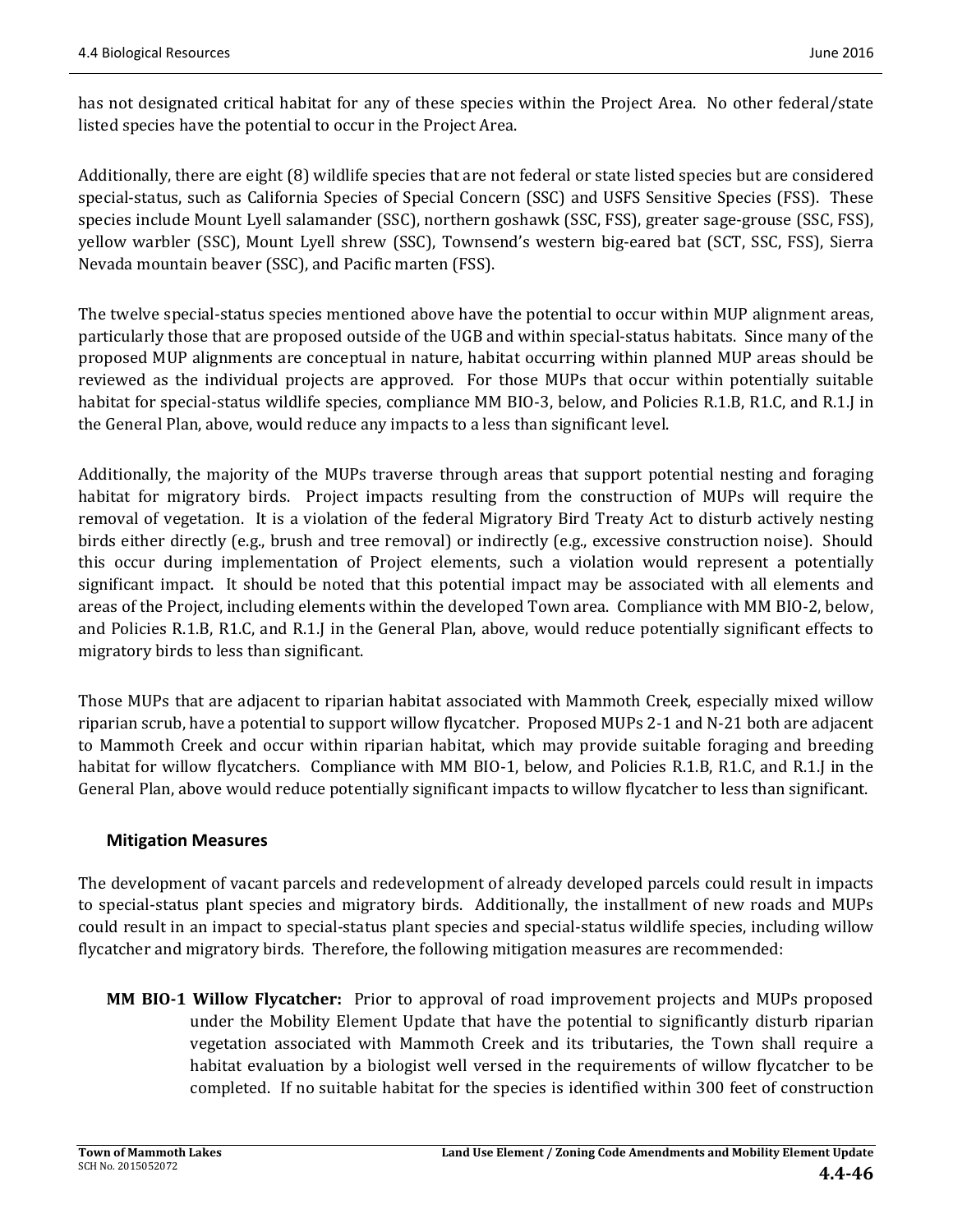or maintenance activities, no further measures would be required in association with the project. If suitable habitat for the species is identified within 300 feet of such activities, the Town shall require that a survey be completed prior to construction by a qualified biologist for the species according to CDFW survey guidelines (Bombay et. al., May 29, 2003). This survey protocol requires a minimum of two surveys, one between June 15-25 and one during either June 1-14 or June 26-July 15. Surveys during these periods must be at least five days apart and the second survey shall be conducted no more than one week prior to clearing of vegetation and/or the operation of motorized heavy equipment. If the surveys determine the species is not present within 300 feet of the area to be affected by an individual project, no further action shall be required. If, however, willow flycatcher is determined to be present and is using habitat within 300 feet of Project-related activities, inclusive of nesting and foraging, the Town shall consult with CDFW prior to initiating any construction activities in the area. Consultation may entail the processing of a 2081 Incidental Take Permit that includes certain conditions to avoid and/or mitigate for potential impacts to the species. Such conditions could include, but not be limited to, restrictions on the time of year for construction, noise monitoring, restrictions on equipment use, and others.

**MM BIO-2 Migratory Birds:** To the extent practicable, brush and tree removal related to projects proposed under the Land Use Element and Zoning Code Amendments and Mobility Element Update shall be initiated outside of the nesting bird season, which is generally held to be from April 1 to August 31 in the Mammoth Lakes area, and shall be carried out with no more than a two week lapse in the work. If the Town deems this to not be practicable, the Town shall require a nesting bird survey by a monitoring biologist to be conducted within 300 feet (for songbirds) and 500 feet (for raptorial birds) of construction sites no more than one week prior to initiating construction to ensure no birds protected under the MBTA and/or State Fish and Game Code Section 3503 et seq. are harmed or harassed.

If no active nests of songbirds and raptors are found within 300 feet and 500 feet, respectively, of the construction site, the work may begin. If active nests are found within the survey areas the Town shall delineate a buffer zone of 300 feet and 500 feet for songbirds and raptors, respectively, around the nest. Based on the nature of the work to be performed and the equipment to be used, the monitoring biologist may reduce the buffer zone based on intervening vegetation and topography. Such buffer zones shall remain in place until the young in the nest have fledged or the nest has failed, as determined by the monitoring biologist. 

All projects involving removal of trees or vegetation capable of supporting nesting birds shall be subject to the requirements of this Mitigation Measure.

**MM BIO**<sup>2</sup> **Other Special-Status Wildlife:** As discussed earlier, there are a number of wildlife species of special concern to Federal and State resource agencies that are known or are expected to occur within the planned road improvement and MUP areas under the Mobility Element Update.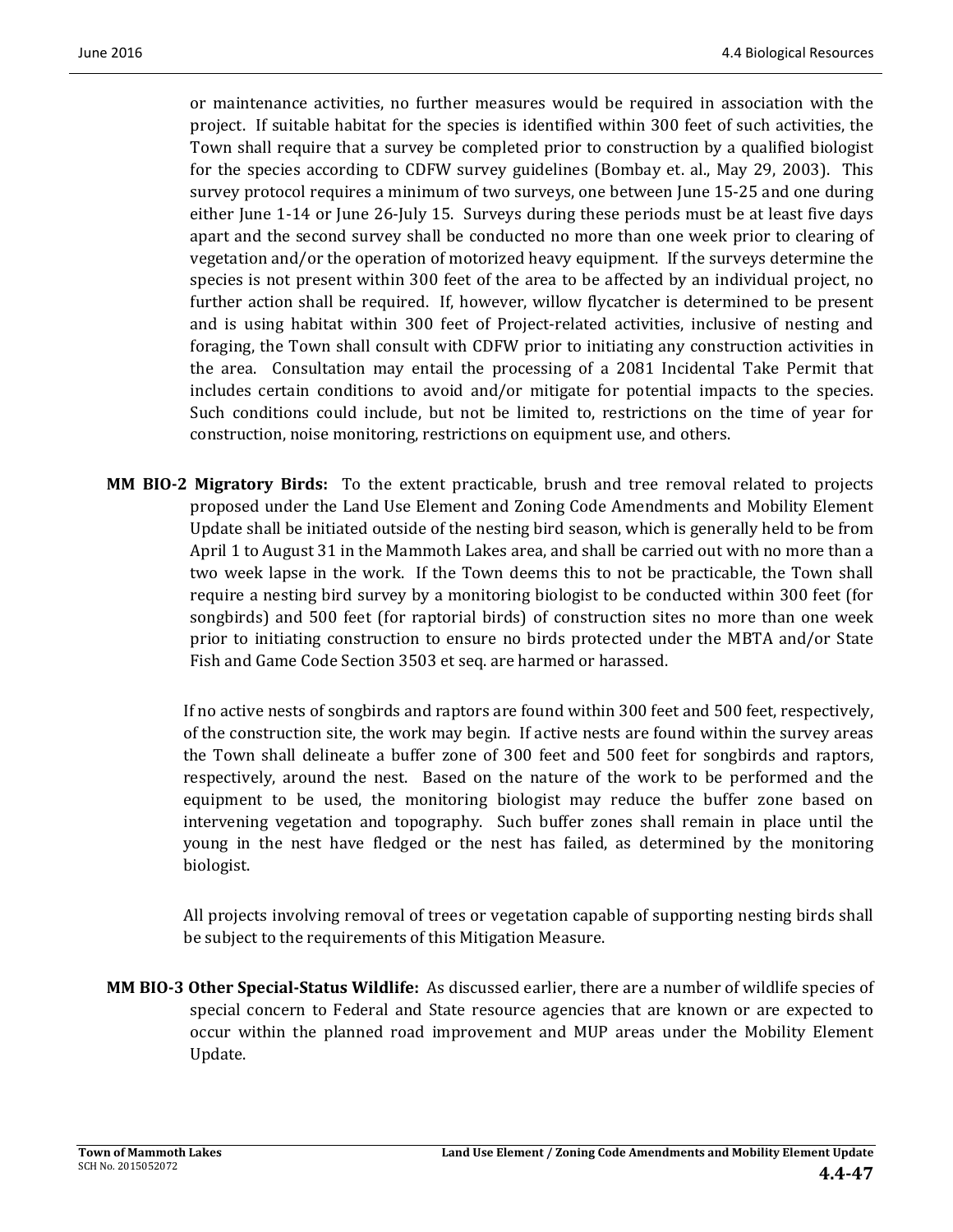- For such avian species, including northern goshawk, greater sage-grouse, yellow warbler, and great gray owl, implementation of MM BIO-2 for nesting birds will suffice in reducing impacts to these species to less than significant.
- For such amphibian species, including the Mount Lyell salamander and Yosemite toad, where suitable habitat exists for these species, a thorough search of areas to be disturbed shall be made by construction personnel trained in the methods of searching for these species. If any amphibians are found, regardless of species, they will be captured and relocated in like habitat no less than 100 feet away from construction sites.
- For such special-status mammal species with the potential to occur in conjunction with particular project components, including the Sierra Nevada red fox, Pacific marten, Sierra Nevada mountain beaver, Townsend's western big-eared bat, and Mount Lyell shrew, and where suitable habitat for these species exists in the Project Area, pre-construction surveys shall be conducted by a biologist familiar with the sign of each species to identify signs of their presence or determine their absence no more than two weeks prior to initiating construction activities. Such surveys shall encompass the area to be disturbed and the habitat within 300 feet of construction activities. Due the secretive and/or nocturnal activity patterns of these species, the following signs shall be used:
	- o Mount Lyell shrew evidence of nests of dry leaves or grasses in stumps or under logs or piles of brush.
	- $\circ$  Townsend's western big-eared bat evidence of occupation by colonies in caves, mine tunnels, and buildings.
	- o Sierra Nevada mountain beaver evidence of extensive tunnels, runways and burrows beneath dense streamside vegetation.
	- o Pacific marten evidence of den, normally in hollow trees or downed logs.
	- $\circ$  Sierra Nevada red fox evidence of den, normally on slopes with porous soils.

If no evidence of the presence of any of these species is found, no further mitigation activities shall be required. However, if evidence of the presence of any of these species is observed, impacts will be avoided or minimized in one or more of the following ways and in consultation with CDFW and/or USFS: realigning roads and/or trails so as to retain a 100-foot buffer between the occupied site and construction activities and human use; suspending construction activities within 300 feet of the den, nest, or bat roosts during the breeding period, (generally held to be March 1 to July 31 for these species); verifying the actual occupation of dens, nests, or roosts by means such as placing tracking medium around the den or nest entrance or conducting a bat survey at the roost entrance at sunset; temporarily blocking the entrance of a den or nest verified to be unoccupied until after construction is completed.

**MM BIO-4** Special-Status Plants: Prior to approval of individual projects proposed under the Land Use Element and Zoning Code Amendments and Mobility Element Update that are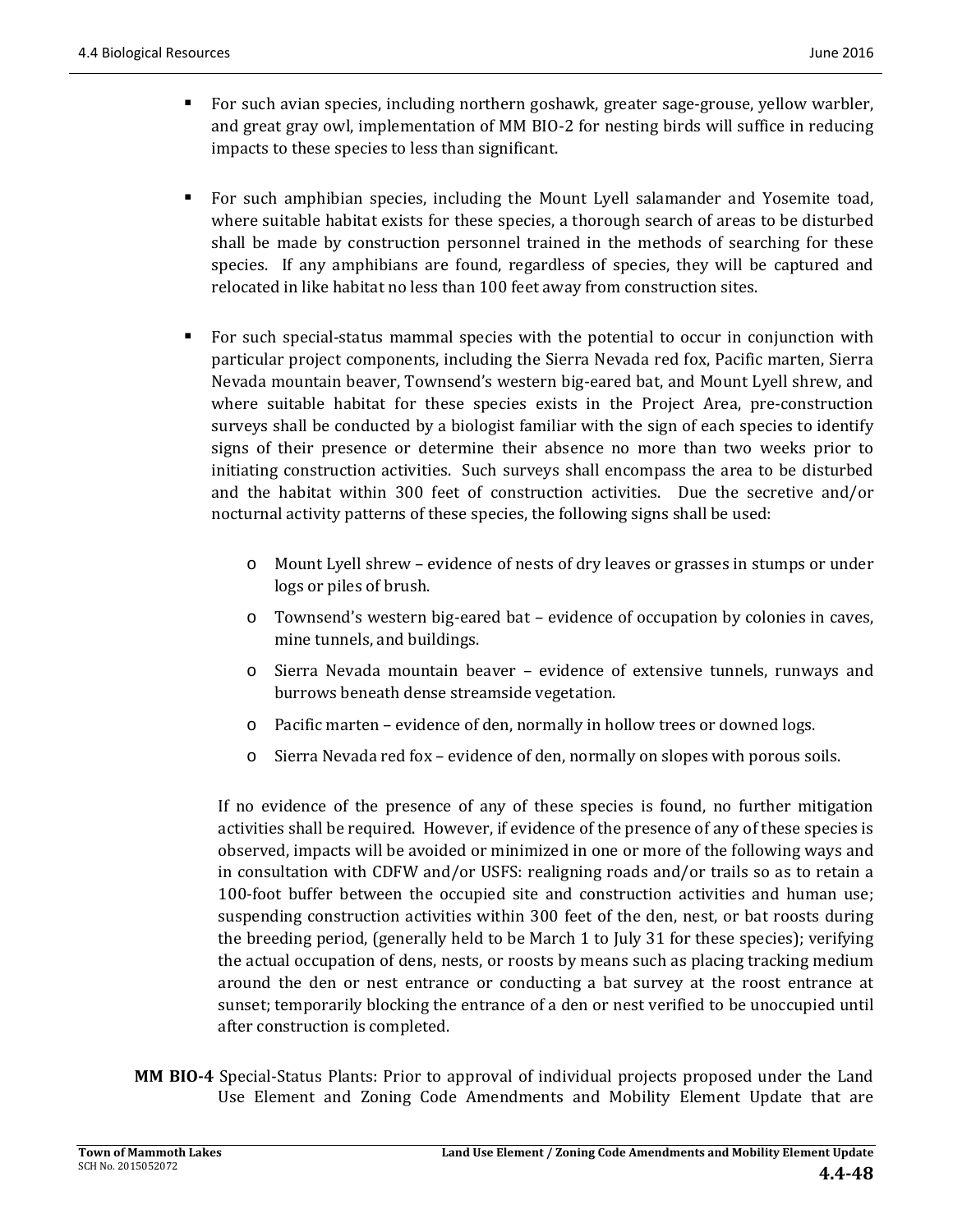determined to have habitat suitable to support special-status plants, the Town shall require a survey be completed by a qualified botanist for special-status plant species within 100 feet on either side of a trail alignment or within the disturbance area of other proposed projects. These surveys shall be conducted during the blooming period for the potential occurring species, which is when they are most easily identifiable. For those species with at least a low potential to occur in the Project Area, this period is usually from late June to mid-August. If no special-status plant species are located within the area of disturbance, no further action shall be required. If special-status plant species are located within such areas and are likely to be impacted by and individual project, conservation actions shall be implemented. Such actions shall include, but not necessarily limited to, re-routing the trail alignment so as to avoid or minimize impacts to special-status plants while preserving an off-site population that is substantially larger than the population to be impacted, developing a transplantation program, and collecting seeds to move populations elsewhere out of harm's way. These measures shall be developed in consultation with the CDFW and USFS.

**Threshold BIO-2:** The project would result in a significant impact if the project would result in a substantial adverse effect, either directly or through habitat modifications, on any species identified as a candidate, sensitive, or special status species in local or regional plans, policies, or regulations, or by the California Department of Fish and Game or U.S. Fish and Wildlife Service.

**Impact Statement BIO-2:** Project-related construction and maintenance activities could result in the loss of *high priority inventory communities and drainage‐associated vegetation under CDFW jurisdiction. These impacts would be considered potentially significant and may require Section 1602 Permit from CDFW. With the implementation of Section 1602 Permit and compliance with MM BIO‐5 and applicable policies in the General Plan, impacts to special‐status habitats and drainage‐associated vegetation under CDFW jurisdiction would be reduced to a less than significant level.* 

# **a. Land Use Element/Zoning Code Amendment Impacts**

Because the vacant parcels occur within a heavily developed portion of the Town, many of the parcels are already developed and/or disturbed and do not support native vegetation communities. However, blue line streams are indicated on USGS 7.5-minute topography through some of the parcels. Although these parcels do not appear to support any special-status habitats pursuant to CDFW regulation, it should be noted that any future activities within the Project Area that could affect stream beds, banks, or associated vegetation (e.g., parcel development, stream crossing repair/ maintenance/ improvement, bank stabilization) may also be regulated by Section 1602 of the California State Fish and Game Code. Under the jurisdiction of the CDFW such impacts would be considered potentially significant and may require a Streambed Alteration Agreement (SAA) from the CDFW. Compliance with MM BIO-5, below, and Policies R.1.A and R.1.D in the 2007 General Plan, above, would reduce any potential impacts to vegetation under CDFW jurisdiction less than significant levels. MM BIO-5 parallels the recommendations outlined in TSMM 4.C-5 of the TSMP MMRP, specifically designed for impacts to special-status habitats due to the construction of trails and other projects in the TSMP. The wording in TSMM 4.C-5 has been rephrased to include any project analyzed under the Land Use Element/Zoning Code Amendments and Mobility Element Update.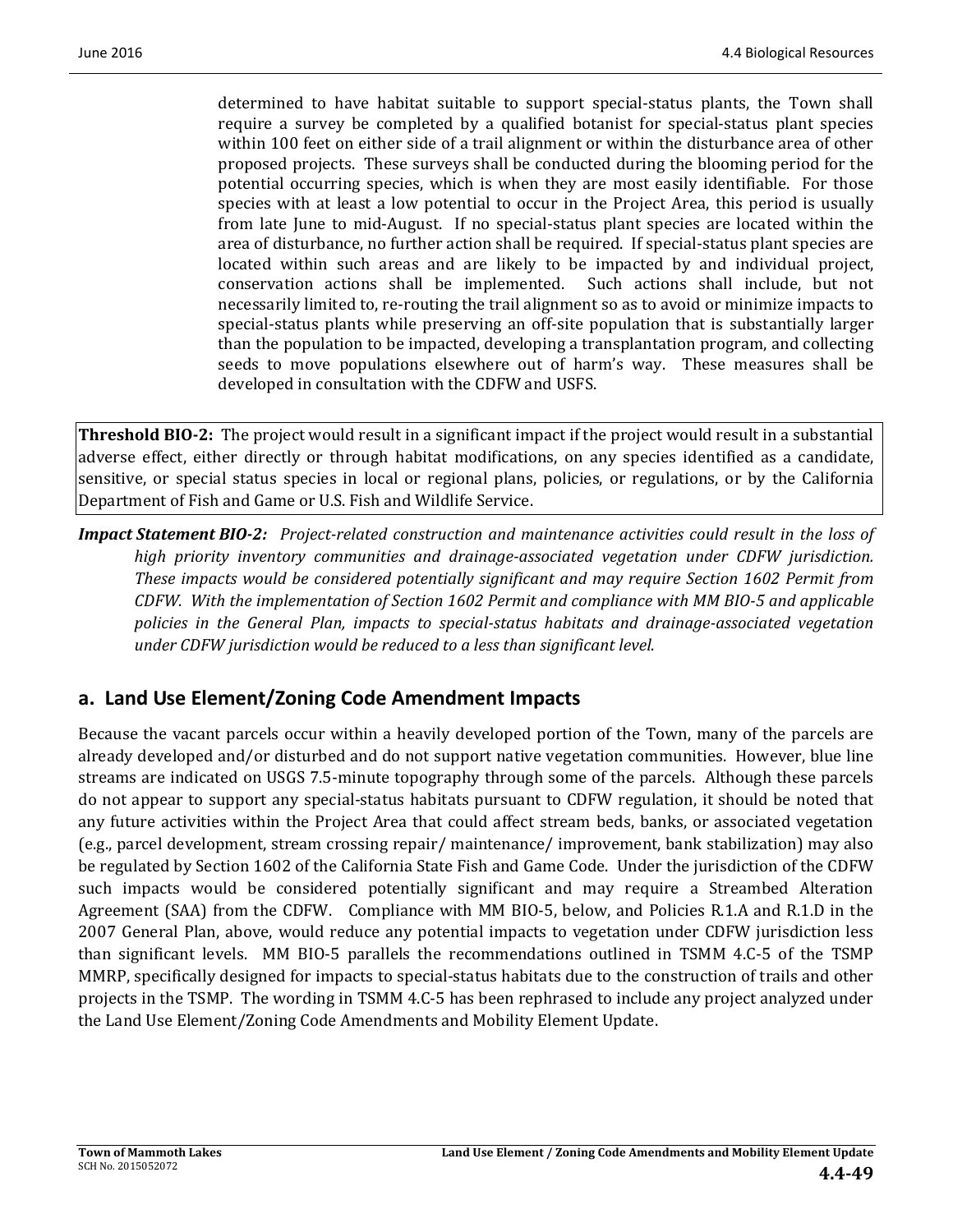### **b. Mobility Element Update Impacts**

#### **Road Improvements**

The majority of the proposed road improvements would occur within areas that support vegetation communities that are not considered special-status pursuant to CDFW regulation. However, montane wet meadow was previously mapped within the Shady Rest Site Connections and the portion of Sierra Park Road Extension that crosses Mammoth Creek supports aspen forest and aspen woodland, which are both considered a special-status habitat. Impacts to special-status habitats would be considered potentially significant. Additionally, the USGS mapped blue line streams that are within the proposed road alignments for the USFS Property Connections and Shady Rest Site Connections could support associated vegetation under CDFW jurisdiction and vegetation associated with Mammoth Creek would be under CDFW jurisdiction. Vegetation associated with any drainage would be regulated by Section 1602 of the California State Fish and Game Code. Under the jurisdiction of the CDFW such impacts would be considered potentially significant and may require a Streambed Alteration Agreement (SAA) from the CDFW. Compliance with MM BIO-5, below, and Policies R.1.A and R.1.D in the General Plan, above, would reduce any potential impacts to less than significant levels.

### **Multi‐Use Paths (MUPs)**

The majority of the proposed road improvements would occur within areas that support vegetation communities that are not considered special-status habitats pursuant to CDFW regulation. However, the alignments for the proposed MUPs 2-1, 3-5, and N-4 would occur within areas that support habitat considered special-status. MUP 2-1 would run parallel to Mammoth Creek and appears to support aspen forest and aspen woodland habitat. MUP 3-5 and MUP N-4 are proposed within an area previously mapped as montane wet meadow habitat. MUP-21 would cross Mammoth Creek and appears to support both montane wet meadow and mixed willow riparian scrub habitats. These habitats are considered specialstatus pursuant to CDFW and impacts would be considered potentially significant. Additionally, a number of proposed MUPs appear to cross blue line streams, including MUPs  $3-12$ ,  $4-1$ ,  $4-3$ ,  $4-5$ , N-2, N-4, N-11, N-17 and N-21. Areas where MUPs are proposed to cross blue line streams as well as Mammoth Creek should be evaluated to determine if potential wetlands or other jurisdictional features exist prior to development. Vegetation associated with drainages would be regulated by Section 1602 of the California State Fish and Game Code. Under the jurisdiction of the CDFW such impacts would be considered potentially significant and may require a Streambed Alteration Agreement (SAA) from the CDFW. Compliance with MM BIO-5, below, and Policies R.1.A and R.1.D in the General Plan, above, would reduce any potential impacts to less than significant levels.

#### **Mitigation Measures**

The construction of proposed projects under the Land Use Element/ Zoning Code Amendments and Mobility Element Update may result in impacts to special-status habitats and drainage-associated vegetation under CDFW jurisdiction. Therefore, the following mitigation measure is recommended:

**MM BIO-5 Special-Status Habitats:** Three vegetation types within the Project Area that are considered special-status: aspen forest and woodland, mixed willow riparian scrub, and montane wet meadow. To the extent practicable Project components shall avoid these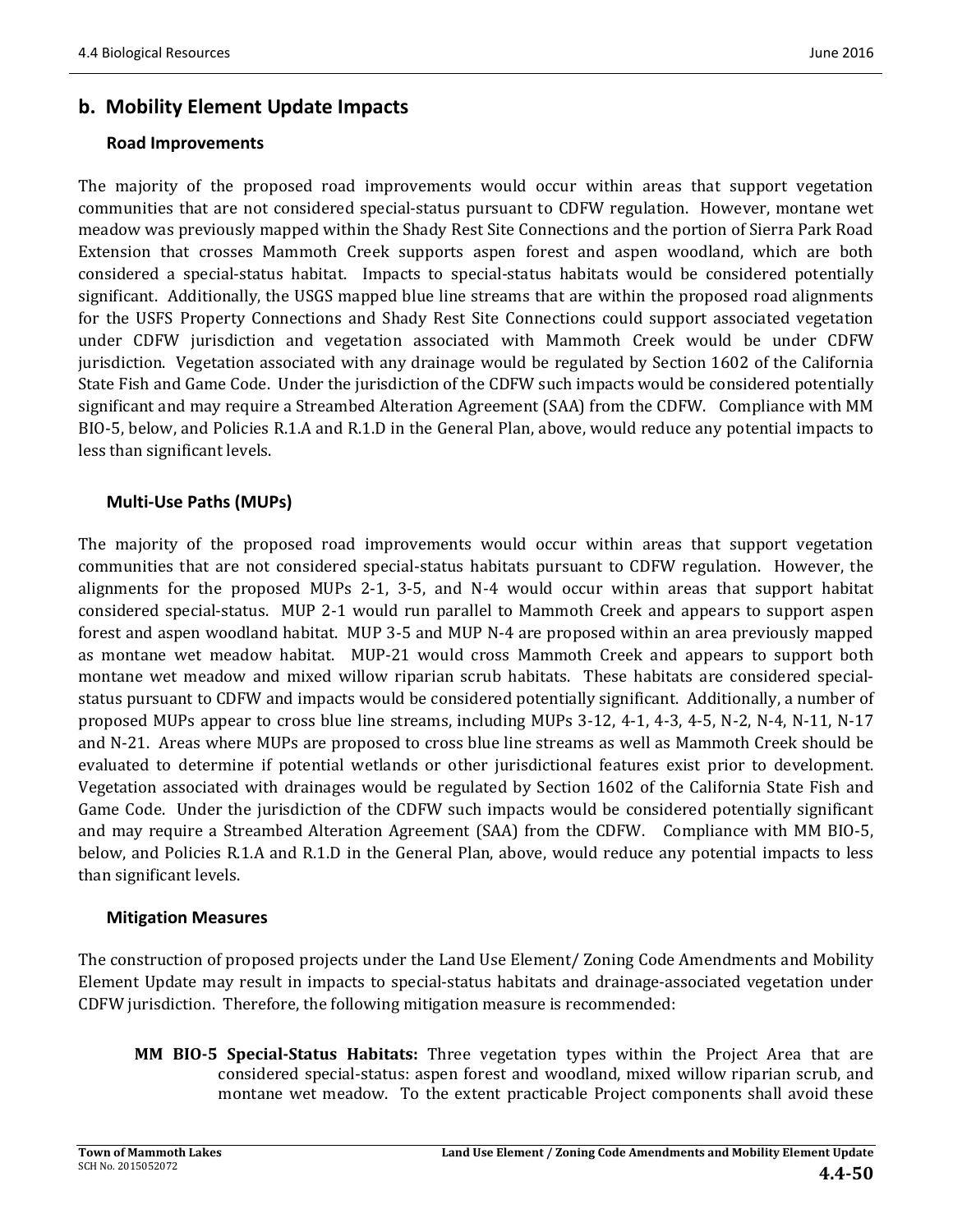vegetation types. In the event this is not practicable, impacts shall be minimized by restricting the Project footprint, including temporary and permanent impacts, to the minimum required to implement the project.

In the event the Town elects to repair, maintain and/or improve trail crossings along stream courses and other drainage features (that often support the special-status vegetation types mentioned above) in association with individual projects proposed under the Project, prior to approval the Town shall notify and consult with the CDFW regarding the need for a Streambed Alteration Agreement (SAA). All work shall be performed in compliance with the conditions set forth in the SAA, as determined by the CDFW. Such conditions may include the in-kind replacement or restoration of riparian habitat at a 1:1 ratio for temporary impacts and a 2:1 ratio for permanent impacts within the Project Area, or as otherwise directed by the CDFW. Alternatively, if the impacts are very minor, the CDFW may, at its discretion, allow the work to proceed under a letter of law without mitigation other than notification and consultation.

As part of the SAA agreement process and prior to beginning construction within CDFW regulated drainages, a Habitat Mitigation and Monitoring Plan (HMMP) should be developed in coordination with the CDFW and USFS if necessary that ensures no net loss of riparian habitat value or acreage. The HMMP shall include, but not necessarily be limited to, the following:

- The establishment of a reference site near regulated resources to be impacted that have similar hydrology, soil regimes, and exposure as the resources to be impacted.
- $\blacksquare$  The establishment of baseline conditions at the reference site regarding absolute native shrub and tree cover, woody shrub and tree stalk density, percentage cover by non-native plant species, and plant species diversity the vegetation using the Sorensen method within a 400 square foot prescribed reference plot.
- The establishment of a restoration site to encompass the mitigation needs of one or more Project elements either on the Project element site or off site within the Mammoth Creek watershed.
- A minimum 3-year establishment, monitoring, and maintenance (trash collection, weeding, etc.) period.
- **The establishment of the following success criteria within a 400 square foot** prescribed plot within the restoration site – 70 % of baseline absolute cover by native shrubs and trees;  $70\%$  of baseline woody shrub and tree stalk density; no more than 5% cover by non-native plant species; and a Sorensen value of 0.6.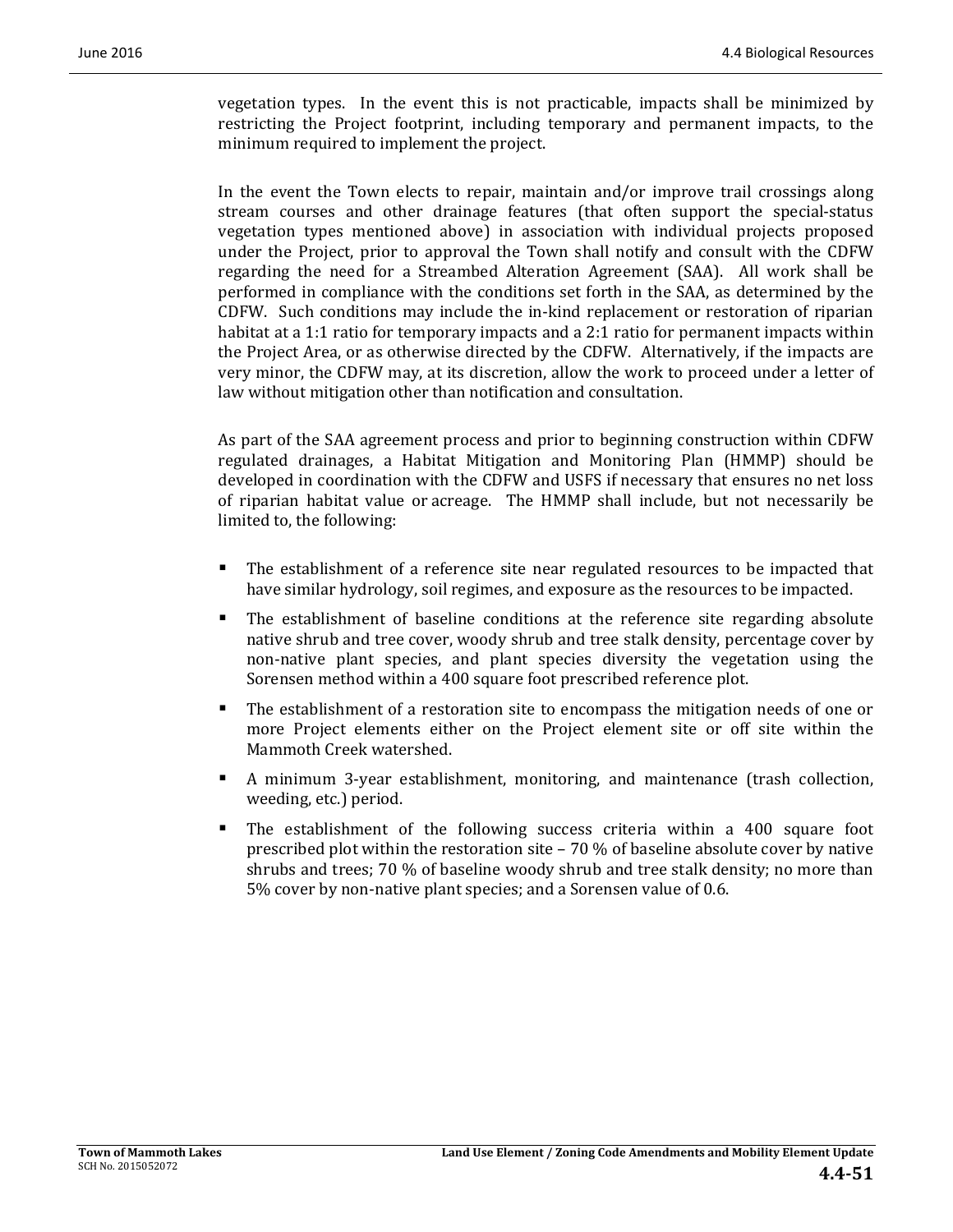**Threshold BIO-3:** The project would result in a significant impact if the project would result in a substantial adverse effect on federally protected wetlands as defined by Section 404 of the Clean Water Act (including, but not limited to, marsh, vernal pool, coastal, etc.) through direct removal, filling, hydrological interruption, or other means.

*Impact Statement BIO‐3: Buildout of vacant parcels and construction of road improvements and MUPs may affect wetlands and/or other jurisdictional features through potential dredging and filling activities. These impacts would be potentially significant and may require CWA Section 404 Permits from the ACOE, and a Section 401 Water Quality Certification from the RWQCB. With the implementation of such permits and compliance with MM BIO‐6 and applicable polices in the General Plan, impacts would be reduced to less than significant levels.* 

# **a. Land Use Element/ Zoning Code Amendments Impacts**

Based on USGS topographic mapping, there are unnamed blue line streams that run through some of the parcels. At the time of proposed development parcels should be evaluated to determine if potential wetlands or other jurisdictional features exist prior to development. If jurisdictional features, including wetlands, exist within the parcel, impacts could be considered potentially significant under the jurisdiction of the ACOE such and may require a CWA Section 404 Permit from the ACOE, and a Section 401 Water Quality Certification from the RWQCB. Additionally, any future activities within the Project Area that could affect stream beds, banks, or associated riparian vegetation could also be regulated by Section 1602 of the California State Fish and Game Code. Impacts with respect to federally protected wetlands and other jurisdictional features would be reduced to less than significant levels through compliance with MM BIO-6, below, and Polices R.2.B, R.2.C, R.2.D, R.3.A, and R.3.C in the General Plan, above. BIO-6 parallels the recommendations outlined in TSMM 4.C-6 of the TSMP MMRP, specifically designed for impacts to federally protected wetlands due to the construction of trails and other projects analyzed in the TSMP EIR. The wording in TSMM 4.C-6 has been rephrased to include any project analyzed under the Land Use Element/ Zoning Code Amendments and Mobility Element Update.

# **b. Mobility Element Update Impacts**

### **Road Improvements**

Based on USGS topographic mapping, USFS Property Connections and Shady Rest Site Connections appear to cross unnamed blue line streams. Additionally, portions of Shady Rest Site Connections support montane wet meadow and a portion of Sierra Park Road Extension crosses Mammoth Creek. The areas where these road improvements are proposed should be evaluated to determine if potential wetlands or other jurisdictional features exist prior to development. If jurisdictional features, including wetlands, exist within the road improvement areas, impacts could be considered potentially significant under the jurisdiction of the ACOE such and may require a CWA Section 404 Permit from the ACOE, and a Section 401 Water Quality Certification from the RWQCB. Additionally, any future activities within the Project Area that could affect stream beds, banks, or associated riparian vegetation could also be regulated by Section 1602 of the California State Fish and Game Code. Impacts with respect to federally protected wetlands and other jurisdictional features would be reduced to less than significant levels through compliance with MM BIO-6, below, and Polices R.2.B, R.2.C, R.2.D, R.3.A, and R.3.C in the General Plan, above.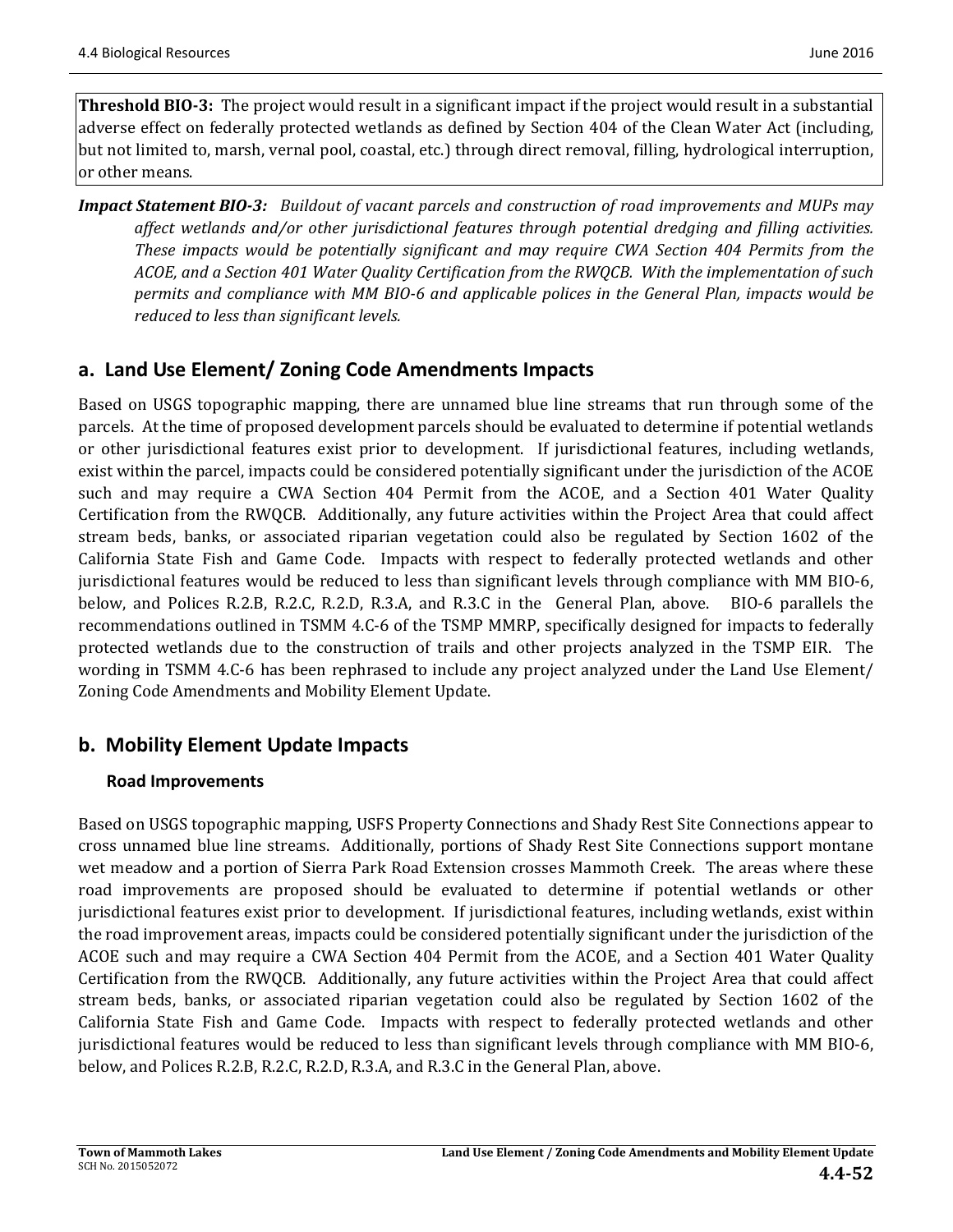### **Multi‐Use Paths (MUPs)**

A number of proposed MUPs appear to cross blue line streams, including MUPs 3-12, 4-1, 4-3, 4-5, N-2, N-4, N-11, N-17, and N-21. Areas where MUPs are proposed to cross blue line streams should be evaluated to determine if potential wetlands or other jurisdictional features exist prior to development. In particular, MUP 2-1 is proposed to align directly parallel to Mammoth Creek, which would fill in a gap on the Main Path along Old Mammoth Road between Mammoth Creek Park and Minaret Road. The alignment of MUP 4-4 is also proposed to run parallel to Mammoth Creek; however the alignment appears to be setback from the stream banks and may not affect any jurisdictional features or hydrophytic vegetation. Mammoth Creek is considered a perennial stream and is likely to fall under ACOE, RWQCB, and CDFW jurisdiction due to the presence of moist soils and obligate hydrophytic plant species on the banks of the Creek. These also indicate that the banks likely contain wetlands that would also fall under ACOE/RWQCB jurisdiction and impacts would require Section 404/401 Permits. All riparian vegetation associated with Mammoth Creek and blue line streams would be under CDFW jurisdiction. Impacts to federally protected wetlands and other jurisdictional features associated with the construction of MUPs would be reduced to less than significant levels through compliance with MM BIO-6, below, and Polices R.2.B, R.2.C, R.2.D, R.3.A, and R.3.C in the General Plan, above.

#### **Mitigation Measures**

The construction of proposed projects under the Land Use Element/Zoning Code Amendments and Mobility Element Update could result in impacts to federally protected wetlands and/or other jurisdictional features under  $ACOE/RWQCB$  jurisdiction. Therefore, the following mitigation measure is recommended:

**MM BIO-6** Federally Protected Wetlands: Prior to any project approval for construction, repair, maintenance and/or improvements in association with individual projects proposed under the Land Use Element and Zoning Code Updates and Mobility Element Update within waters of the U.S. and federally protected wetlands, the Town shall notify and consult with the ACOE regarding the need for a Section 404 Permit and the RWQCB regarding the need for its 401 certification. All work shall be performed in compliance with the conditions set forth in the Permit, as determined by the ACOE. Such conditions may include the in-kind replacement or restoration of waters and/or wetlands at a ratio of 1:1 for temporary impacts and a ratio of 2:1 for permanent impacts within the Project Area, or as otherwise directed by the ACOE. Alternatively, if the impacts are less than 0.1 acre, the ACOE may, at its discretion, allow the work to proceed without mitigation other than notification and consultation.

> The mitigation shall use the same approach as is outlined above for the mitigation of impacts to CDFW regulated special-status habitats. As is usually the case, CDFW jurisdiction extends beyond that of ACOE and mitigation for impacts to CDFW regulated resources is inclusive of ACOE mitigation needs.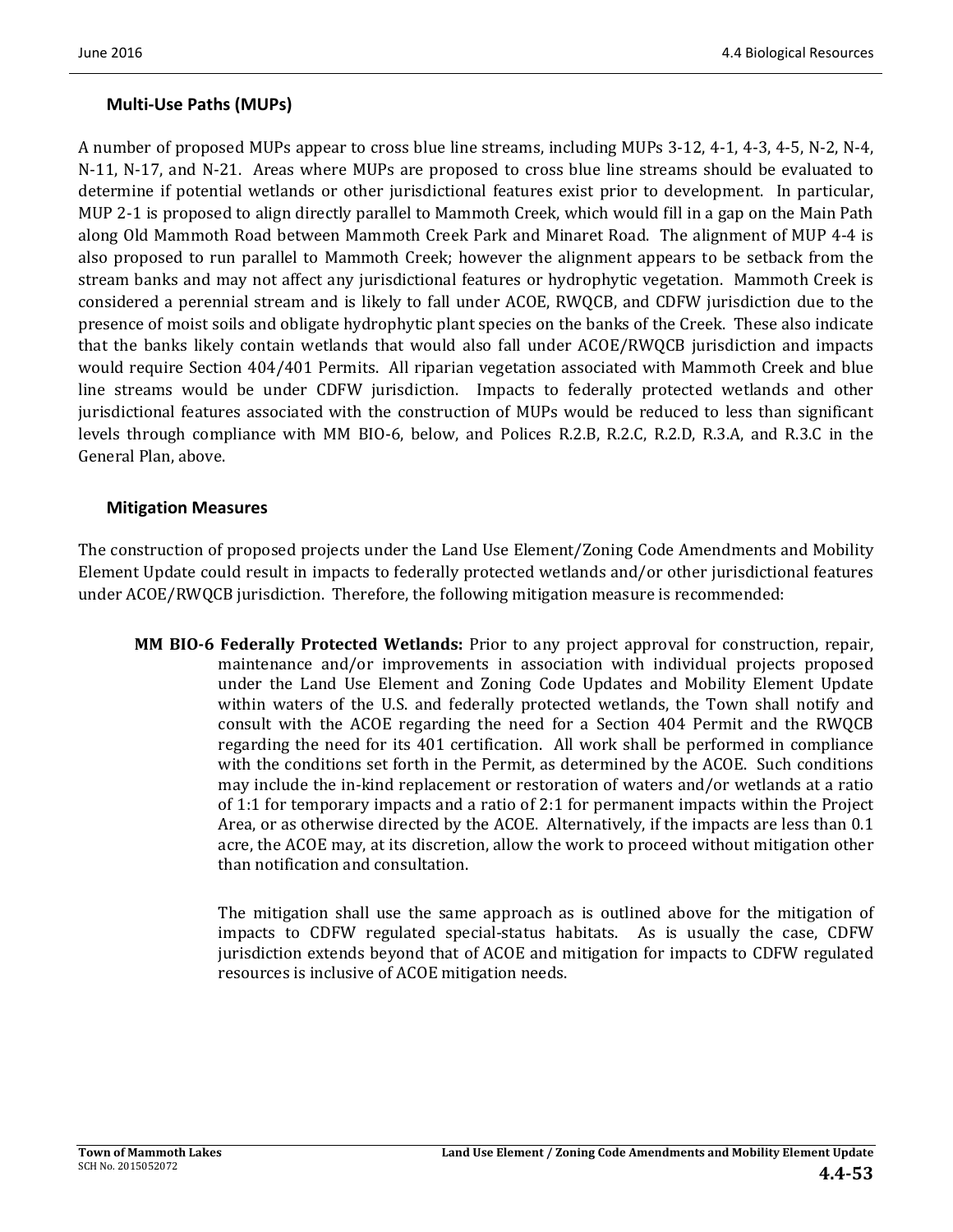**Threshold BIO-4:** The project would result in a significant impact if the project would interfere substantially with the movement of any native resident or migratory fish or wildlife species or with established native resident or migratory wildlife corridors, or impede the use of native nursery sites.

**Impact Statement BIO-4:** Because the majority of the Project Area is within the Town's UGB, impacts related to the movement of wildlife are not expected to be significant and no mitigation would be required.

### **(a) Land Use Element/Zoning Code Amendment Impacts**

All of the vacant parcels are located within the commercially designated areas of the Town and are adjacent to developed parcels. Therefore, development of the vacant parcels and/or the redevelopment of already developed lands as a result of implementation of the Land Use Element/Zoning Code Amendments would not interfere with wildlife movement.

### **(b) Mobility Element Update Impacts**

### **Road Improvements**

The proposed road improvements are all contained within the UGB and roads primarily traverse through areas of the Town that are already developed. Although the development of the proposed roads may result in disturbances to local wildlife movement, those species adapted to urban areas would be expected to persist following the installment of the roads. The road improvement areas are not expected to facilitate wildlife movement on a regional scale.

### **Multi‐Use Paths (MUPs)**

There are a number of MUPs that are proposed to extend outside of the UGB. However, fairly intensive recreational activities, including hiking, biking and riding, are already occurring within these areas. Thus, any wildlife movement that is occurring today through these areas does so in the presence of humans and their recreational activities, and is expected to continue uninterrupted. Intensification of overall human use would occur as MUPs are installed; however, the MUPs are considered minimally invasive and are not considered to be an agent for habitat fragmentation and habitat isolation.

#### **Mitigation Measures**

Impacts related to migratory wildlife and corridors would be less than significant and no mitigation measures are necessary.

**Threshold BIO-5:** The project would result in a significant impact if the project would conflict with any local policies or ordinances protecting biological resources, such as a tree preservation policy or ordinance.

*Impact Statement BIO‐5: With the development of vacant parcels within the Town and construction associated with the road improvement and MUP projects, a number of trees would be removed. The Town's Tree Removal and Protection Ordinance requires a permit to remove certain species of trees and requires replacement of trees. Additionally, potential conflicts between humans and their pets and wildlife are likely to currently occur within and adjacent to the Project Area, particularly in the MUP*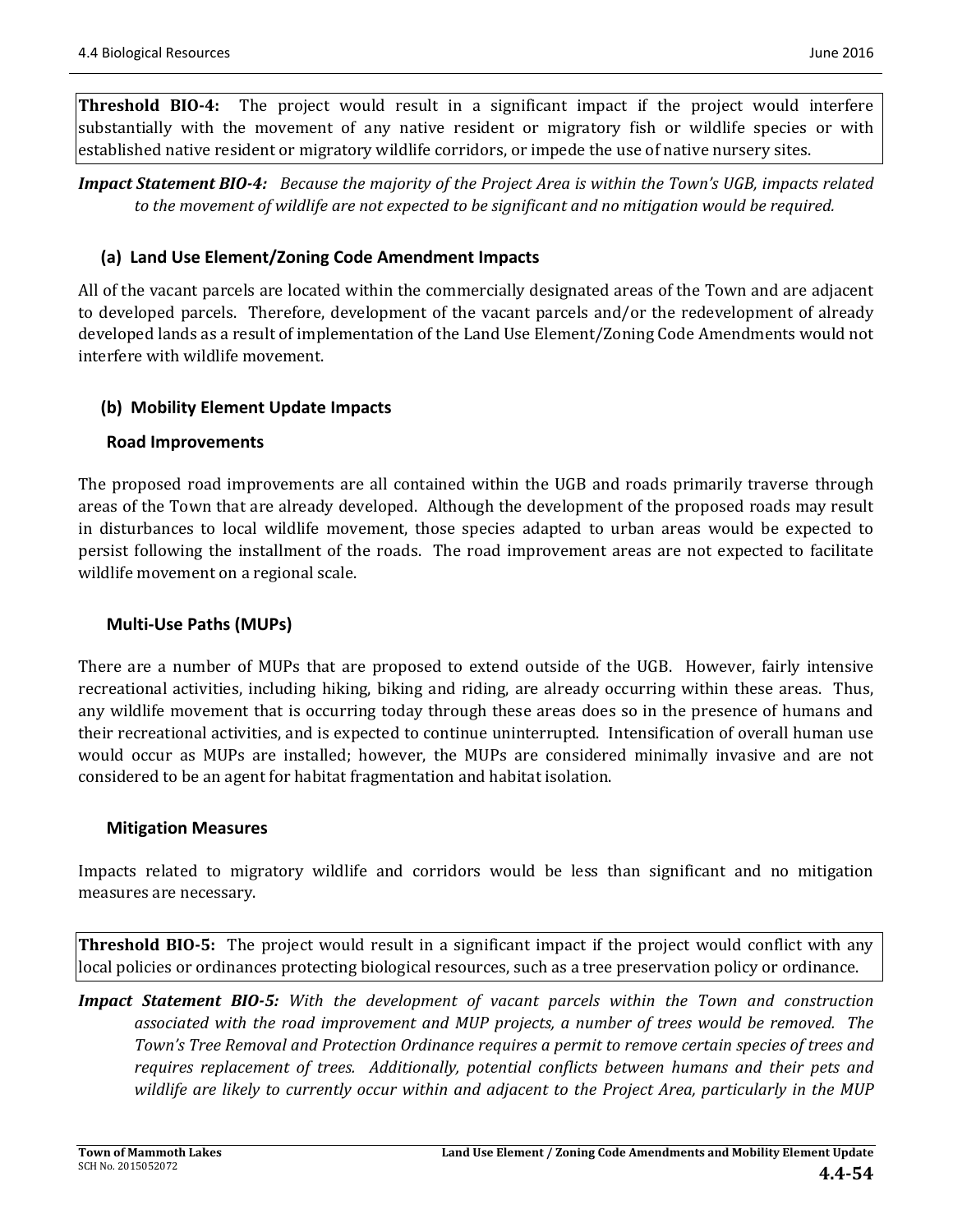*areas, and as such, the Project could conflict with the management goals and standards and guidelines of the Inyo National Forest Land and Resource Management Plan (LRMP). These impacts could be significant; however, compliance with adopted mitigation measures and implementation of the prescribed mitigation measure would reduce any potential impacts to less than significant levels.*

The Town is located within the East Sierra conifer forest and cited in the Town's General Plan and the Zoning Code as a "Village in the Trees." The Zoning Code describes the importance of trees in the protection of property values, provision of wildlife habitat, reduction of soil erosion, noise buffering, wind protection, and visual screening for development. New streets and MUPs on vacant or undisturbed properties has the potential to remove specimen forest trees.

In addition, the redevelopment of buildings closer to the street has the potential to remove forest trees occurring within the current roadway right-of-way, particularly along Main Street. All tree removal within the UGB must be performed in accordance with the Town's Tree Removal and Protection Ordinance, as enforced under Zoning Code Section 17.36.140. This ordinance regulates the protection and removal of certain trees. Under Section 17.36.140.G, a development site that includes tree removal must provide an approved Tree Removal and Protection Plan, including tree protection measures, or obtain a separate tree removal permit. Code Section 17.36.140.I requires mitigation for tree removal, including replacement plantings at a ratio determined by the Director. If required, replacement must be limited to plantings in areas suitable for tree replacement with species identified in the Town of Mammoth Lakes' Recommended Plant List.<sup>70</sup> The minimum replacement tree size is seven gallons. Replacement requirements may also be determined based on the valuation of the tree as determined by a Registered Professional Forester (RPF) or arborist. The property owner is also required to maintain plantings to a level approved by the Director. With the implementation of existing Zoning Code requirements, impacts to biological resources resulting from development of properties would be less than significant.

Code Section 17.36.140 also allows cutting of trees for public rights of way. As such, roads and MUP's that require tree cutting would be consistent with the intent of the Zoning Code Section 17.36.140, the purpose of which is to protect trees and to reflect the Town's interest in maintaining existing forest trees. Although the location of new streets and MUPs under the Mobility Element Update is conceptual in nature and no specific right-of-way designs have been developed, the construction of new trails and streets could result in an adverse impact on the Town's existing forestry resources. As such, mitigation is recommended. Mitigation Measure (MM) BIO-1 would require the replacement of removed trees within the UGB, including street trees, in accordance with the Town's Recommended Plant List. Compliance with MM BIO-1 (below), Policies R.1.B, R.1.C, and R.2.B in the General Plan (above), and existing Zoning Code requirements (above), impacts with respect to the removal of trees within the UGB would be less than significant.

#### **Inyo National LRMP**

It is expected that with implementation of the Project by the Town, the Project will be consistent with local policy and ordinances as well as USFS land use and conservation plans. As previously outlined in section (1) above, the Town's 2007 General Plan Resource Management and Conservation Element includes policies

 Mammoth Community Water District. 2014. Water Efficient Landscape Regulations User Guide. Mammoth Lakes, CA. May 2014.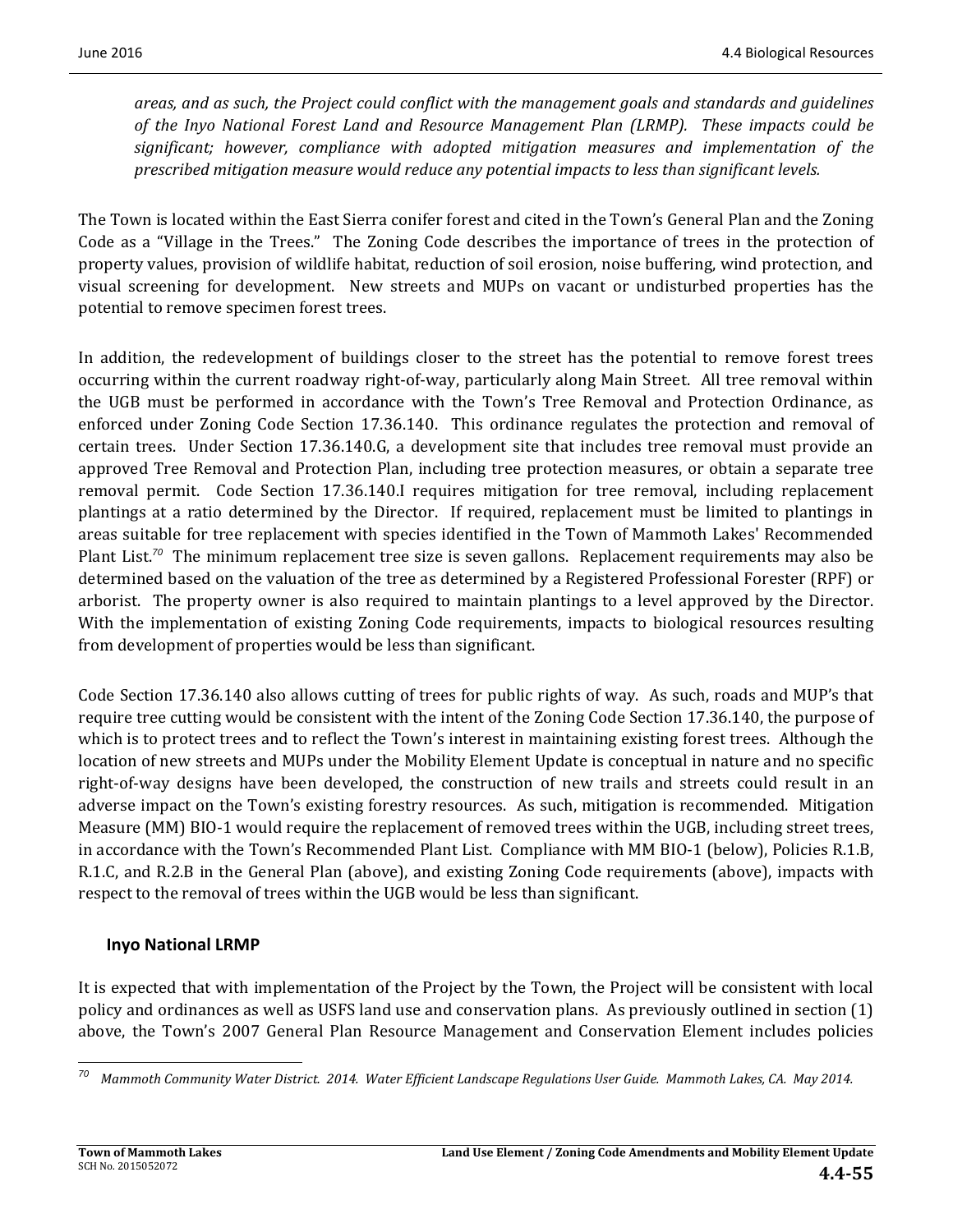specifically directed at: sound stewardship of important wildlife and biological habitats, as well as special status plant and animal species; mitigation for potential impacts to special-status habitats, including specialstatus plant and animal species and mature trees; construction of active and passive recreation away from habitat areas; support of fishery management activities; and living safely with wildlife.

Nonetheless, conflicts between humans and their pets and wildlife such as bears, mountain lions and coyotes are likely to currently occur within and adjacent to the Project Area. Given the natural setting of much of the Project Area, particularly the MUP areas outside of the UGB, it is inevitable that potential conflicts with wildlife would occur so long as humans (and their pets) continue to visit and use the Project Area and its trail systems. Such conflicts potentially include, but are not limited to harassment of wildlife by off-leash dogs, or by humans approaching wildlife, the feeding of wildlife, the discharge of weapons at or in proximity to wildlife, noise associated with snowmobiles and Off-Highway Vehicles, and human disturbance of breeding and foraging activities, all of which are detrimental normal wildlife behavior. Conversely, in some cases, human/wildlife conflicts have resulted in injury, often severe, to humans.

In addition, the adoption and implementation of the Project would need to be cognizant of the Inyo National LRMP and the management goals and standards and guidelines it contains. Specifically, these goals, standards and guidelines stress the conservation of riparian areas, special-status plants, wildlife, and specialstatus wildlife species. By complying with GPMM 4.3-1, TSMM 4.C-7, MM BIO-1 through MM BIO-7, and policies in the General Plan, the Project would be consistent with local policies and ordinances and any impacts would be reduced to less than significant levels.

#### **Mitigation Measures**

The development of vacant parcels and construction associated with the road improvement and MUP projects could result in the removal of trees within the Town, which could result in a significant impact. Therefore, the following mitigation measure is recommended:

**MM BIO-7:** All street and trail construction within the UGB resulting in the removal of healthy specimen trees, including street trees, shall replace any removed tree on a one to one basis. Trees must be selected from the Town's Recommended Plant List to the satisfaction of the Director.

**Threshold BIO-6:** The project would result in a significant impact if the project would conflict with the provisions of an adopted Habitat Conservation Plan, Natural Community Conservation Plan, or other approved local, regional, or state habitat conservation plan.

**Impact Statement BIO-6:** At this time there are no adopted or on-going region-wide habitat conservation plans in the area that would be affected by implementation of the Project. Thus, no Project-related *impacts would occur in this regard and no mitigation would be required.*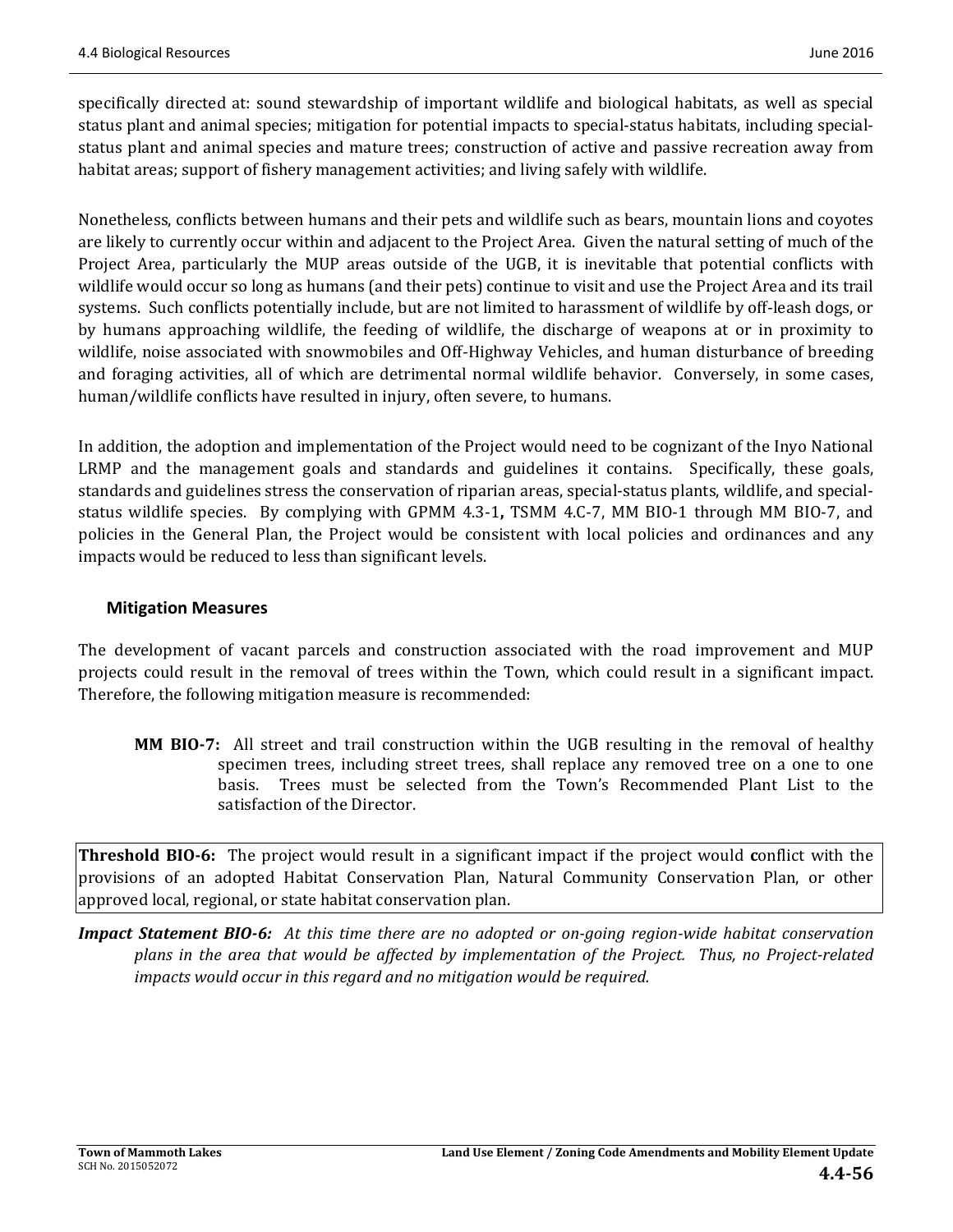There are no Habitat Conservation Plans or Natural Community Conservation Plans in place within the Project Area. As indicated in the General Plan EIR,<sup>71</sup> there are a number of other approved plans that are within the Project Area, including Owens Basin Wetland and Aquatic Species Recovery Plan Inyo and Mono Counties, California,<sup>72</sup> Draft Recovery Plan for the Sierra Nevada Bighorn Sheep (*Ovis canadensis californiana*),<sup>73</sup> Riparian Bird Conservation Plan for 14 Priority Riparian-Dependent Species,<sup>74</sup> and Greater Sage-Grouse Conservation Plan for the Bi-State Area of Nevada and Eastern California.<sup>75</sup>

Through compliance with design features and policies outlined in the General Plan as well as implementation of MM BIO-1 through MM BIO-7, biological resources would be protected during construction activities associated with Project. These design features, policies, and mitigation measures would serve to reinforce the Town's commitment to the preservation of biological resources.

#### **Mitigation Measures**

The Project would not conflict any Habitat Conservation Plan, Natural Community Conservation Plan, or other approved local, regional, or state habitat conservation plan with respect to migratory wildlife or corridors, and no mitigation measures are necessary.

### **4. CUMULATIVE IMPACTS**

The development of vacant parcels and redevelopment of already developed parcels under the Land Use Element/Zoning Code Amendments and the road improvements and MUPs identified in the Mobility Element Update are primarily within the UGB of the Town. Although biological resources are present within these areas, the majority of project-related construction activities would occur within areas that are already developed and/or disturbed. Nonetheless, a number of mitigation measures are proposed to protect specialstatus plant and wildlife species, jurisdictional features and wetlands, and healthy trees that occur within the Town. With the implementation of these mitigation measures and compliance with policies outlined in the General Plan and design features, the biological resources within the Town would be protected. In addition to this Project, there are a total 26 related projects currently in the Town of Mammoth Lakes. The related projects are primarily within the Town's UGB and would be subject to the same policies contained in the General Plan. As such, impacts from the Project would not be considered cumulatively significant.

# **5. LEVEL OF SIGNIFICANCE AFTER MITIGATION**

With the implementation of MM BIO-1 through MM BIO-4 as well as Policies R.1.B, R.1.C, and R.1.J in the General Plan, impacts to special-status plant and wildlife species, including willow flycatcher and migratory birds would be reduced to a less than significant level. With respect to special-status habitats and drainage-

<sup>&</sup>lt;u> 1989 - Johann Stein, fransk politik (d. 1989)</u>  $71$  Town of Mammoth Lakes. 2007. Section 4.3, Biological Resources, General Plan Update EIR. pp. 4-86 - 4-87.

<sup>&</sup>lt;sup>72</sup> USFWS. 1998. Owens Basin Wetland and Aquatic Species Recovery Plan Inyo and Mono Counties, California. Portland, Oregon.

*<sup>73</sup> USFWS. 2007. Recovery Plan for the Sierra Nevada Bighorn Sheep. Sacramento, California.*

<sup>&</sup>lt;sup>74</sup> Riparian Habitat Joint Venture. 2004. Version 2.0. The Riparian Bird Conservation Plan: a Strategy for Reversing the Decline of *Riparian Associated Birds in California. California Partners in Flight. Stinson Beach, California.*

<sup>&</sup>lt;sup>75</sup> Sage-Grouse Conservation Team. 2004. Greater Sage-Grouse Conservation Plan for Nevada and Eastern California, First Edition.